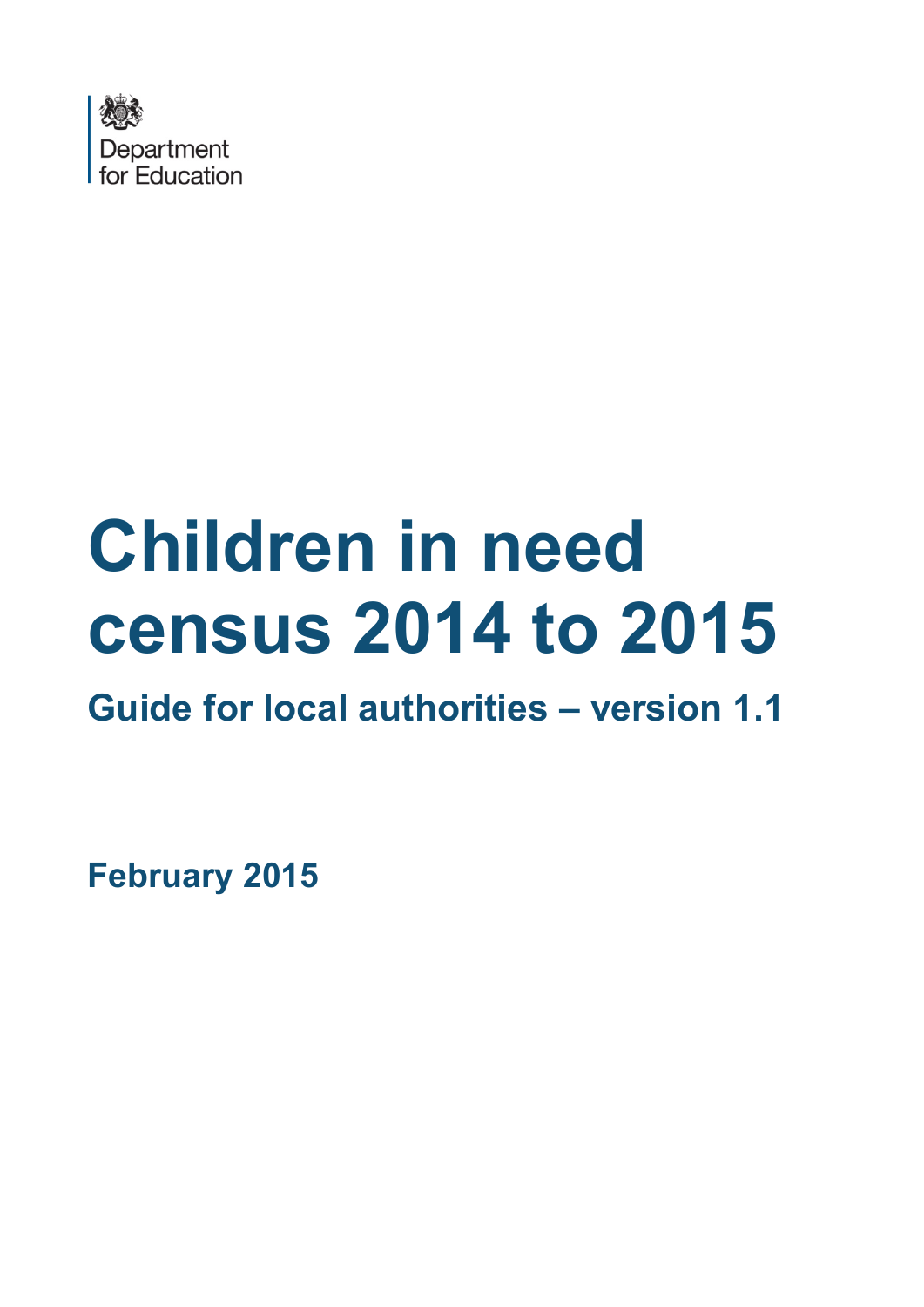# **Contents**

| Legislation                                                  | 5  |
|--------------------------------------------------------------|----|
| <b>Contact Details</b>                                       | 5  |
| <b>Other CIN Documents</b>                                   | 5  |
| Children's and Young People Statistical Returns Website      | 5  |
| <b>Version History</b>                                       | 5  |
| <b>Introduction</b>                                          | 6  |
| Background                                                   | 6  |
| Changes to the 2014 to 2015 CIN census                       | 6  |
| Scope                                                        | 6  |
| Rationale                                                    | 9  |
| Benefits of the children in need census to local authorities | 10 |
| Data structure                                               | 11 |
| CIN census data modules                                      | 12 |
| Multiple entries of some types of data                       | 13 |
| Submission                                                   | 13 |
| <b>Validation checks</b>                                     | 14 |
| Year on year checks                                          | 14 |
| General notes                                                | 15 |
| Data module 1: Child identifiers                             | 16 |
| 1.1 LA child ID                                              | 16 |
| 1.2 Unique pupil number (UPN)                                | 16 |
| 1.3 Pupil's former UPN                                       | 17 |
| 1.4 UPN unknown reason                                       | 17 |
| 1.5 Date of birth                                            | 18 |
| 1.6 Expected date of birth                                   | 18 |
| 1.7 Gender                                                   | 19 |
| 1.8 Date of death                                            | 19 |
| Data module 2: Child characteristics                         | 20 |
| 2.1 Child Ethnicity                                          | 20 |
| 2.2 Type of Disability                                       | 21 |
| Data Module 3: Children in Need                              | 23 |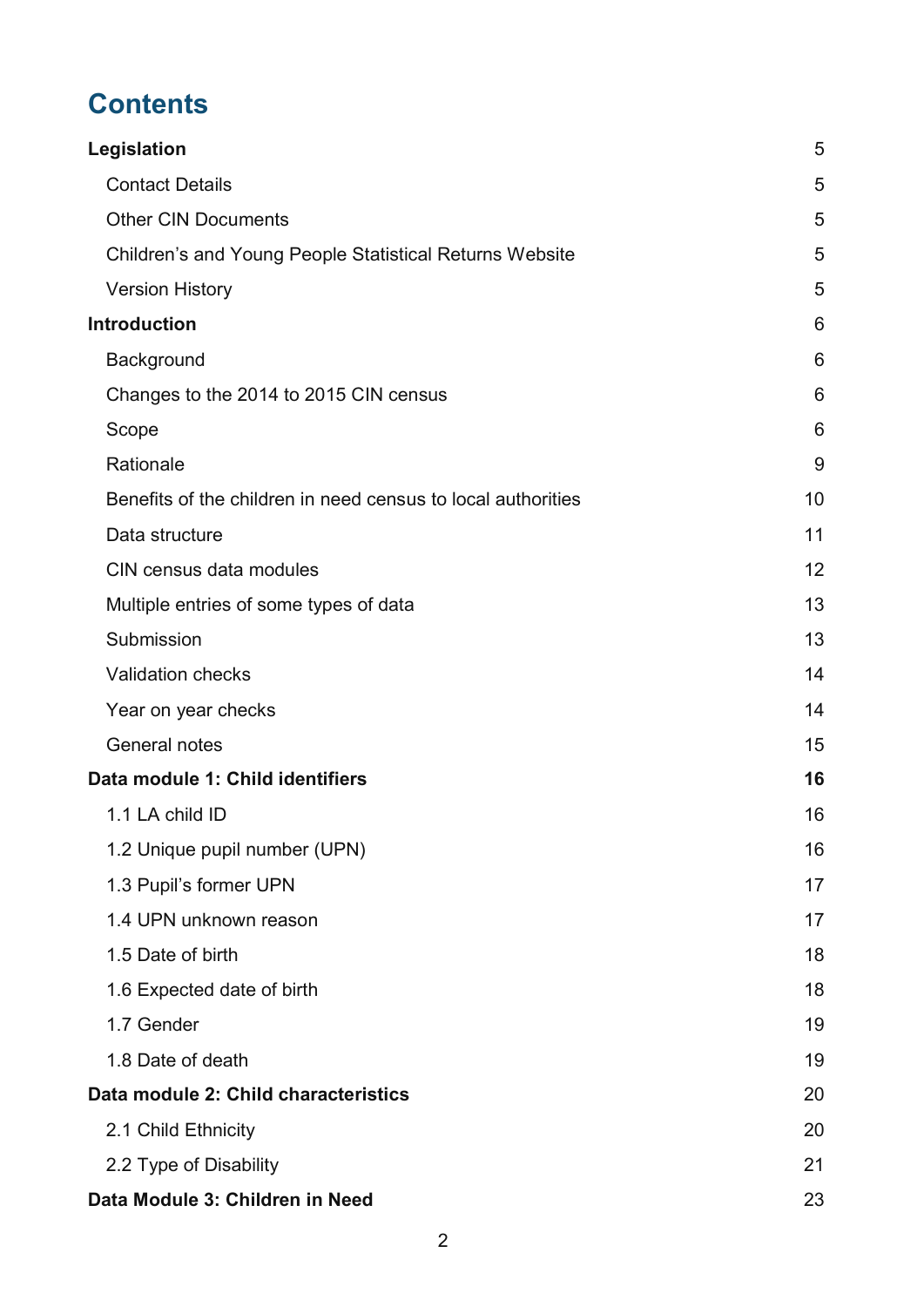| Information required for referrals                                         | 23 |
|----------------------------------------------------------------------------|----|
| Information required for 'Transfer in' cases                               | 24 |
| 3.1 Referral Date                                                          | 24 |
| 3.2 Referral no further action                                             | 25 |
| 3.3 Source of referral                                                     | 25 |
| 3.4 Primary Need Code                                                      | 26 |
| 3.5 CIN closure date                                                       | 28 |
| 3.6 Reason for Closure                                                     | 29 |
| 3.7 Date of Initial Child Protection Conference                            | 30 |
| 3.8 Assessments Group                                                      | 30 |
| 3.8.1 Assessment actual start date                                         | 31 |
| 3.8.2 Assessment internal review point date (optional)                     | 31 |
| 3.8.3 Assessment authorisation date                                        | 31 |
| 3.9 Factors Identified at the End of Assessment                            | 32 |
| 3.10 Section 47 Enquiries Group                                            | 34 |
| 3.10.1 Section 47 enquiry start date                                       | 35 |
| 3.10.2 Target date for initial child protection conference (optional)      | 35 |
| 3.10.3 Date of initial child protection conference                         | 35 |
| 3.10.4 Initial child protection conference not required                    | 36 |
| Data Module 4: Child protection plans                                      | 37 |
| 4.1 Child protection plan start date                                       | 37 |
| 4.2 Initial category of abuse                                              | 37 |
| 4.3 Latest category of abuse                                               | 37 |
| 4.4 Number of previous child protection plans                              | 39 |
| 4.5 Plan review date                                                       | 39 |
| 4.6 Child protection plan end date                                         | 40 |
| 4.7 Interaction with lead social worker                                    | 40 |
| Appendix A: Definitions and guidance for primary need codes (see module 3) | 41 |
| Abuse or neglect (code N1)                                                 | 41 |
| Child's Disability or Illness (code N2)                                    | 41 |
| Parental Disability or Illness (code N3)                                   | 43 |
| Family in Acute Stress (code N4)                                           | 44 |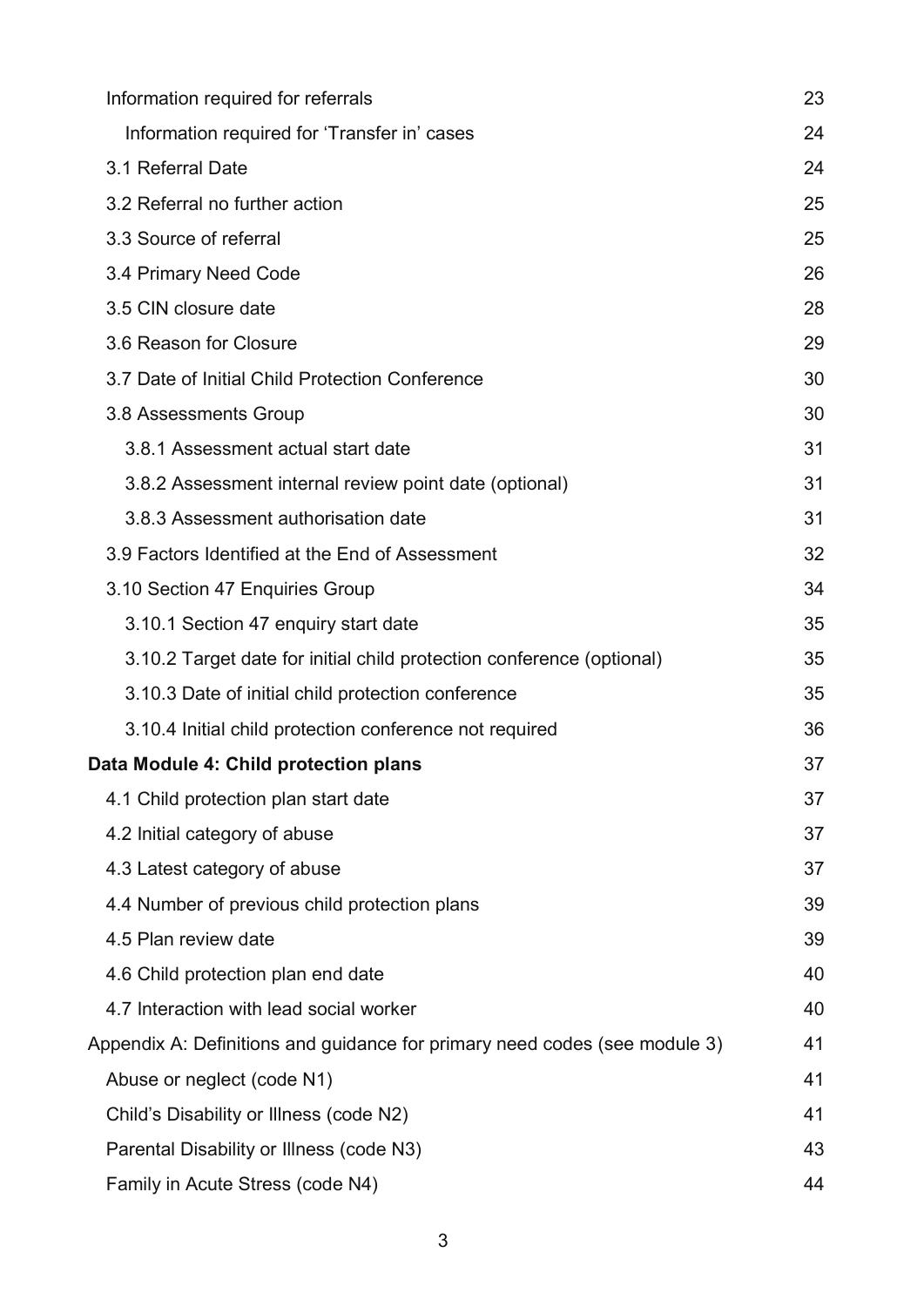| Family Dysfunction (code N5)                | 44 |
|---------------------------------------------|----|
| Socially Unacceptable Behaviour (code N6)   | 45 |
| Low Income (code N7)                        | 46 |
| Absent Parenting (code N8)                  | 47 |
| Cases Other Than Children in Need (code N9) | 48 |
| Need Code "Not Stated" (code N0)            | 48 |
| Appendix B: Local authority codes           | 49 |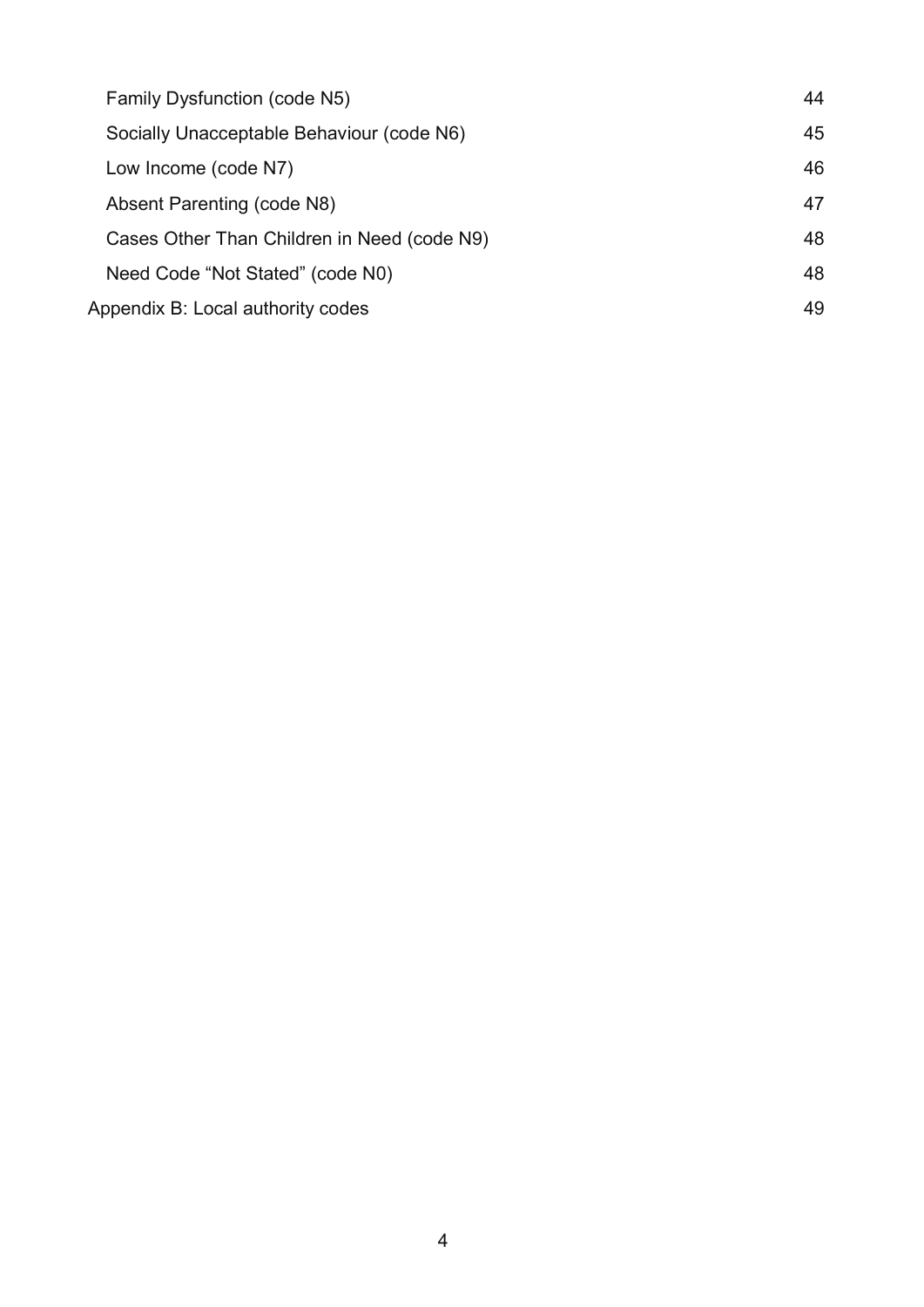# <span id="page-4-0"></span>**Legislation**

**The data in this census are collected under section 83 of the Children Act 1989.** 

# <span id="page-4-1"></span>**Contact Details**

Please contact the helpdesk for help and information using the [service request form](https://www.education.gov.uk/researchandstatistics/stats/requestform)

# <span id="page-4-2"></span>**Other CIN Documents**

Technical Specification, 2014 to 2015: Latest version is 1.1

Additional information on definitions for factors identified at the end of assessment: Latest version is 1.0

# <span id="page-4-3"></span>**Children's and Young People Statistical Returns Website**

This guide and other CIN documents can be found on the [CIN census collection website.](http://www.education.gov.uk/researchandstatistics/statisticalreturns/cincensus/)

# <span id="page-4-4"></span>**Version History**

| 1.0 | <b>Baseline version</b>                                                                                                                                                                                                                                                                            | October 2013  |
|-----|----------------------------------------------------------------------------------------------------------------------------------------------------------------------------------------------------------------------------------------------------------------------------------------------------|---------------|
| 1.1 | 1. Additional guidance added to reflect removal of FAQs.<br>2. Additional guidance added regarding factors at<br>assessment.<br>3. Changes added to the assessment section to include<br>instances where local authorities are carrying out a core<br>assessment with no prior initial assessment. | February 2015 |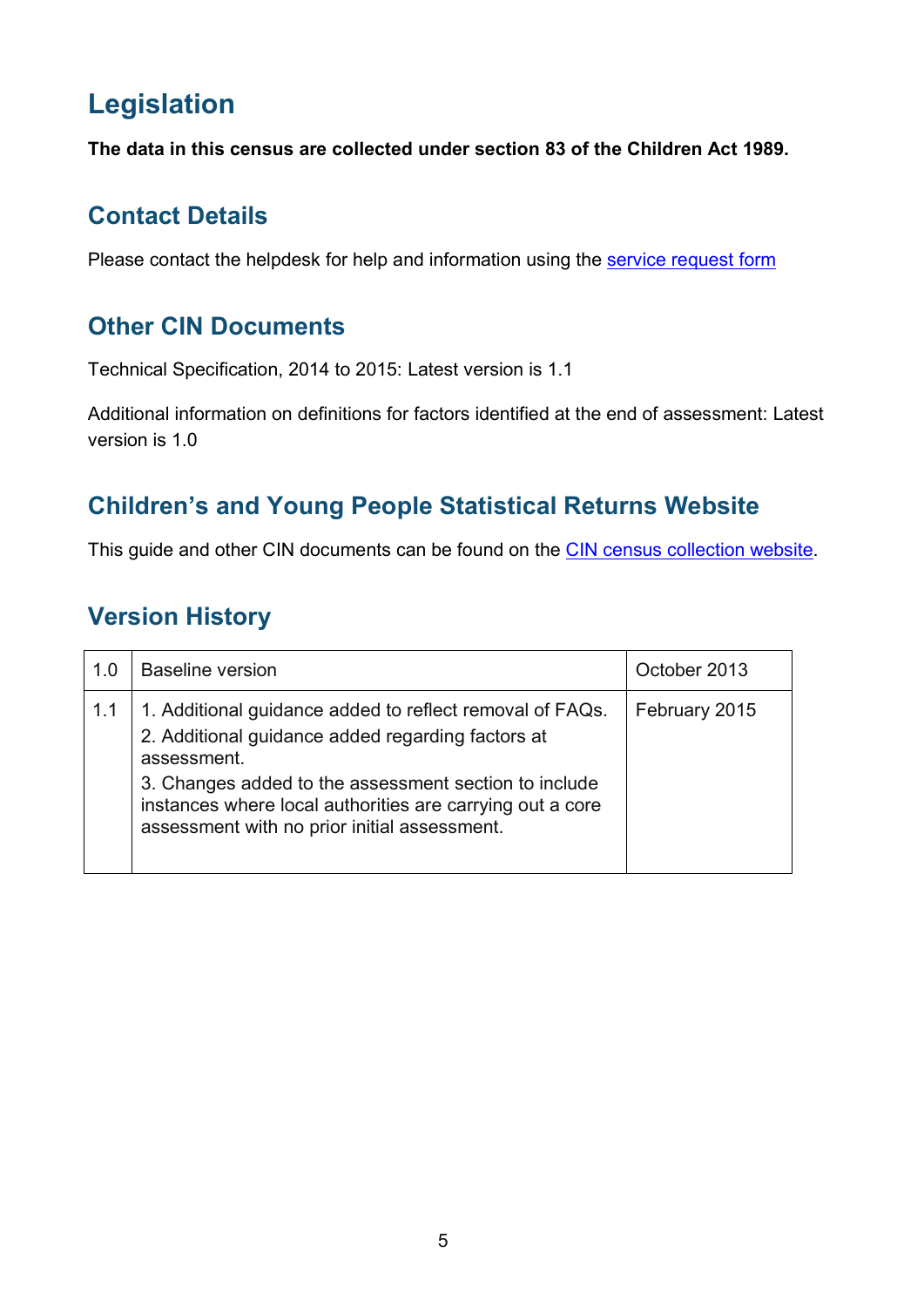# <span id="page-5-0"></span>**Introduction**

# <span id="page-5-1"></span>**Background**

This is the seventh collection of the revised Children in Need (CIN) Census collecting data over the full financial year, ie from 1 April 2014 to 31 March 2015.

Submission of data to DfE will occur between 1 April and 31 July 2015.

If a Local Authority (LA) fails to submit its data by 31 July 2015, it will not be included in published figures or may not be used by Ofsted as part of their inspection of local authority arrangements for the protection of children.

# <span id="page-5-2"></span>**Changes to the 2014 to 2015 CIN census**

Following consultation the Government's statutory guidance, [Working Together to](http://www.education.gov.uk/aboutdfe/statutory/g00213160/working-together-to-safeguard-children)  [Safeguard Children,](http://www.education.gov.uk/aboutdfe/statutory/g00213160/working-together-to-safeguard-children) was revised and was published on 21 March 2013. The guidance came into effect from 15 April 2013.

This guidance stated the distinction between initial and core assessment could be removed and one continuous assessment be carried out. Given this change, the 2014 to 2015 CIN census will have only one assessment module. Further details on how to record assessment data can be found under [Data Structure.](#page-10-0)

# <span id="page-5-3"></span>**Scope**

*The 2014 to 2015 CIN census covers all children who are referred to children's social care services even if no further action is taken*.

This includes children looked after (CLA), those supported in their families or independently (CSF/I), and children who are the subject of a child protection plan.

A child in need is defined under the Children Act 1989 as a child who is unlikely to reach or maintain a satisfactory level of health or development, or their health or development will be significantly impaired, without the provision of services, or the child is disabled.

In these cases assessments by a social worker are carried out under section 17 of the Children Act 1989. The purpose of an assessment is to gather information and evidence about a child's developmental needs and the parents' capacity to meet these needs within the context of the wider family and community. This information should be used to inform decisions about the help needed by the child.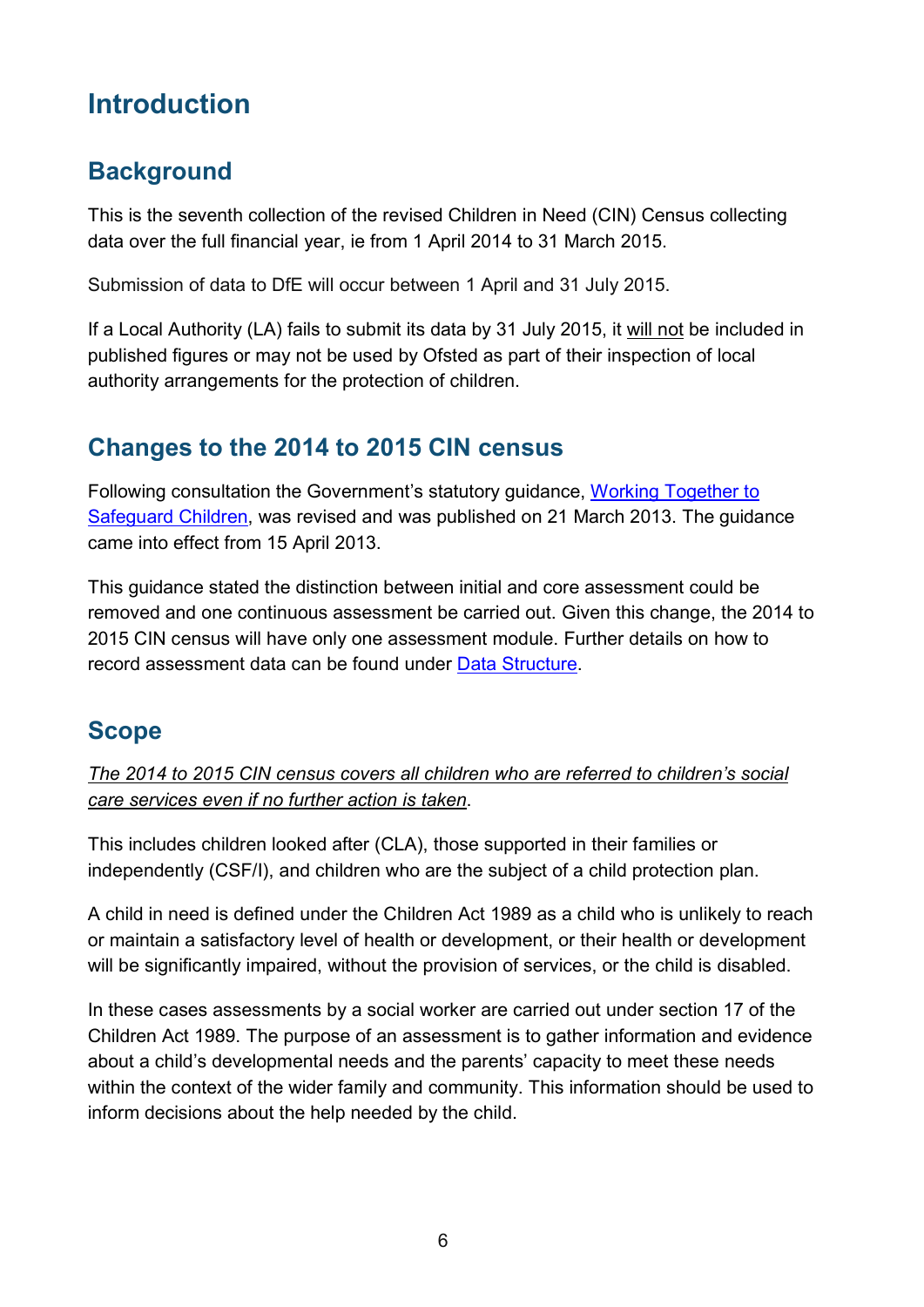## *Children who were referred but with no further action*

Include all children who were referred to children's social care services even if no further action was taken. The information required is limited given that authorities will not have spent a lot of time responding to the referral regarding these children (see section 3).

#### *Cases that were open between 1 April 2014 and 31 March 2015*

The census will include cases that were open before and during any part of the year between 1 April 2014 and 31 March 2015, ie a case may have been opened before 1 April 2014, but it must have been open at some point between 1 April 2014 and 31 March 2015 to be counted. The census will also include cases that are referred and assessed to be in need, and so become open, after 1 April 2014 (and before 31 March 2015).

Local authorities should maintain records of all cases of children in need that were open during the collection period. 'Open' refers to children's cases where the local authority which assessed the child to be in need took some sort of action during the collection period or, as at 31 March 2015, was planning to take action sometime in the future. These are **cases for which the local authority is committed to "taking an initiative"**, irrespective of any new information that comes to light that the local authority will act upon.

"Taking an initiative" means any of the following:

- active case work (assessment, planning, intervention and review)
- making regular payments where the case remains open to children's social care
- where funding for on-going services such as respite care has been agreed
- maintaining a child with care and accommodation
- a commitment to review the case at a predetermined date
- maintaining the child's name on a register that ensures the child and family received targeted information or other special consideration

Such cases may include:

- young people aged 18 or over who are still receiving care and accommodation or post-care support (leaving care services) from children's services
- unborn children if there are concerns about their safety or welfare

## **Please do not include cases where a child is receiving a regular payment but there is no actual or expected further input from children's social care services such as reviews, assessments or receipt of other services.**

The census should include all children who children's social care services assess to be in need and as a result incur financial costs, including:

• provision via adults social care teams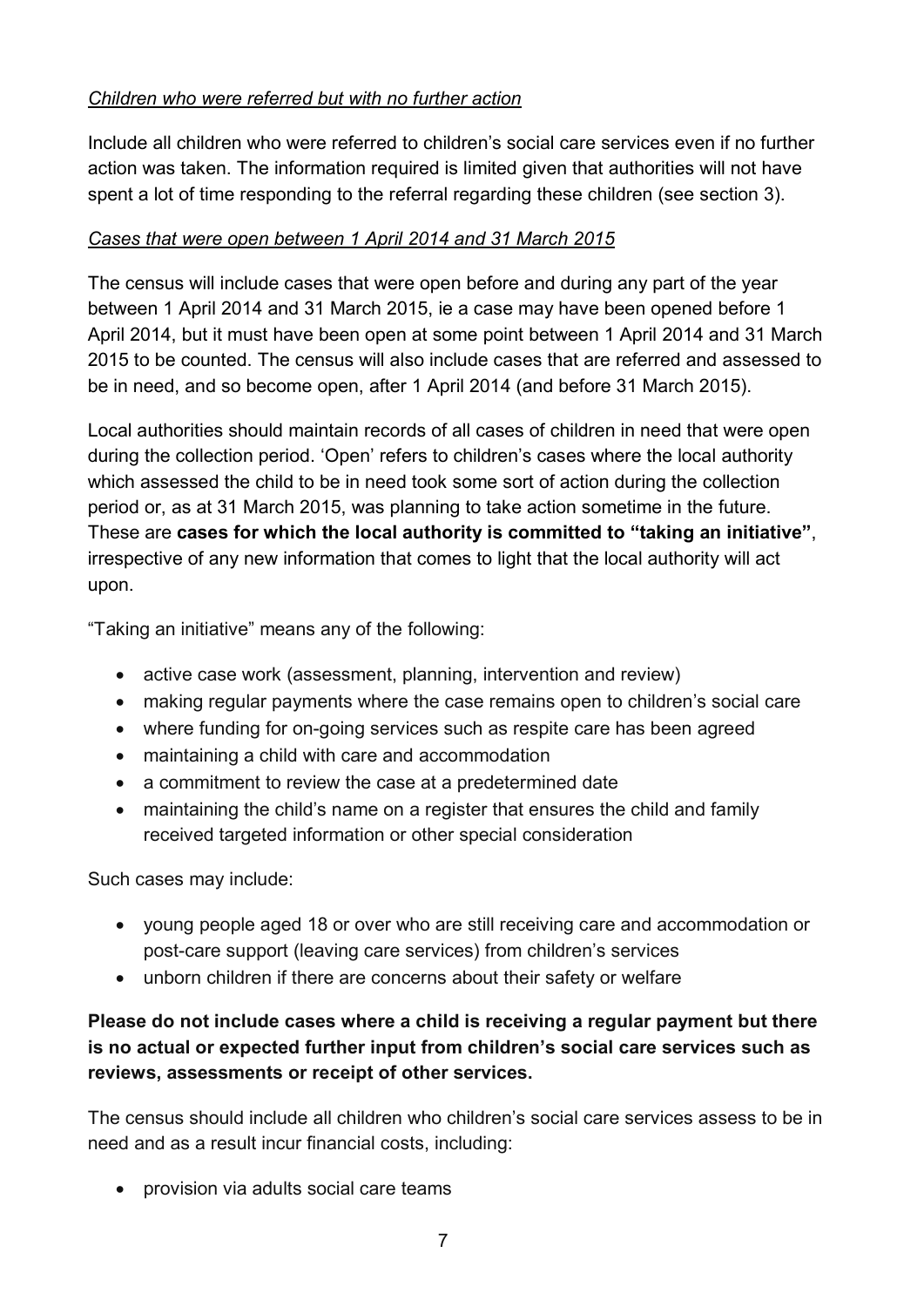- nursery provision where this is paid for by children's social care services and not reimbursed from anywhere else
- contracted out provision where the service is provided by an organisation funded by children's social care services. This means that local authorities will need to require contracted organisations to provide them with information regarding children who receive contracted out services

## *Children awaiting services, children who are the subject of statutory orders, and privately fostered children*

Local authorities should also include in their CIN return those children who are assessed as being children in need but who are waiting for a service. By definition, these are open cases.

Children who are the subject of statutory orders and living with their parents are open cases because a social worker should be visiting and statutory reviews must take place.

Children in need who are also privately fostered should be included. However, being privately fostered does not automatically mean the child is a child in need. To be included, the privately fostered child must have been assessed to be in need and requiring social care services in addition to receiving the required statutory visits because they are privately fostered. If a privately fostered child is only receiving the required statutory visits from social care, then the child is not included in the children in need census.

## *Disabled children*

Disabled children living with their parents and for whom it has been planned and agreed that they will have a series of short-term placements are open cases because funding has been agreed and the arrangement will need to be reviewed.

Children whose names are on the disability register, but who receive no other service may be regarded as open cases provided that the children's social care services department takes periodic initiatives to contact these children and their families or sends them information. Only disabled children who have been assessed as being in need and requiring social care services should be included in the collection, not those disabled children who receive mail outs (for example newsletters) only. If the disability register is shared with other agencies or does not imply any activity on behalf of children's social care services, then these children's cases should not be regarded as open purely on the basis of their names being on the register. The key issue for the census is whether the presence of the child's name on the register triggers any activity by children's social care services.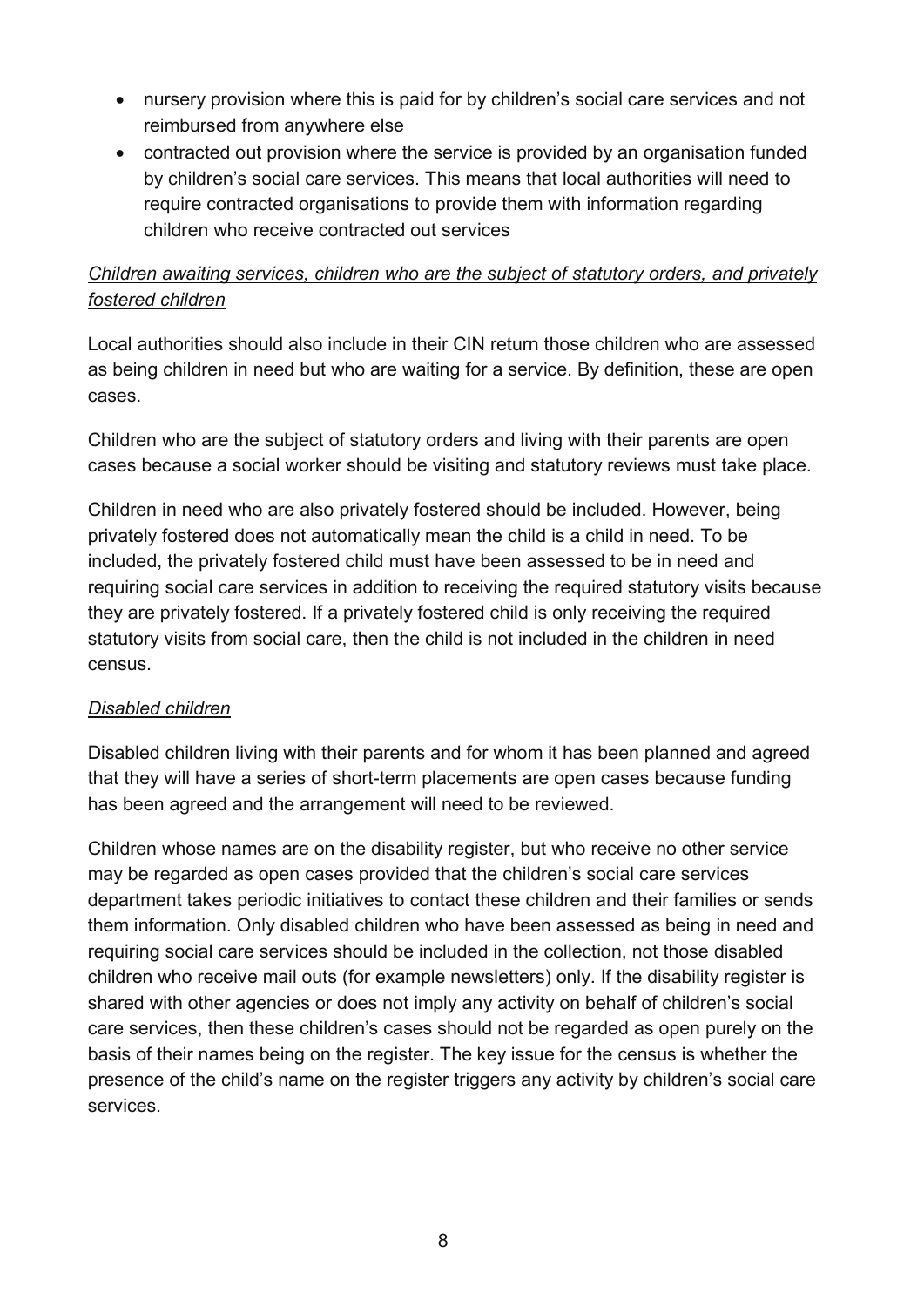#### *Children from another authority*

A local authority (the "service authority") may provide a service to a child on behalf of another authority (the "assessing authority"). In this instance, the "assessing authority" would have carried out the assessment of the child which determined them to be in need.

The "assessing authority" has responsibility for the child and, therefore, it also has responsibility for reporting the child in the CIN census.

The "service authority" should not also report the child in the CIN census otherwise the child will be counted twice. It is recognised that the "service authority" may be spending significant resources on providing a service to a child for whom it is not responsible. Although this resource will not be captured in the CIN census, it will be captured in financial terms in the Section 251 return. This is in line with the information collected in previous years.

## *Adopted children*

The only children going through adoption who should automatically be included in the CIN census are those who have been adopted from care.

Step-parent adoptions are not in the scope of the CIN census. Although a referral may be opened for a step-parent/relative adoption, this does not automatically mean that the child is in need. Of course, a child who is adopted by a step-parent or relative may be in need for some other reason, in which case they would be included.

Children receiving adoption allowances only should not be included in the census. For the CIN census 'Post Adoption Support' does not cover payments made, in accordance with the Adoption Allowance Regulations 1991, to a family after an adoption order has been made. Children in receipt of these payments alone, on a case closed to children's social care, should not be returned in the census.

# <span id="page-8-0"></span>**Rationale**

The CIN census is the only national source of data on children referred to children's social care services and those that are subject of child protection plans. These are a vulnerable group of children for whom both central and local government have a responsibility. Reviews such as Professor Munro's review of child protection have highlighted the importance of good quality performance information, including nationally collected data as part of helping to map children's journeys, and understand the impact of services on their lives. In addition, the state is required to collect information on vulnerable children to fulfil its international obligations under the 1989 Convention on the Rights of the Child.

The CIN census is a child-level data collection. This means the department can track and analyse the journeys of individual children and explore how these vary according to their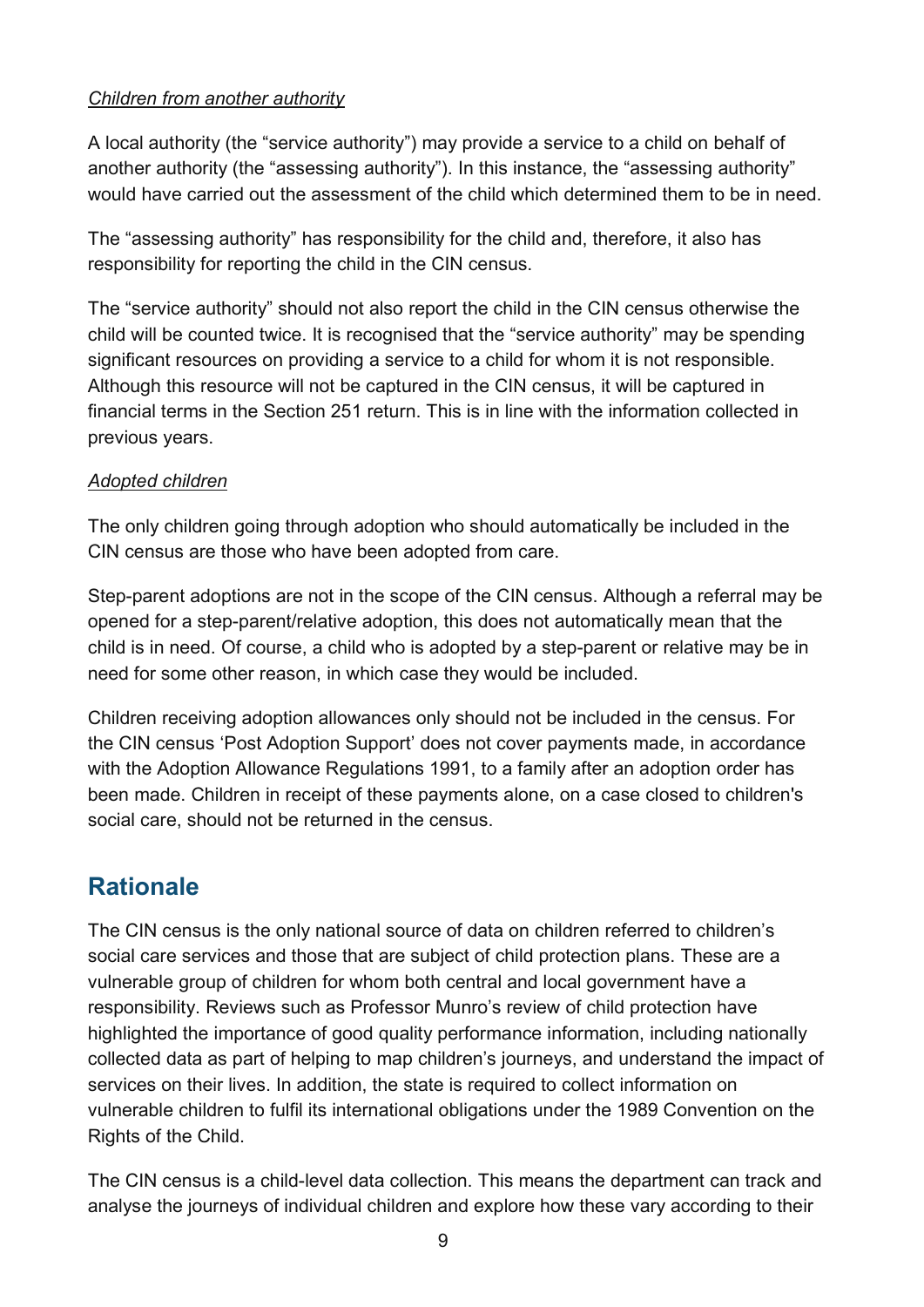characteristics and needs. This information can help local authorities when planning and commissioning services and also central government when developing and monitoring its policies. It helps us to answer questions such as; are younger children more likely to become the subject of a child protection plan?

The department can add value to these data by linking them to other data sources such as the national pupil database (NPD) and the children looked after data collection. Linking to the children looked after data allows, for example, the analysis of the proportion of looked after children who are disabled and analysis of the original reasons for the child being identified as being in need. Over time linking to the NPD allows the analysis of the effectiveness of services on pupil outcomes, which will lead to better commissioning of services in the future. It will allow the department to identify attainment of children in need and the progression between key stages following the receipt of services. It will also allow it to explore other relationships with absence, exclusions and characteristics (such as free school meal eligibility, looked after and special educational need status) and build a more complete local and national picture of the children in need population.

# <span id="page-9-0"></span>**Benefits of the children in need census to local authorities**

Data collected at a national level is of value to local authorities and others as part of a wider system of improvement and accountability. Collecting and holding information centrally as with the CIN census data enables valuable local comparisons to be made that would otherwise be very difficult without the structure of a centrally defined data collection. It enables local authorities to have a more robust and richer data source when linked to other central data collections.

A fully completed census allows local authorities to better understand variations in social care activity and practice and benchmark themselves against national averages and their peers. Local authorities can draw from this nationally held data and use comparative information from other local authorities to evaluate the effectiveness of their local services to drive commissioning, as well as to improve working practices and improve the outcomes of some their most vulnerable and disadvantaged children. Furthermore, the CIN census can encourage local authorities to construct robust systems for collecting information on and monitoring disabled children and other children in need. This will help local authorities ensure that they meet their duties under the Disability Discrimination Act 2005.

Information from the CIN census when used alongside local authorities own locally held information, such as that described within the [Children's Safeguarding Performance](http://webarchive.nationalarchives.gov.uk/20130123124929/http:/www.education.gov.uk/childrenandyoungpeople/safeguardingchildren/protection/b00209694/perf-info)  [Information Framework,](http://webarchive.nationalarchives.gov.uk/20130123124929/http:/www.education.gov.uk/childrenandyoungpeople/safeguardingchildren/protection/b00209694/perf-info) can be used to help understand and provide context for discussion and debate about the effectiveness of services and an understanding of what is working and where there may be problems to resolve.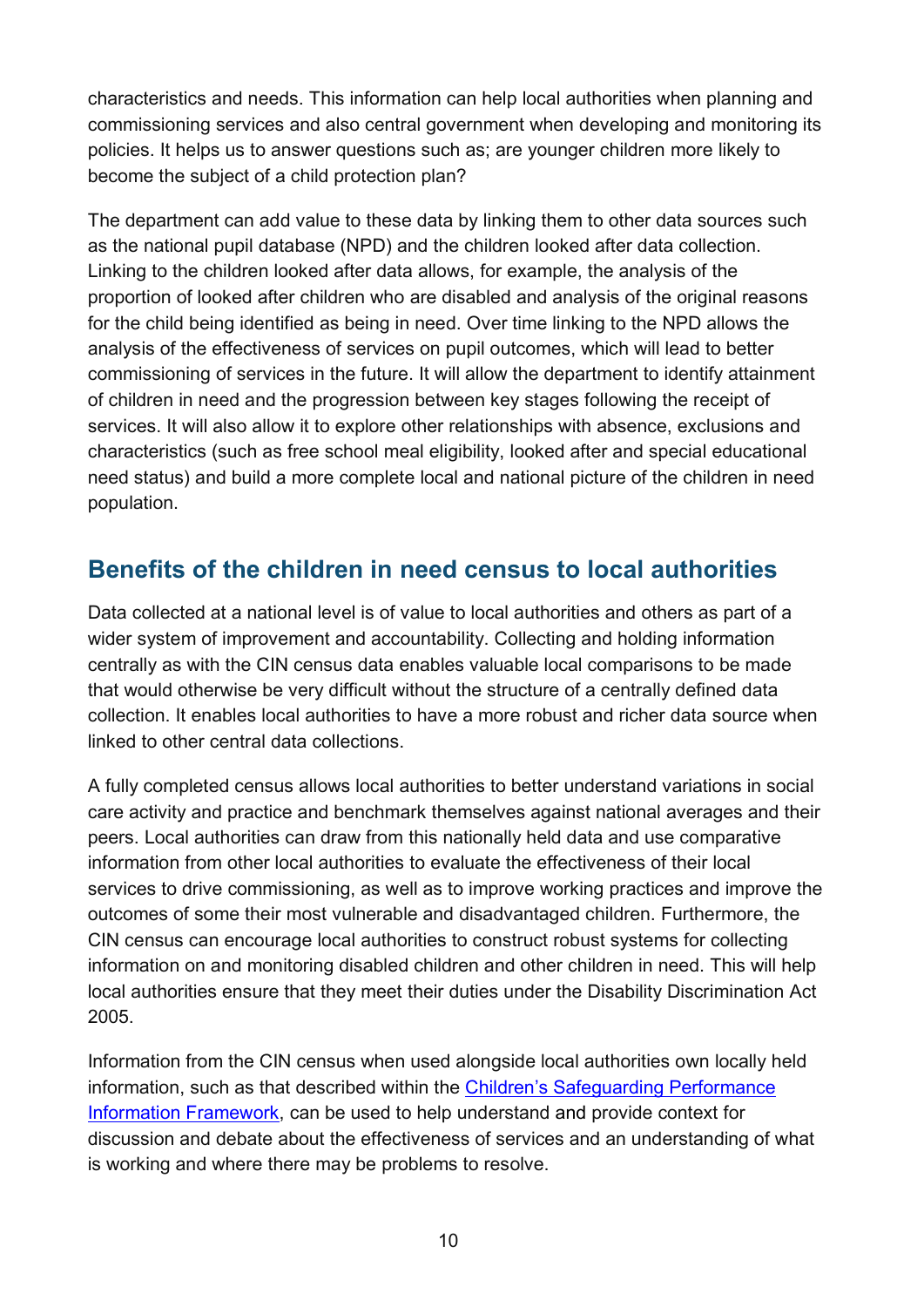# <span id="page-10-0"></span>**Data structure**

There is a change to the data structure for the 2014 to 2015 CIN census.

There will no longer be a requirement to conduct separate initial and core assessments. The timeframe for the assessment process is 45 working days from the point of referral. This flexibility came into practice from 15 April 2013. Therefore the 2014 to 2015 CIN census will only have one assessment module called 'Assessments'.

The Assessments module will contain 3 fields:

- 1. Assessment Actual Start Date
- 2. Internal Review Point Date (optional)
- 3. Assessment Authorisation Date

Local authorities carrying out continuous assessments can record their data appropriately in the Assessment module.

Local authorities carrying out initial and core assessments will have to adapt their data to fit the new data structure. If only an initial assessment was conducted, please enter the date the initial assessment started as the Assessment Actual Start Date, and the date the initial assessment was authorised as the Assessment Authorisation Date.

If both an initial and core assessment were completed, please enter the date the initial assessment started as the Assessment Actual Start Date and the date the core assessment was authorised as the Assessment Authorisation Date.

If only a core assessment is carried out and no prior initial assessment is required, please enter the date the core assessment started as the Assessment Actual Start Date and the date the core assessment was authorised as the Assessment Authorisation Date.

The number of instances of each module per child is shown in the CIN 2014 to 2015 Logical Data Model: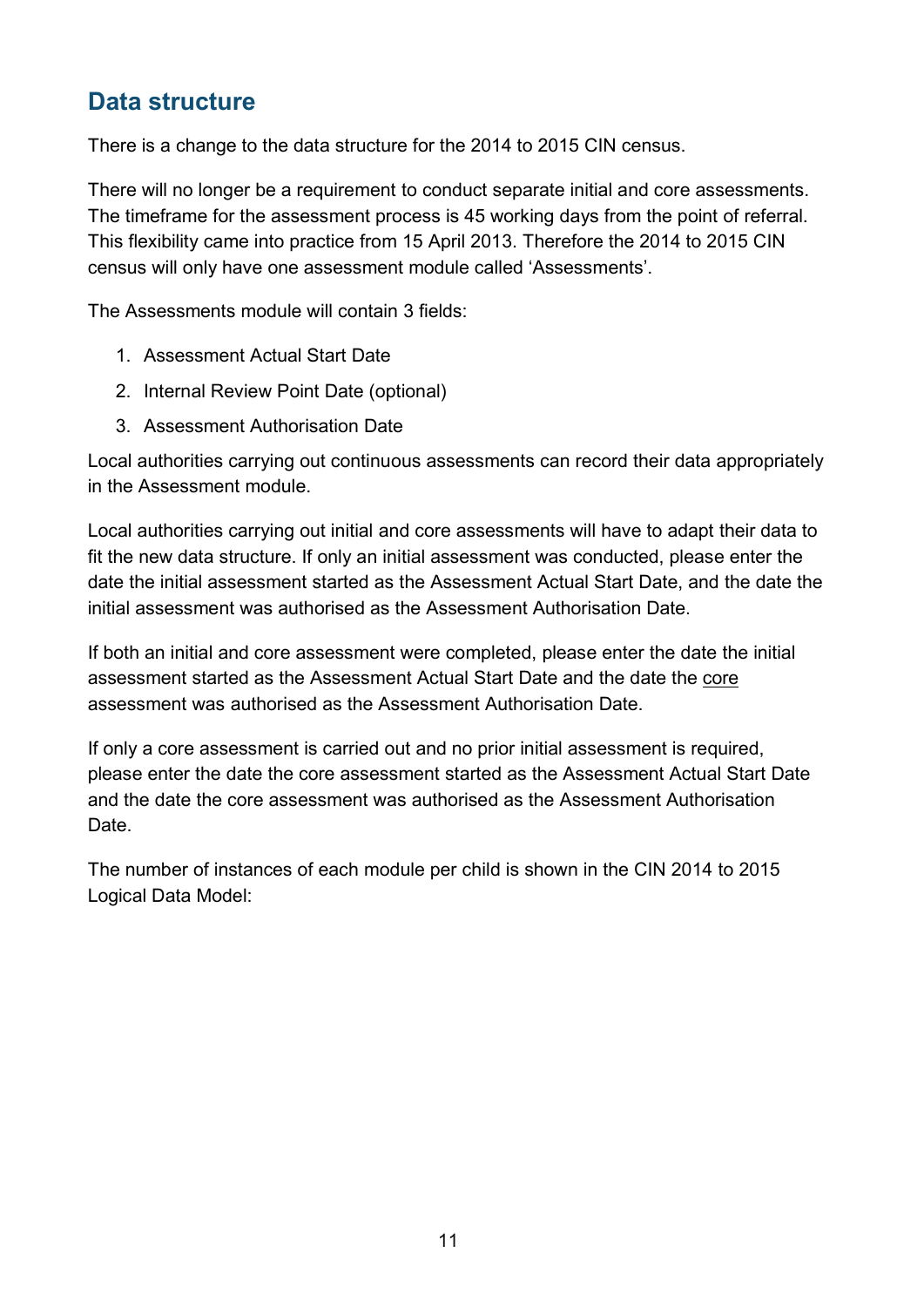

**Fig 1: CIN census 2014 to 2015 structure**

# <span id="page-11-0"></span>**CIN census data modules**

There are 4 modules of data in this CIN census, each with its own set of data items:

- 1. Child identifiers
	- 1.1. LA child ID
	- 1.2. Unique pupil number (UPN)
	- 1.3. Pupils former unique pupil number
	- 1.4. UPN unknown reason (optional)
	- 1.5. Date of birth
	- 1.6. Expected date of birth
	- 1.7. Gender
	- 1.8. Date of death
- 2. Child characteristics
	- 2.1. Child ethnicity
	- 2.2. Type of disability
- 3. Children in need details
	- 3.1. Referral date
	- 3.2. Referral no further action
	- 3.3. Source of referral
	- 3.4. Primary need code
	- 3.5. CIN closure date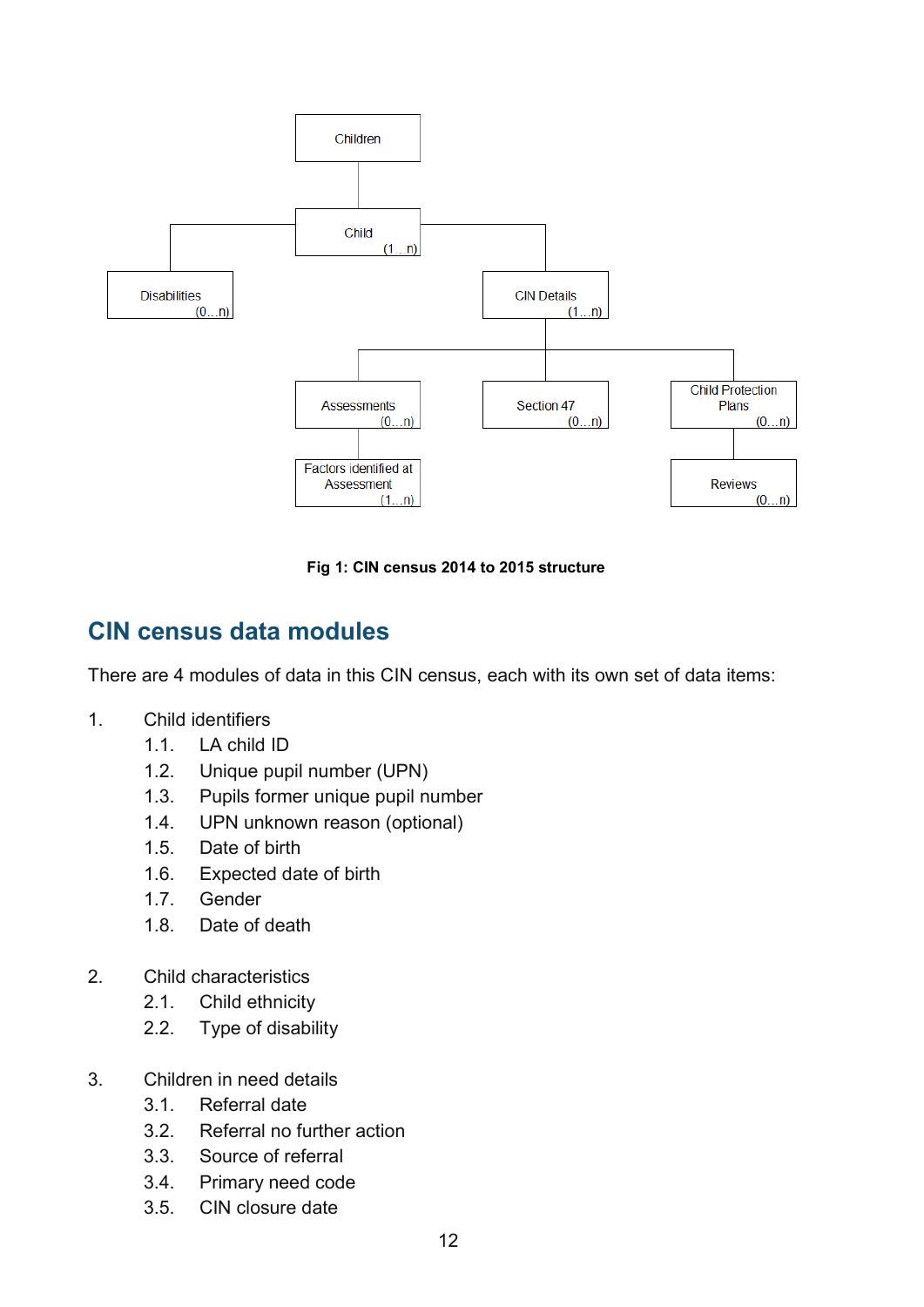- 3.6. Reason for closure
- 3.7. Date of initial child protection conference (transfer in cases)
- 3.8. Assessment group
	- 3.8.1. Assessment actual start date
	- 3.8.2. Assessment internal review point date (optional)
	- 3.8.3. Assessment authorisation date
- 3.9. Factors at assessment (factors at end of assessment process)
- 3.10. Section 47 group
	- 3.10.1. Section 47 enquiry actual start date
	- 3.10.2. Target date for initial child protection conference (optional)
	- 3.10.3. Date of initial child protection conference
	- 3.10.4. Initial child protection conference not required
- 4. Child protection plans
	- 4.1. Child protection plan start date
	- 4.2. Initial category of abuse
	- 4.3. Latest category of abuse
	- 4.4. Number of previous child protection plans
	- 4.5. Child protection plan end date
	- 4.6. Plan review date
	- 4.7. Seen by social worker

# <span id="page-12-0"></span>**Multiple entries of some types of data**

Since a particular child can have more than one CIN episode or child protection plan, some of the data in these modules can be repeated for each child.

Technical note: for staff preparing XML outputs, please note that care must be taken with the repetition of modules. This is described fully in the technical specification and examples of multiple instances are given in the example files that are part of the documentation pack.

# <span id="page-12-1"></span>**Submission**

## **The final DEADLINE for submitting the completed return is 31 July 2015. Only returns submitted by this deadline will be included in published figures.**

Social services local authority numbers were aligned to the local authority code set used in education surveys as of April 2009. Hence, your CIN census 2014 to 2015 return should include the three digit numeric code previously used only for education surveys. This is the same as in the years 2009 to 2010, to 2013 to 2014. A complete list has been included in Annex B.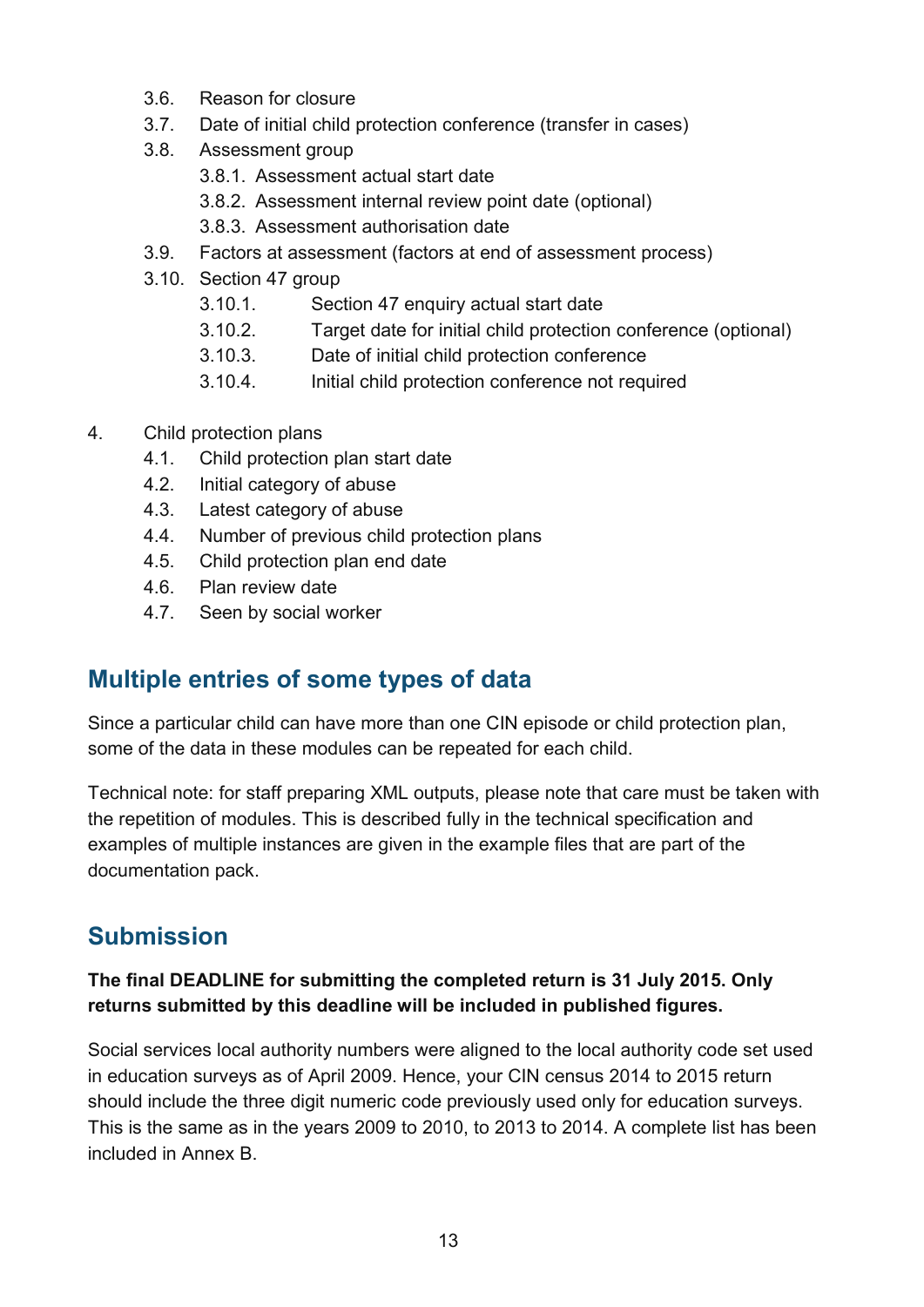The output of CIN data from local authority systems should be an XML file that is loaded into the COLLECT system.

COLLECT is the department's centralised data collection system. The COLLECT portal can be used by local authorities and the department for processing CIN and other data returns. The COLLECT portal provides real-time data collection monitoring and progress reporting, and allows those involved in a collection to view consistent and up-to-date details of a data return. The department collects data from a wider community than just local authorities and the COLLECT software has been designed in a way that allows data to be collected from any source without having to redesign major components of the software each time a collection is undertaken.

The CIN COLLECT blade can be accessed through the department's Secure Access (SA) system, which was implemented in December 2012. For any access queries please contact the [SA Service Desk.](https://www.education.gov.uk/researchandstatistics/datatdatam/secureaccess/service-request-form)

Full Secure Access guidance is published on the [Secure Access website.](https://www.education.gov.uk/researchandstatistics/datatdatam/secureaccess)

Details of how to access Secure Access and the COLLECT portal will be sent to local authority contacts nearer the time that the census collection goes live.

# <span id="page-13-0"></span>**Validation checks**

Validation checks will be applied to your data once it has been loaded into COLLECT. These will identify missing data, invalid data, and other anomalies. The validation checks can be found in the published specification for this collection.

Validation checks are classified as either errors or queries. A query can be distinguished from an error by the validation rule number, which has a Q suffix (eg 8530Q), and by the fact that the associated message begins, "Please check…".

DfE classify rules as errors where a correction is required in all cases. However, for queries, although DfE would expect a correction in most cases, there will be exceptional circumstances under which the data are correct and may remain. The COLLECT system enables users to annotate queries with an explanation.

# <span id="page-13-1"></span>**Year on year checks**

There will be no formal child level year on year checking system for the census 2014 to 2015, however overall local authority totals will be checked once your data return has been submitted. 2014 to 2015 submitted data will be matched to the previous years in order to calculate the number of referrals within 12 months of a previous referral. Matching rates between the two years will be shared with local authorities.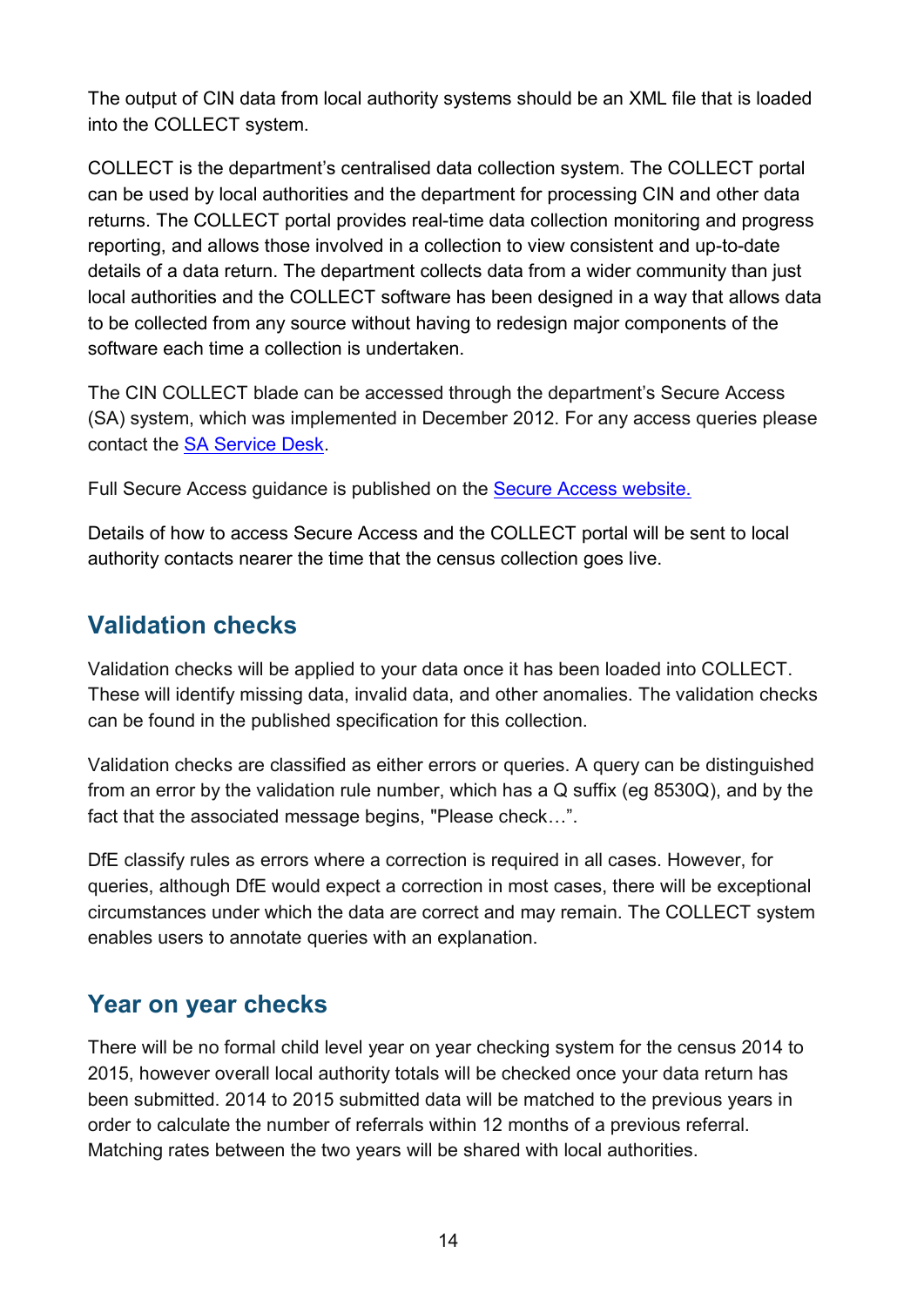# <span id="page-14-0"></span>**General notes**

*Date fields:* This guidance assumes that each management information (MI) system in use within authorities will have standard conventions for recording dates with which users will be familiar. However, the XML format for the CIN census defines all dates as being in the format CCYY-MM-DD, in accordance with the XML standard. The export functionality for any system will therefore have to convert any dates into this format. Any local authority making its own software arrangements rather than using a commercial system should take this into account.

*True / False fields:* There are 4 items within the CIN census that can be either true or false. These items are Assessment Factors, Initial Child Protection Conference Not Required, Referral No Further Action and Seen Social Worker. The format for the CIN Census follows the XML standard in allowing true or 1 for the true state, and false or 0 for the false state. However, this guidance recognises that users of MI systems may be presented with a number of ways of recording this such as with check boxes or a suitable drop down list. The export functionality for any system will therefore have to convert these fields accordingly.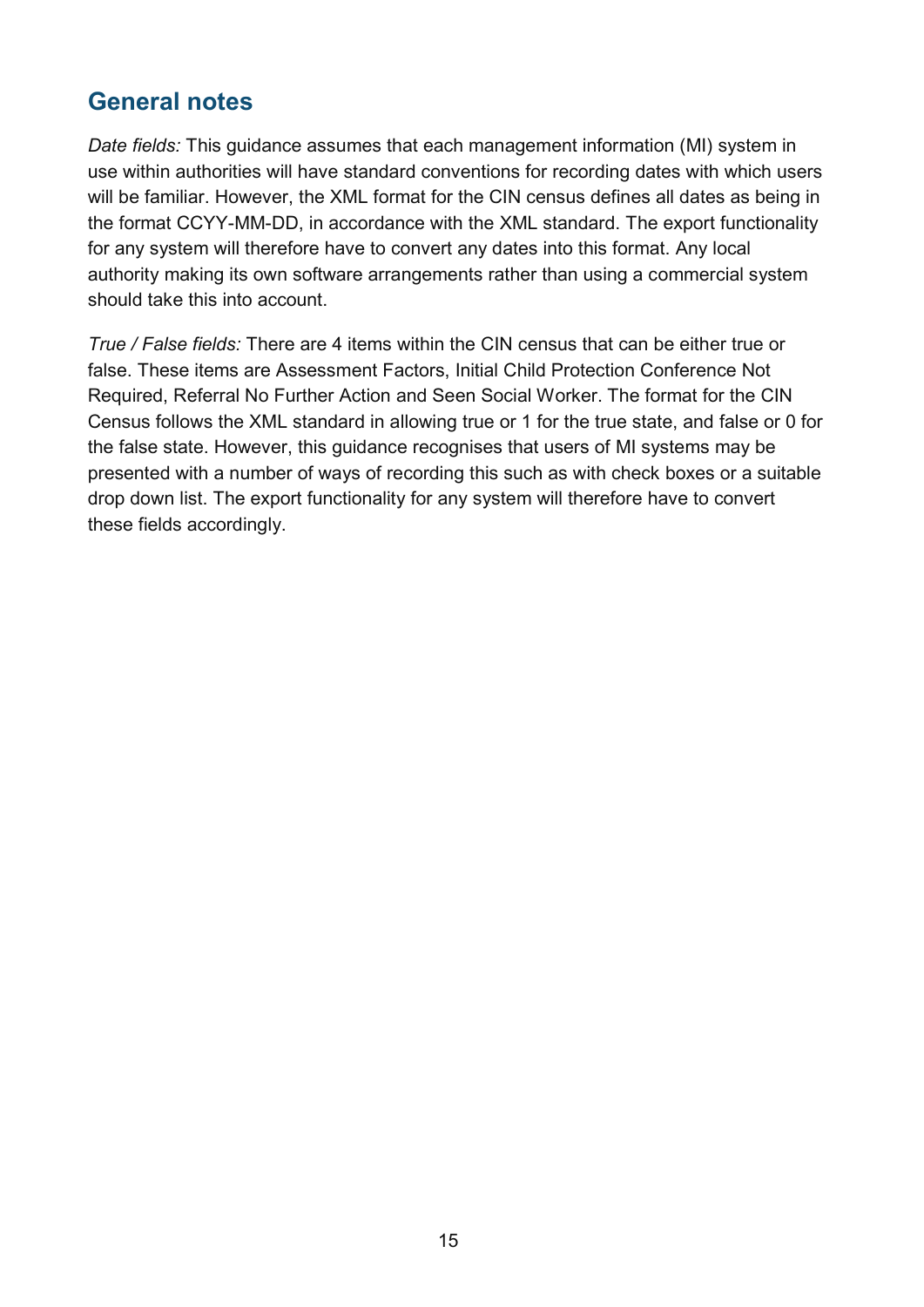# <span id="page-15-0"></span>**Data module 1: Child identifiers**

This module contains details about the child's identity and it must be completed for every child record.

If a child is adopted from care during the year and remains in need, then the child should have two separate unlinked records entered for them: one for pre-adoption and one for post-adoption with appropriate new child identifiers.

Items 1.1 to 1.7 are used for identifying and matching purposes.

# <span id="page-15-1"></span>**1.1 LA child ID**

This must be a unique ID for each child (no longer than 10 characters), and it should be retained from year to year. The LA child ID can only contain alphabetic or numeric characters. It must be the same ID that is used for other purposes, eg SSDA903 returns.

Local authorities are free to choose their own child IDs according to the above format.

If you are planning to change the LA child ID, either for a single child or for a whole group of children, it will prevent DfE from analysing across different CIN census years, or analysing between CIN and the SSDA903 return. For this reason, any proposal to change IDs should be discussed with DfE at an early stage and in advance of any changes. DfE can be contacted via the details given on page 2.

Unborn children should be allocated their own LA child ID.

# <span id="page-15-2"></span>**1.2 Unique pupil number (UPN)**

A unique pupil number (UPN) is automatically allocated to each child in maintained schools in England and Wales. It is an identifier only for use in an educational context during a child's school career and it is subject to data protection restrictions.

The UPN must be 13 characters in the format Annnnnnnnnnnn or AnnnnnnnnnnnA (for a temporary UPN) where A is a character and n is numeric. Temporary UPNs may only be issued as an interim measure until the permanent UPN is obtained.

**Every attempt must be made by the local authority to track down a child's UPN.** If a child has not been assigned a UPN by a maintained school, then they may have been assigned one by the education department within the local authority, which has the ability to assign a UPN for those in, for example, alternative provision. Only where it is impossible to discover the UPN should the item be left blank.

Note that maintained nursery schools also allocate UPNs, so children may have a UPN from the age of 2 or 3 years onwards.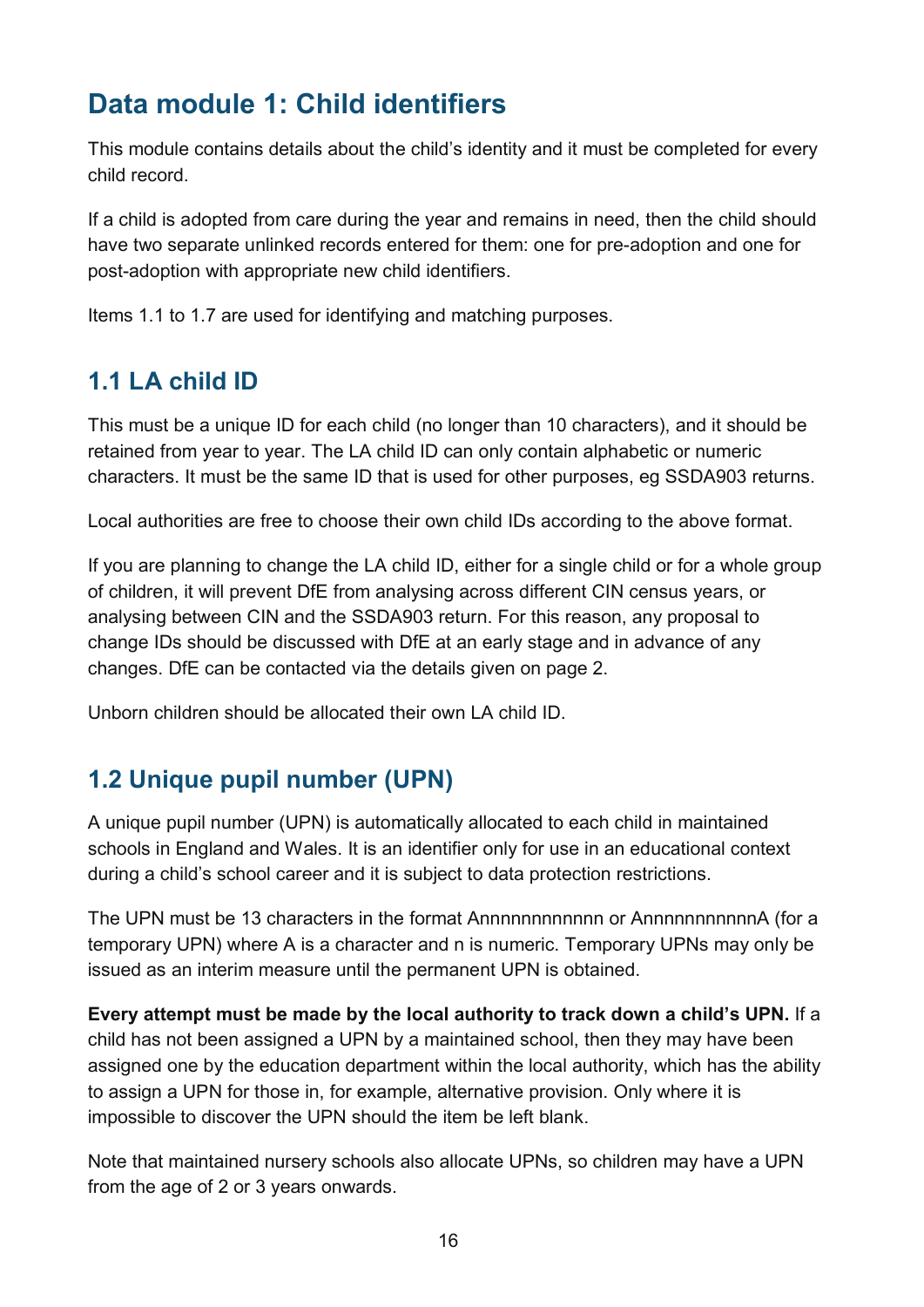Once obtained, the child's UPN may be retained on the local authority social services database for the purposes of returning the information to the department. It is up to the local authority how they track down the UPN and we cannot offer legal advice to local authorities on obtaining UPNs.

For looked after children that have been adopted during the year, the UPN on the child's pre- and post-adoption records should be different.

For further information on UPNs is available on the [department's website.](http://www.education.gov.uk/schools/adminandfinance/schooladmin/ims/datamanagement/upn) This link also contains guidance on the assignment of new UPNs to adopted children

#### *UPNs for children educated outside of a local authority*

The use of Key to Success is derived from legislation which gives the Secretary of State the power to grant a certain degree of sharing; more information can be found on this on the [Key to Success website.](https://www.keytosuccess.education.gov.uk/leas/)

Key to Success cannot be used to identify the details of pupils attending schools in boroughs or local authorities who are not your own, unless the child is a looked after child (ie your authority is the corporate parent) and the child is placed outside your own local authority.

Where there are a large number of children attending schools outside of your local authority it may not be possible for you to return the UPN for these children if you do not already hold it for other reasons. If this is the case please make sure a note is added to your CIN return to explain why some of the UPN information is not available.

# <span id="page-16-0"></span>**1.3 Pupil's former UPN**

This is where a pupil had held another UPN, eg a temporary UPN when the pupil was first admitted to a school, but has subsequently been given a permanent UPN.

Where a looked after child has been adopted during the year and this is the child's postadoption record, **do not enter the pre-adoption UPN in this field**; leave blank instead.

# <span id="page-16-1"></span>**1.4 UPN unknown reason**

This item was reintroduced for 2011 to 2012 on an **optional** basis when a child's UPN is not known and remains optional in 2014 to 2015. It has been included to assist local authorities in informing the department why a UPN is missing. The following are the full list of codes available for local authorities to use:

| UN <sub>1</sub> | Child is not of school age and is not yet assigned a UPN. |
|-----------------|-----------------------------------------------------------|
|-----------------|-----------------------------------------------------------|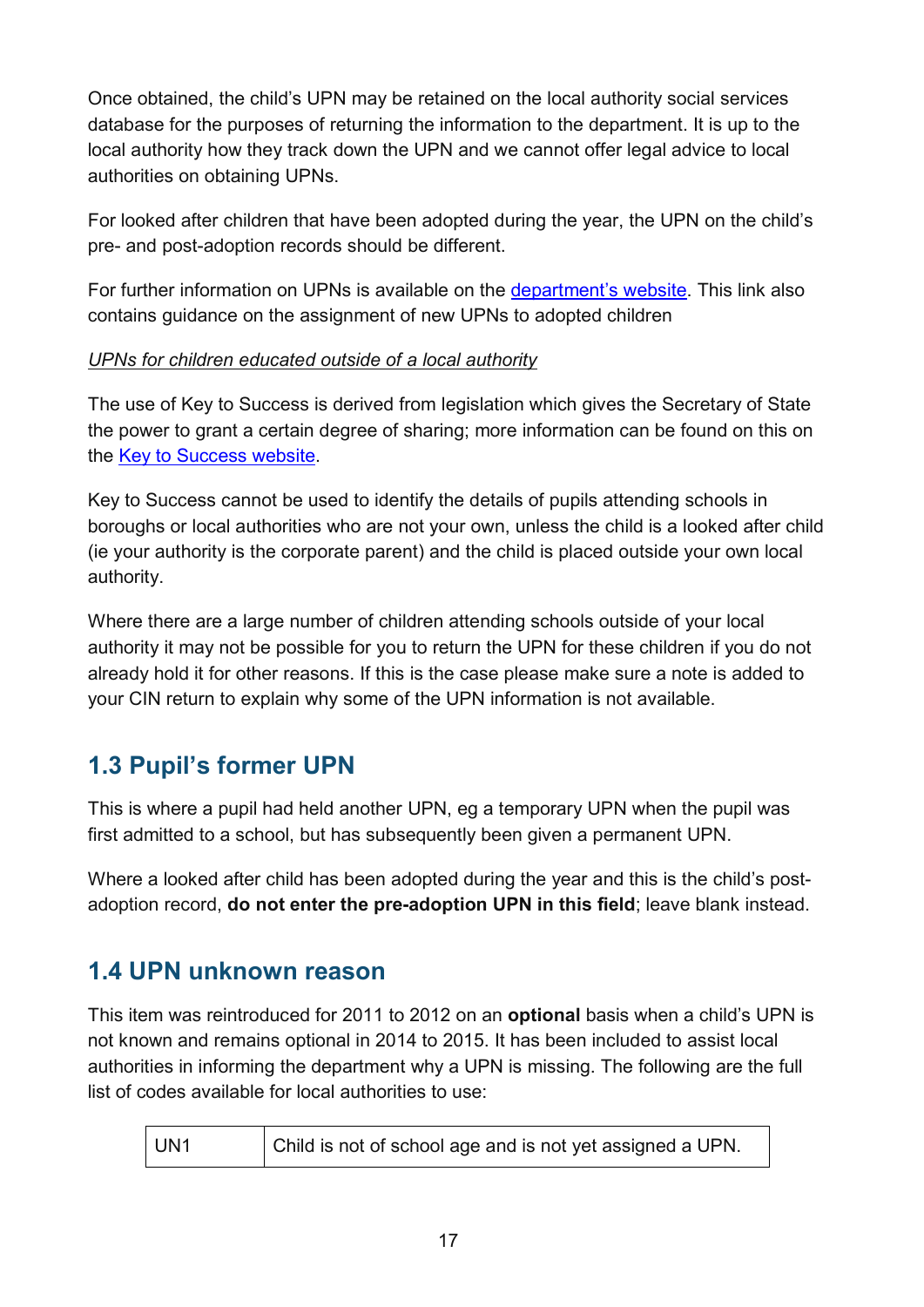| UN <sub>2</sub> | Child has never attended a maintained school in England<br>and has not been assigned a UPN.                                                                               |
|-----------------|---------------------------------------------------------------------------------------------------------------------------------------------------------------------------|
| UN <sub>3</sub> | Child is educated outside England and has not been<br>assigned a UPN.                                                                                                     |
| UN4             | Child is newly in need (one week before end of collection<br>period) and the UPN was not yet known at the time of the<br>CIN census annual statistical return.            |
| UN <sub>5</sub> | Sources collating UPNs reflect discrepancy/ies for the<br>child's name and/or surname and/or date of birth therefore<br>preventing reliable matching (eg duplicated UPN). |
| UN <sub>6</sub> | Child is not looked after and the authority is unable to<br>obtain the UPN.                                                                                               |
| UN7             | Child referred but no further action taken                                                                                                                                |

# <span id="page-17-0"></span>**1.5 Date of birth**

The date of birth should be recorded according to the formatting guidance (see Introduction, General notes section). If the exact date of birth is not known, record an approximate date of birth based on the child's estimated age at date of referral.

This field will be blank for unborn children. If an unborn child is subsequently born in the period of need then the date of birth should be entered and the expected date of birth should be deleted.

# <span id="page-17-1"></span>**1.6 Expected date of birth**

Record the expected date of birth (due date) for a child who is unborn at the time of referral and who remains unborn at 31 March or when the case is closed.

If the child is born before 31 March 2015 or before the case is closed, then the return for that child should not include both the date of birth and the expected date of birth.

Please note that users may wish to retain the Expected Date of Birth on their systems, but it must not be included within the census return if the Date of Birth is present. It will be possible for us to assess whether the child was unborn at the time of the referral if the date of birth is later than the referral date. See the guidance (see Introduction, General notes section) for date formats.

If a child is stillborn, or the mother suffers a miscarriage, please record the expected date of birth, and leave the date of birth blank. The CIN closure date does not need to match the date on the death certificate. The date of death and the final closure date can both be recorded. The reason for closure should be 'RC2 died'.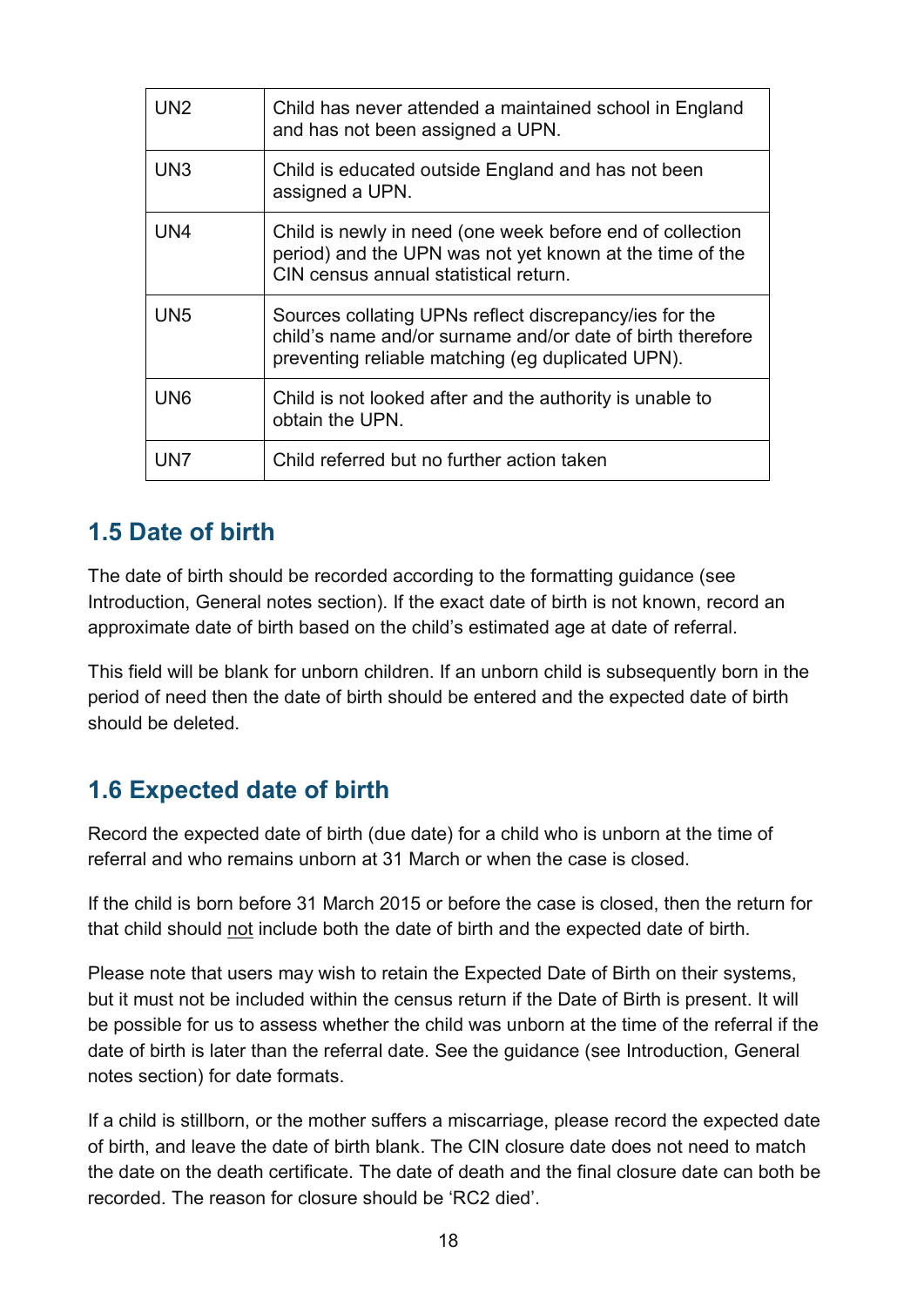# <span id="page-18-0"></span>**1.7 Gender**

Enter:

- 1 for male
- 2 for female
- 0 for not recorded or unborn at 31 March 2015
- 9 for indeterminate gender (ie unable to be classed as either male or female)

Code 0 should be used when the gender of the child has not been recorded. It should also be used to code the gender of unborn children, even if the gender of the unborn child is known.

Code 9 should only be used when the child is unable to be classified as either male or female.

# <span id="page-18-1"></span>**1.8 Date of death**

Record the date of death according to the formatting guidance (see Introduction, General notes section), which should be verified from the death certificate.

This is required as it shows more clearly where services continue to be provided after a child has died. The final case closure date should also be provided; this may be after the date of death if the case remains open for a short time after the death.

The variable reflects the legislation that, from 1 April 2008, reviews into child deaths have been statutory.

If a child in need dies outside of the 2014 to 2015 collection period but the case is still open for investigation, the child would be included in the new collection period. The date of death and the final closure date should both be recorded.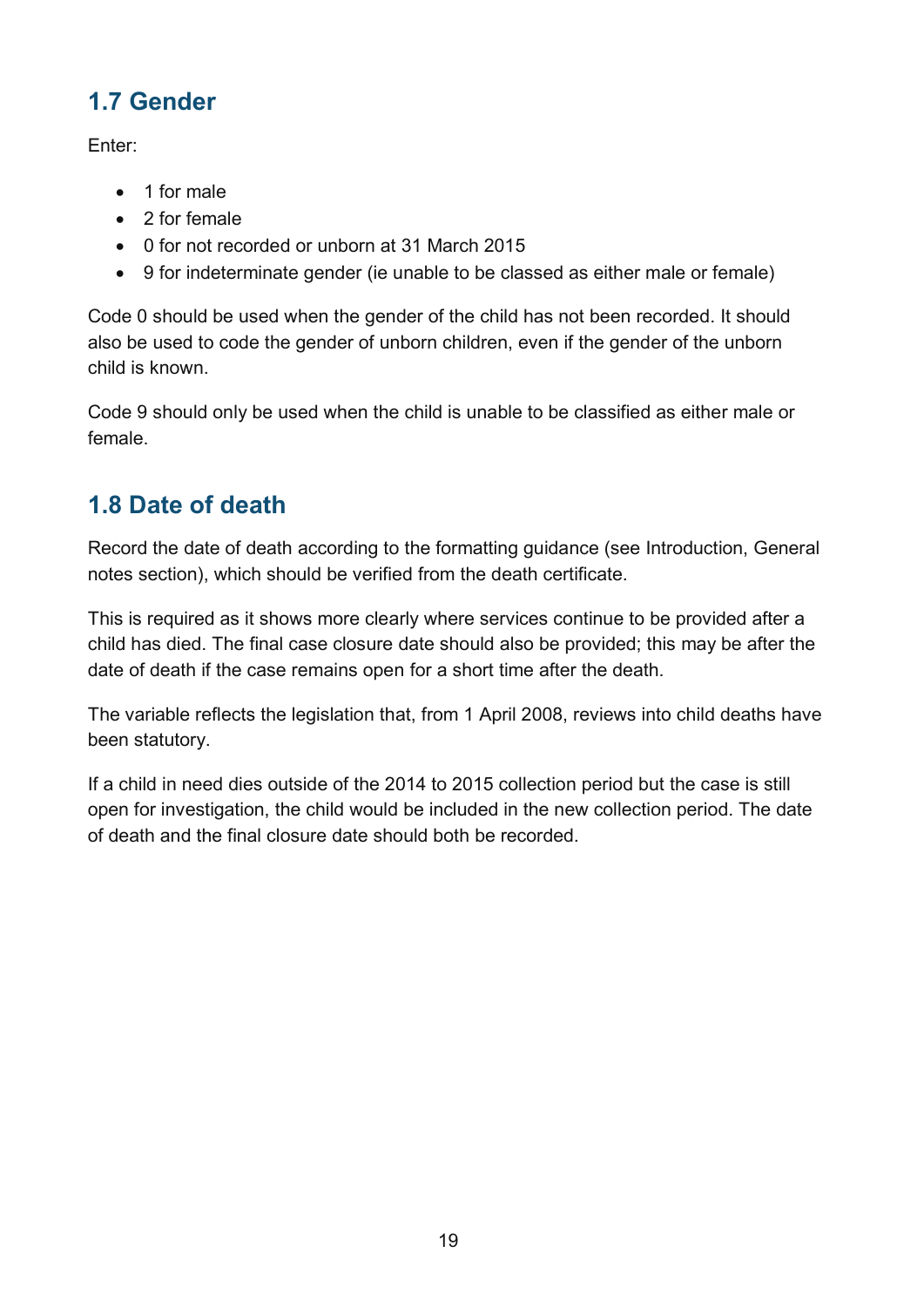# <span id="page-19-0"></span>**Data module 2: Child characteristics**

# <span id="page-19-1"></span>**2.1 Child ethnicity**

The children's social care method of determining a child's ethnicity involves first asking the child about their ethnic identity. If they are not yet old enough to respond, ask their primary carer.

Ethnicity is now specified using the codes within the common basic dataset (CBDS).

The ethnicity of unborn children should be coded under "Information not yet obtained" (code NOBT), even if it is thought to be known.

This item should not be left blank. Code ethnicity using the following tables:

#### **White**

| <b>White British</b>               | <b>WBRI</b> |
|------------------------------------|-------------|
| <b>White Irish</b>                 | <b>WIRI</b> |
| <b>Traveller of Irish Heritage</b> | <b>WIRT</b> |
| Any other White background         | <b>WOTH</b> |
| Gypsy/Roma                         | <b>WROM</b> |

#### Mixed

| White and Black Caribbean  | <b>MWBC</b> |
|----------------------------|-------------|
| White and Black African    | MWBA        |
| White and Asian            | <b>MWAS</b> |
| Any other Mixed background | <b>MOTH</b> |

Asian or Asian British

| Indian                     | <b>AIND</b> |
|----------------------------|-------------|
| Pakistani                  | <b>APKN</b> |
| Bangladeshi                | <b>ABAN</b> |
| Any other Asian background | AOTH        |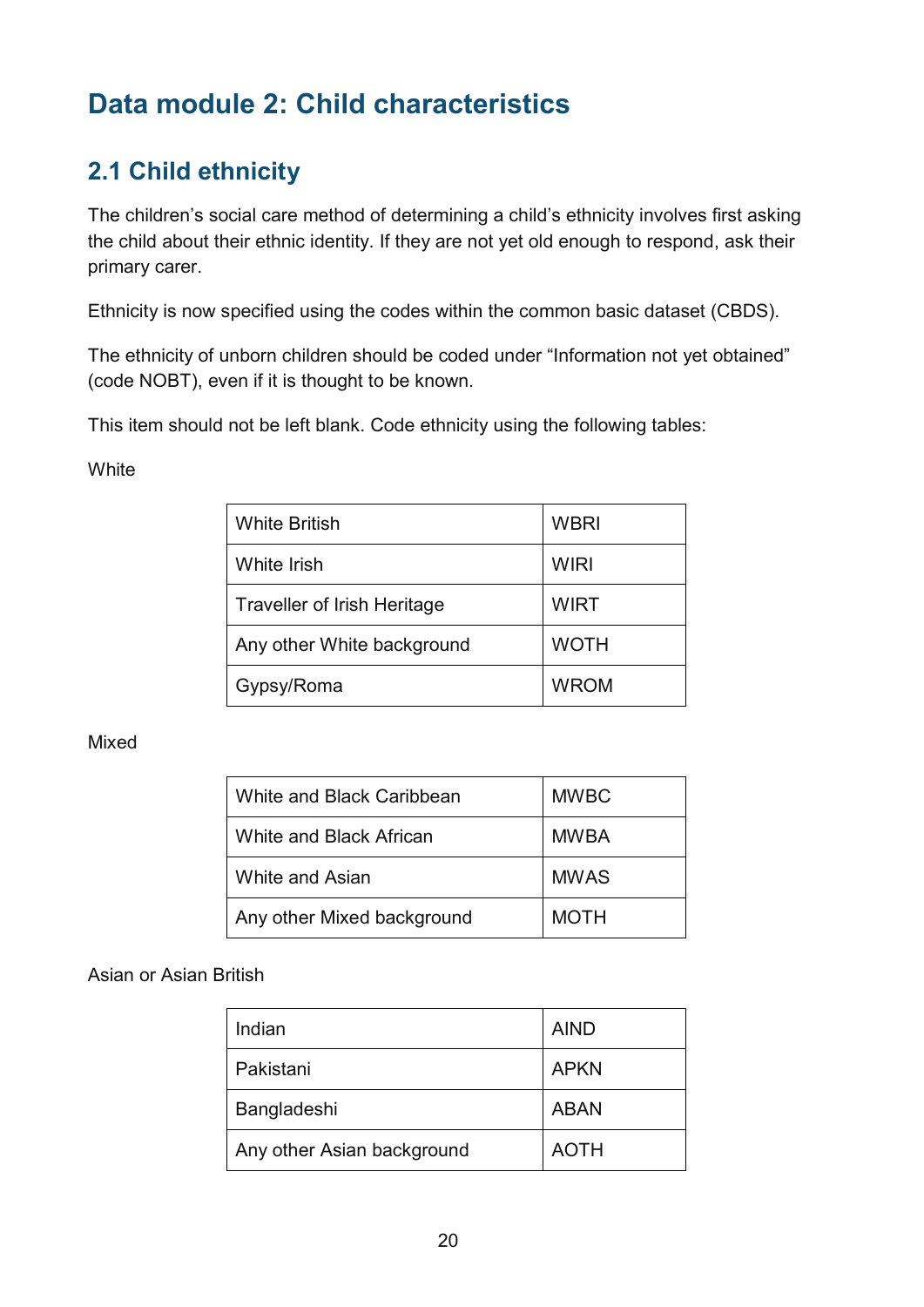| Caribbean                  | <b>BCRB</b> |
|----------------------------|-------------|
| African                    | <b>BAFR</b> |
| Any other Black background | <b>BOTH</b> |

Other Ethnic Groups

| Chinese                      | <b>CHNE</b> |
|------------------------------|-------------|
| Any other ethnic group       | <b>OOTH</b> |
| Refused                      | <b>REFU</b> |
| Information not yet obtained | <b>NOBT</b> |

# <span id="page-20-0"></span>**2.2 Type of disability**

The Disability Discrimination Act 2005 (DDA) defines a disabled person as a person with a "physical or mental impairment which has a substantial and long-term adverse effect on his ability to carry out normal day-to-day activities." The condition must have lasted or be likely to last at least 12 months in order to be counted as a disability.

Certain conditions are **not** regarded as impairments for the purposes of the act:

- addiction to, or dependency on, alcohol, nicotine, or any other substance (other than as a result of the substance being medically prescribed)
- the condition known as seasonal allergic rhinitis (ie hay fever), except where it aggravates the effect of another condition
- tendency to start fires
- tendency to steal
- tendency to physical or sexual abuse of other persons
- exhibitionism
- voyeurism

In addition, disfigurements such as tattoos, non-medical body piercing, or something attached through such piercing, are **not** regarded as having a substantial adverse effect on the person's ability to carry out normal day-to-day activities.

Further information on the Disability Discrimination Act 2005 can be found on the government's [Legislation website.](http://www.legislation.gov.uk/ukpga/2005/13/contents)

Record if a child has been disabled (as defined above) in any of the categories in the following table at any time during the year.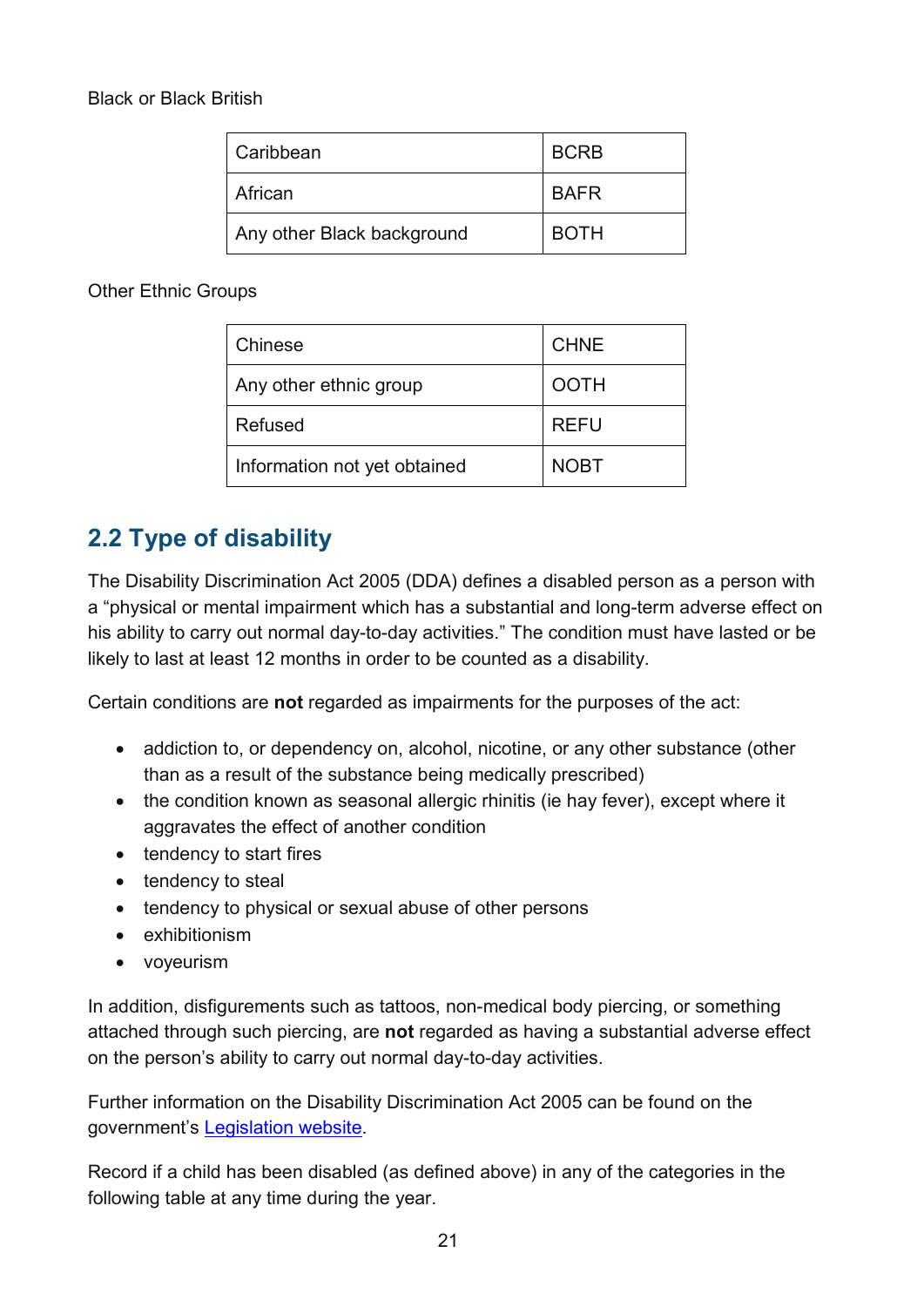Children may have multiple disabilities in which case more than one category can be indicated, as appropriate. "Other DDA" can also be indicated in conjunction with any of the other listed categories.

Record all the relevant disabilities that have affected the child.

**If your MI system does not allow the identification of individual disabilities then the code 'Other DDA' may be used for all your children with a disability, however this must be noted in your Collect return level notes so your data can be analysed appropriately.**

If a child has no disability, do not leave this item blank; use the code NONE. However if a child is unborn then the disability item should be left blank.

Code disability using the following table:

| <b>NO DISABILITY</b>                                                                                                                                                                                                                                                                                                                                           | <b>NONE</b> |
|----------------------------------------------------------------------------------------------------------------------------------------------------------------------------------------------------------------------------------------------------------------------------------------------------------------------------------------------------------------|-------------|
| MOBILITY – getting about the house and beyond                                                                                                                                                                                                                                                                                                                  | <b>MOB</b>  |
| HAND FUNCTION – holding and touching                                                                                                                                                                                                                                                                                                                           | <b>HAND</b> |
| PERSONAL CARE – eating, washing, going to the toilet, dressing,<br>etc.                                                                                                                                                                                                                                                                                        | <b>PC</b>   |
| INCONTINENCE – controlling the passage of urine or faeces                                                                                                                                                                                                                                                                                                      | <b>INC</b>  |
| COMMUNICATION – speaking and/or understanding others                                                                                                                                                                                                                                                                                                           | <b>COMM</b> |
| LEARNING - having special educational needs, etc.                                                                                                                                                                                                                                                                                                              | LD          |
| <b>HEARING</b>                                                                                                                                                                                                                                                                                                                                                 | <b>HEAR</b> |
| <b>VISION</b>                                                                                                                                                                                                                                                                                                                                                  | <b>VIS</b>  |
| BEHAVIOUR – a condition entailing behavioural difficulties, includes<br><b>Attention Deficit Hyperactivity Disorder (ADHD)</b>                                                                                                                                                                                                                                 | <b>BEH</b>  |
| <b>CONCIOUSNESS - seizures</b>                                                                                                                                                                                                                                                                                                                                 | <b>CON</b>  |
| DIAGNOSED WITH AUTISM OR ASPERGER SYNDROME -<br>diagnosed by a qualified medical practitioner as having classical<br>autism or Asperger syndrome/ Do not include children who have<br>merely been identified as having an Autistic Spectrum Disorder<br>(ASD), eg by their school. This can be associated with the<br>behaviour and learning categories above. | <b>AUT</b>  |
| OTHER DDA – one or more of the child's disabilities under the<br>Disability Discrimination Act 2005 does not fall into any of the above<br>categories.                                                                                                                                                                                                         | <b>DDA</b>  |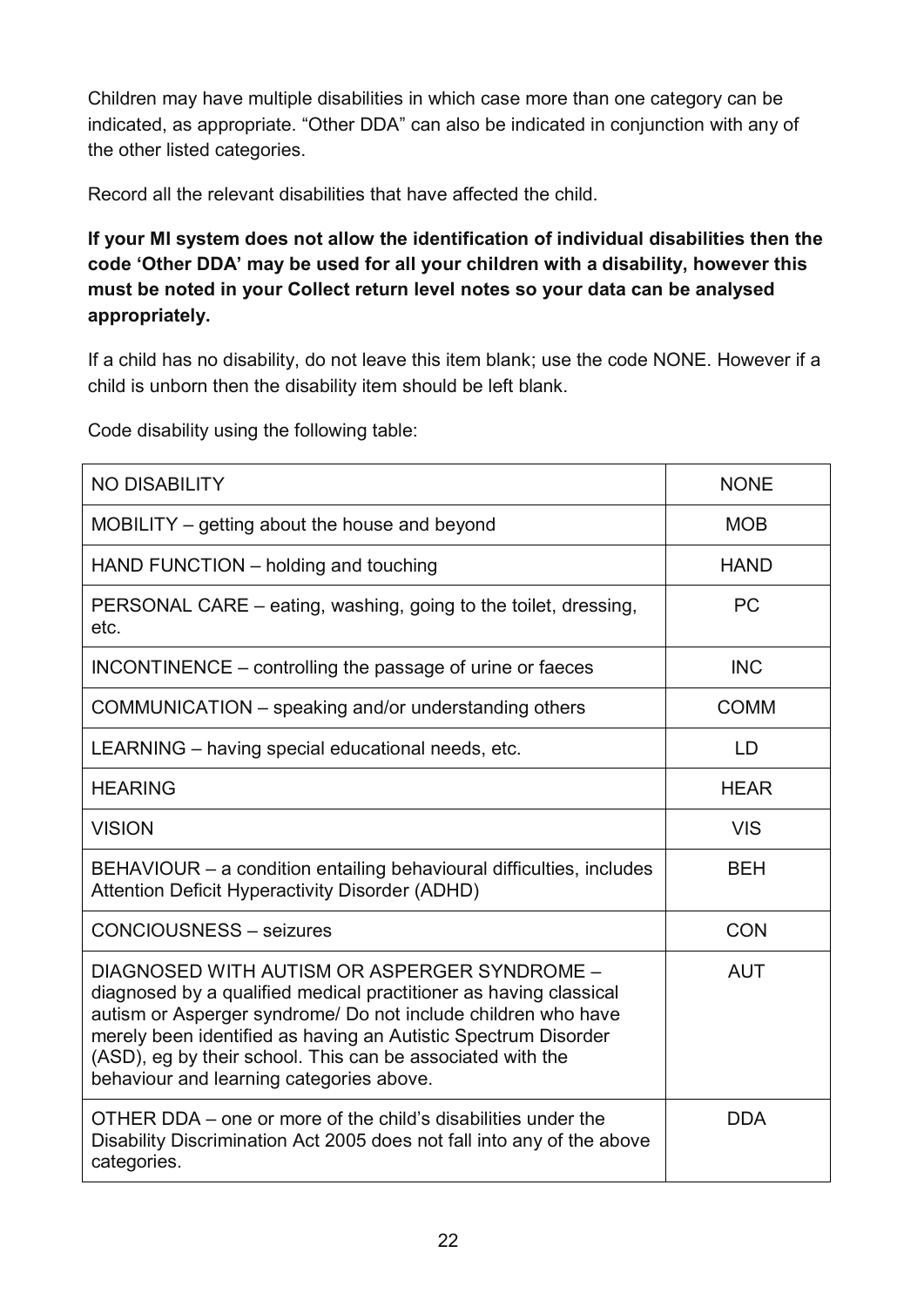# <span id="page-22-0"></span>**Data Module 3: Children in need**

This module can be entered more than once for a particular child record if that child has received more than one episode of need during the year.

It includes details for **each** of the CIN episodes active or reviewed during the period. This includes episodes that started prior to the data collection period, but remained open on 1 April 2014.

The first part of this section gives an overview as to what is required from a child who is referred, as the level of detail is dependent on whether further action is taken.

# <span id="page-22-1"></span>**Information required for referrals**

The department's guidance allows for referrals to be followed by more than one assessment or more than one Section 47 enquiry. For this reason, these groups may repeat within the census's data structure so that multiple instances can be included. Please note however that these activities should not overlap, ie a second assessment should not be started if an extant assessment is in progress. The census will validate the data provided and query any overlaps that are included.

The department's guidance also allows for a number of variations in process. For this reason, none of the three groups are mandatory. The following alternatives are therefore the **minimum** valid content for one instance of the CIN details module.

| Either option A:<br>For a 2014 to 2015<br>referral that leads to<br>further action                                     | the referral date<br>the primary need code<br>At least one assessment actual<br>start date<br>• The referral no further action<br>flag with a value of 'false' or '0'<br>• The source of referral |
|------------------------------------------------------------------------------------------------------------------------|---------------------------------------------------------------------------------------------------------------------------------------------------------------------------------------------------|
| Or option <b>B</b> :<br>For a 2014 to 2015<br>referral that does not<br>lead to any further<br>action (see note below) | the referral date<br>the referral no further action<br>flag with a value of 'true' or '1'<br>the source of referral                                                                               |

Note: for option B, a 'no further action' case is only where the initial consideration of the referral means that no action is taken by children's social care. This initial consideration should take place within one working day. For the purposes of the CIN census this can also include cases for example, where the only action taken once a referral has been received is to provide information or advice to the referring organisation, or referral of the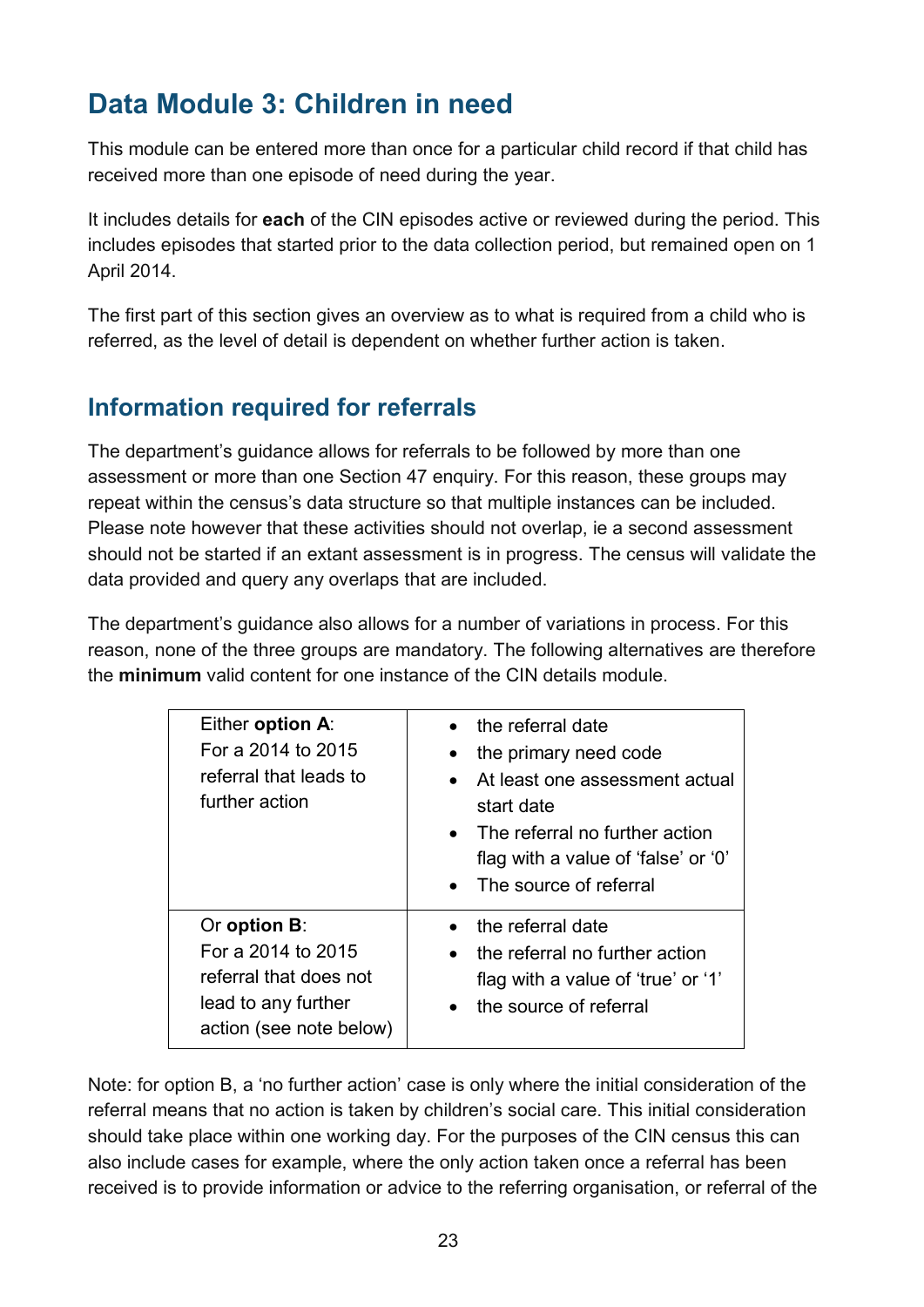case onto other services. However initial contacts should not be included in the CIN census.

**A referral with no further action is not the same as a case that is closed immediately following assessment.** 

**Cases closed following assessment should use the reason for closure code 'rc8' and set the referral no further action flag to "false" and should have no other activities linked in the return (for example other assessments, or child protection plans).**

**For a 'no further action' case primary need code, CIN closure date and reason for closure are not required.** 

**A referral resulting in no further action should not have any other activities linked to it in your return (for example assessments, or child protection plans).**

When new information is received on an already open case, this should not be counted and recorded as a referral in the census. Any resultant activity (for example assessments) should be recorded against the child's open episode (see section 3.1 of guidance on what counts as a referral).

## <span id="page-23-0"></span>**Information required for 'Transfer in' cases**

If a child who was the subject of a child protection plan in their previous local authority moves to your LA, then all data modules need to be completed, however the CIN details module should include:

- a referral date (which should be the date your local authority received formal notification that the child had permanently moved to your local authority)
- a source of referral
- a primary need code
- the referral no further action flag should equal '0' or 'False'
- the 'date of initial child protection conference' should be provided, but within the CIN details group, **not** as part of the Section 47 enquiries sub group. The S47 enquiries group should not be returned for these children unless a subsequent S47 enquiry is carried out

If the child's case is closed within the 2014 to 2015 census period then the CIN closure date and the reason for closure code should be completed.

# <span id="page-23-1"></span>**3.1 Referral date**

Enter the date that the child was referred to children's social services, using the format guidance for dates (see Introduction, General notes section). This date can be a non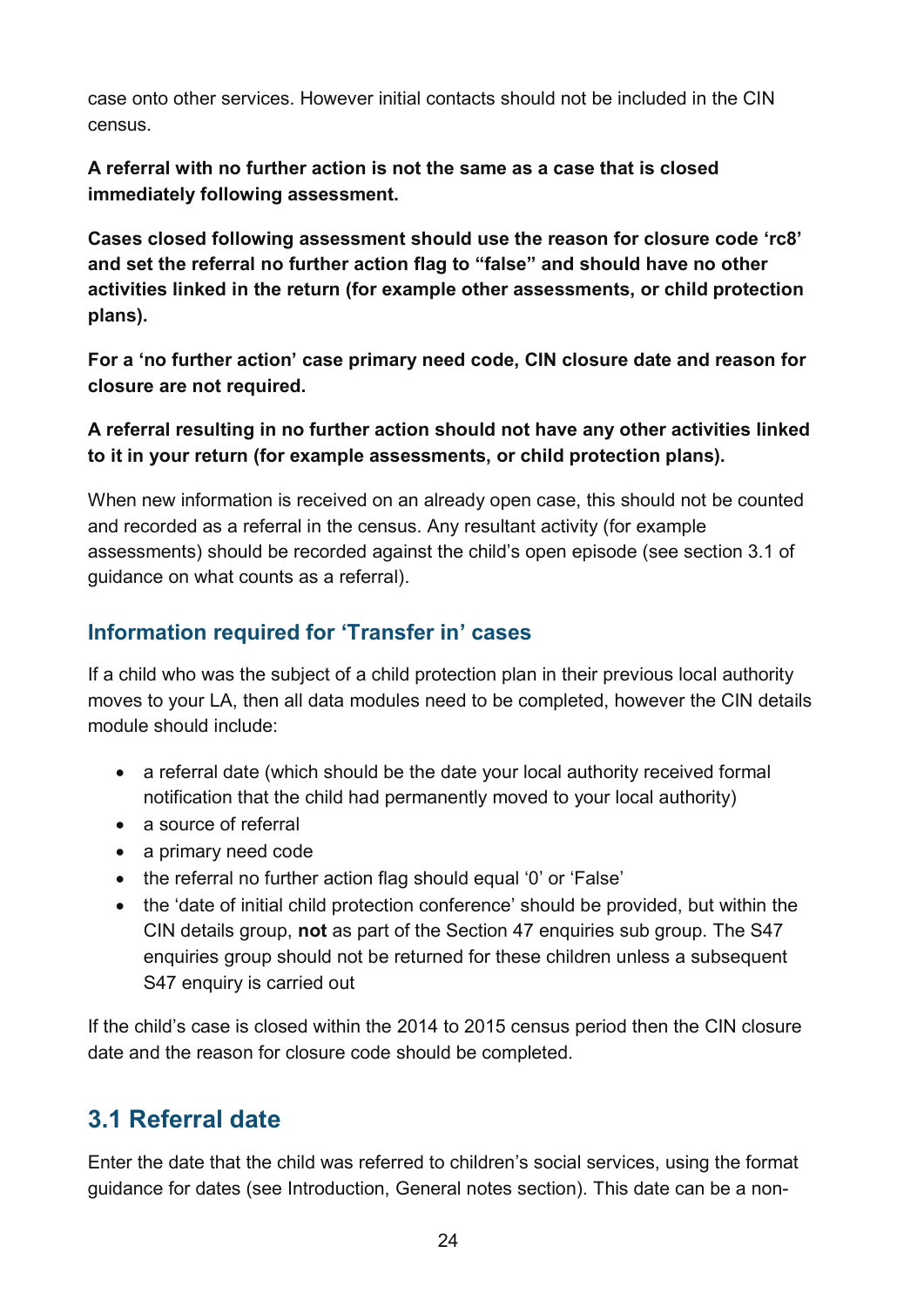working day and should be the date the child was referred, **not** the date the child became in need, ie the assessment completion date.

The referral date can be before 1 April 2014 as long as the case was open at some point between 1 April 2014 and 31 March 2015.

A referral is defined as 'a request for services to be provided by local authority children's social care' via the assessment process outlined in Working Together 2013 and is either in respect of a child not previously known to the local authority, or where a case was previously open but is now closed. New information about a child who is already an open case does not constitute a referral for the purposes of this return.

Reception and initial contact activity is not in itself a referral. Such activity may, or may not lead to a referral.

If this record is for a child who has remained in need after being adopted from care and this is the child's post-adoption record, then the referral date should match the date of the court's adoption order.

If a number of agencies refer the child at a similar time, then the first referral date should be recorded as the referral date.

# <span id="page-24-0"></span>**3.2 Referral no further action**

The referral no further action flag allows the reporting of children who were referred but after initial consideration no further action was taken. Enter:

- 1 (or true) if the referral was received but after initial consideration no further action was taken.
- 0 (or false) if the referral was received and after initial consideration further action was taken.

This data item **should not be left blank**.

# <span id="page-24-1"></span>**3.3 Source of referral**

For each new referral from 1 April 2013 onwards, record the source of referral from the list below.

Where there is more than one referral for the same child on the same day, the first referral should be recorded and it is this referral source that should be recorded here. The data should be returned each year the episode remains open.

1A INDIVIDUAL – Family member/relative/carer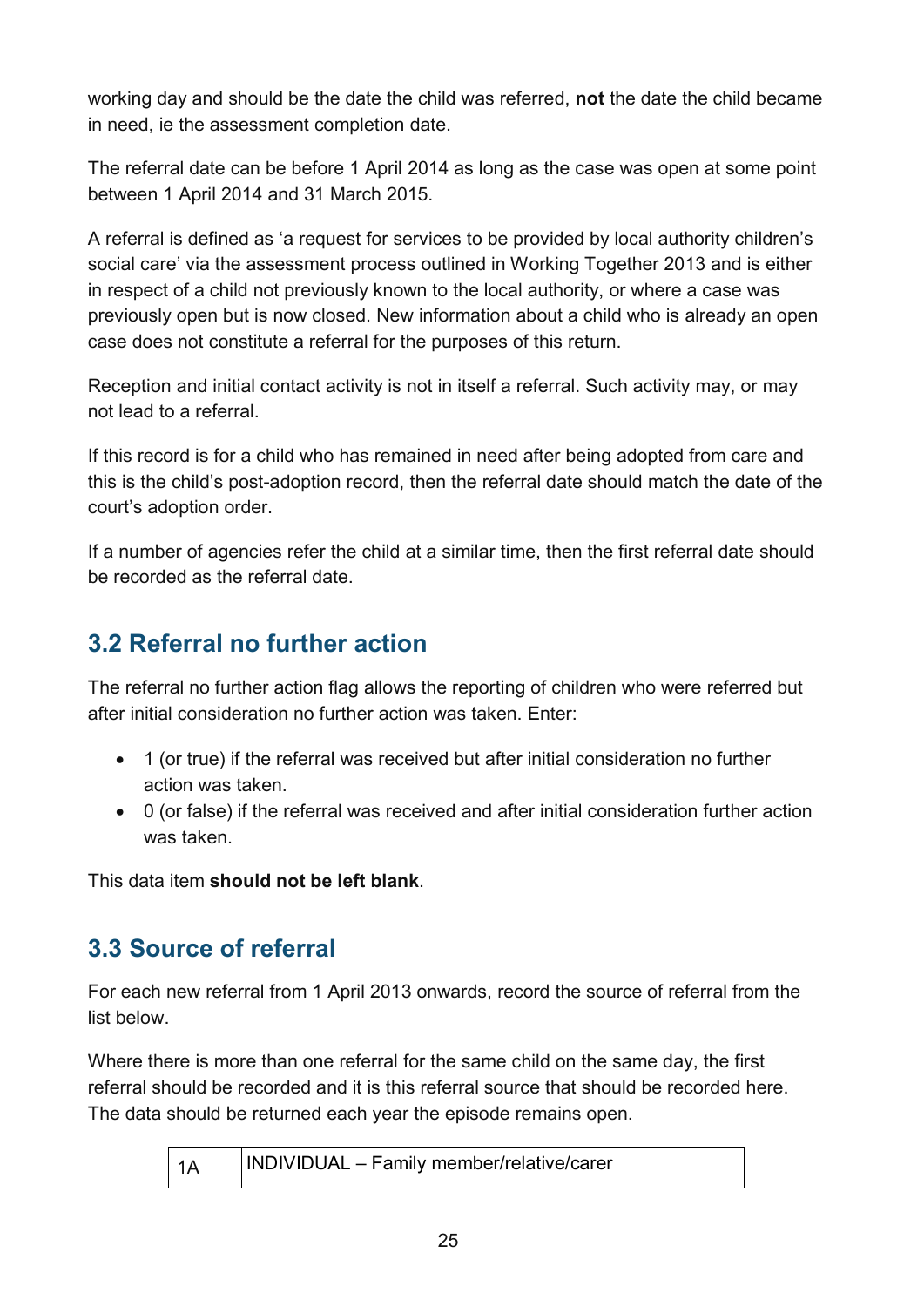| 1B             | INDIVIDUAL – Acquaintance (including neighbours and<br>child minders)                                                               |
|----------------|-------------------------------------------------------------------------------------------------------------------------------------|
| 1 <sup>C</sup> | <b>INDIVIDUAL - Self</b>                                                                                                            |
| 1D             | INDIVIDUAL - Other (including strangers, MPs)                                                                                       |
| 2A             | <b>SCHOOLS</b>                                                                                                                      |
| 2B             | <b>EDUCATION SERVICES</b>                                                                                                           |
| 3A             | <b>HEALTH SERVICES - GP</b>                                                                                                         |
| 3B             | <b>HEALTH SERVICES - Health visitor</b>                                                                                             |
| 3C             | <b>HEALTH SERVICES - School nurse</b>                                                                                               |
| 3D             | <b>HEALTH SERVICES – Other primary health services</b>                                                                              |
| 3E             | HEALTH SERVICES - A&E (emergency department)                                                                                        |
| 3F             | HEALTH SERVICES – Other (eg hospice)                                                                                                |
| 4              | HOUSING (local authority housing or housing association)                                                                            |
| 5A             | LA SERVICES – Social care eg adults social care                                                                                     |
| 5B             | LA SERVICES – Other internal (department other than<br>social care in local authorities, eg youth offending<br>(excluding housing)) |
| 5C             | LA SERVICES – External eg from another local authorities<br>adults social care                                                      |
| 6              | <b>POLICE</b>                                                                                                                       |
| 7              | OTHER LEGAL AGENCY - including courts, probation,<br>immigration, CAFCASS, prison                                                   |
| 8              | OTHER – including children's centres, independent agency<br>providers, voluntary organisations                                      |
| 9              | <b>ANONYMOUS</b>                                                                                                                    |
| 10             | <b>UNKNOWN</b>                                                                                                                      |

# <span id="page-25-0"></span>**3.4 Primary need code**

This code indicates the main reason why a child started to receive services. It should not be left blank. Only one reason can be recorded.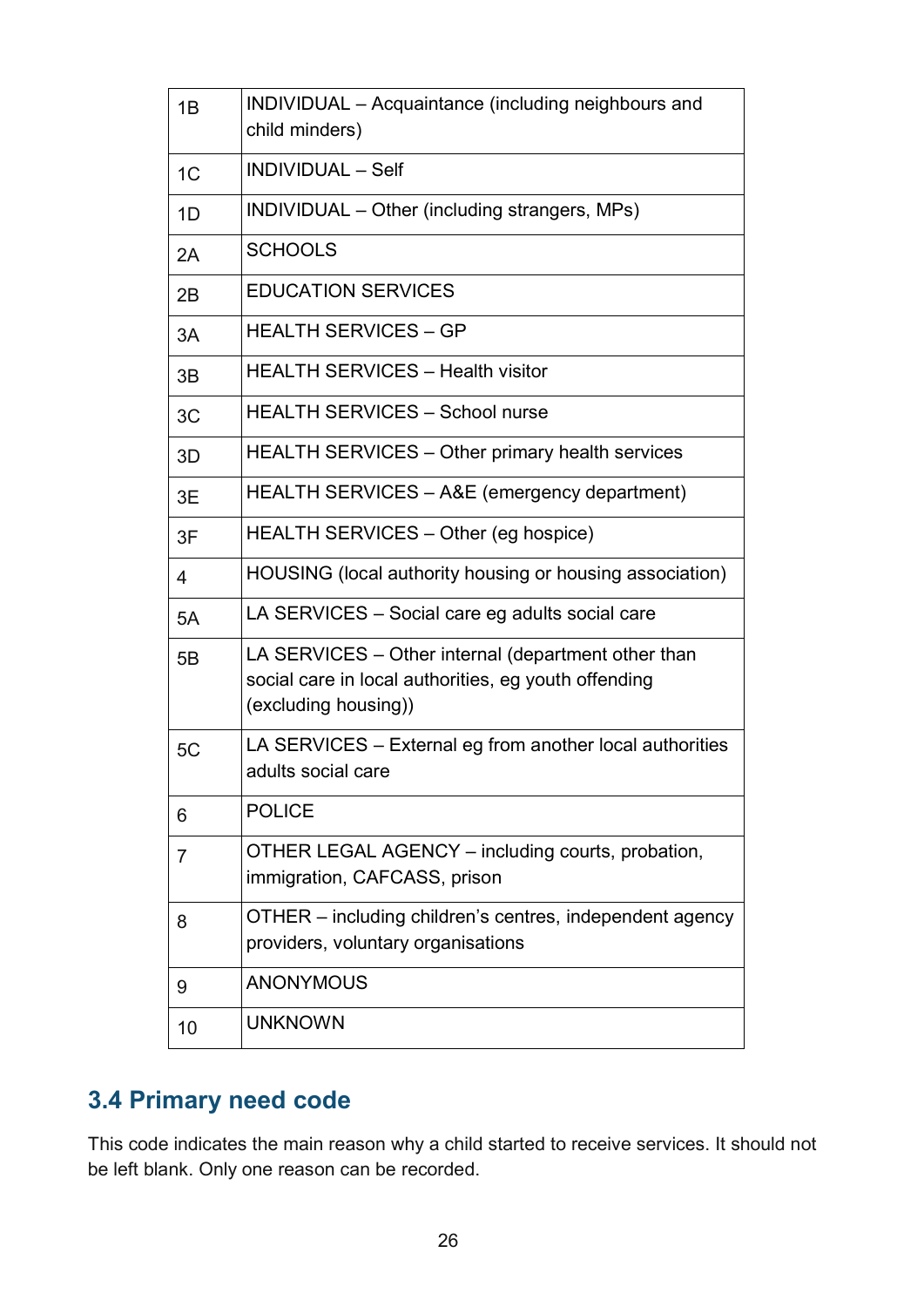If a child is also looked after, the primary need code might not necessarily be the same as on the SSDA903 return if the child became looked after at a later date than when they became a child in need.

The categories are designed only to identify what kinds of pressures are placed on social services. They have no diagnostic value with regard to the children themselves and must not be used to determine what type of service the child should receive.

If there is difficulty choosing between two or more categories of need, choose the category that comes highest up in the table, eg if trying to decide between 'Family in acute stress' and 'Family dysfunction', choose 'Family in acute stress'.

The order of the categories relate to the specificity of the description and not necessarily importance. However, the order is fixed so that there is consistency.

Further guidance on choosing a primary need category is in Appendix A.

Please Note: The CIN census for 2005 and earlier tried to account for all money spent in a census week. To allow for this, N9 was created, but as this census is specifically child based, the definition of N9 from 2005 is not applicable. As in previous years, N9 can be used if a child is no longer in need and the only service they're receiving is adoption support (on an open case) immediately after they've been in need.

Enter the primary need code using the table below:

| Abuse or neglect                                   | <b>N1</b>      | Children in need as a result of, or at risk of, abuse or neglect;<br>also includes children at risk because of domestic violence                                                                                         |
|----------------------------------------------------|----------------|--------------------------------------------------------------------------------------------------------------------------------------------------------------------------------------------------------------------------|
| <b>Child's disability</b>                          | N <sub>2</sub> | Children and families whose main need for services arises<br>because of their child's disability, illness or intrinsic condition                                                                                         |
| <b>Parental</b><br>disability or<br><b>illness</b> | N3             | Children whose main need for services arises because the<br>capacity of their parents (or carers) to care for them is impaired<br>by the parent's (or carer's) disability, physical or mental illness,<br>or addictions. |
| <b>Family in acute</b><br><b>stress</b>            | <b>N4</b>      | Children whose needs arise from living in a family that is going<br>through a temporary crisis that diminishes the parental capacity<br>to adequately meet some of the children's needs.                                 |
| <b>Family</b><br>dysfunction                       | <b>N5</b>      | Children whose needs primarily arise from living in a family<br>where the parenting capacity is chronically inadequate.                                                                                                  |
| <b>Socially</b><br>unacceptable<br>behaviour       | <b>N6</b>      | Children and families whose need for services primarily arise<br>out of the child's behaviour impacting detrimentally on the<br>community.                                                                               |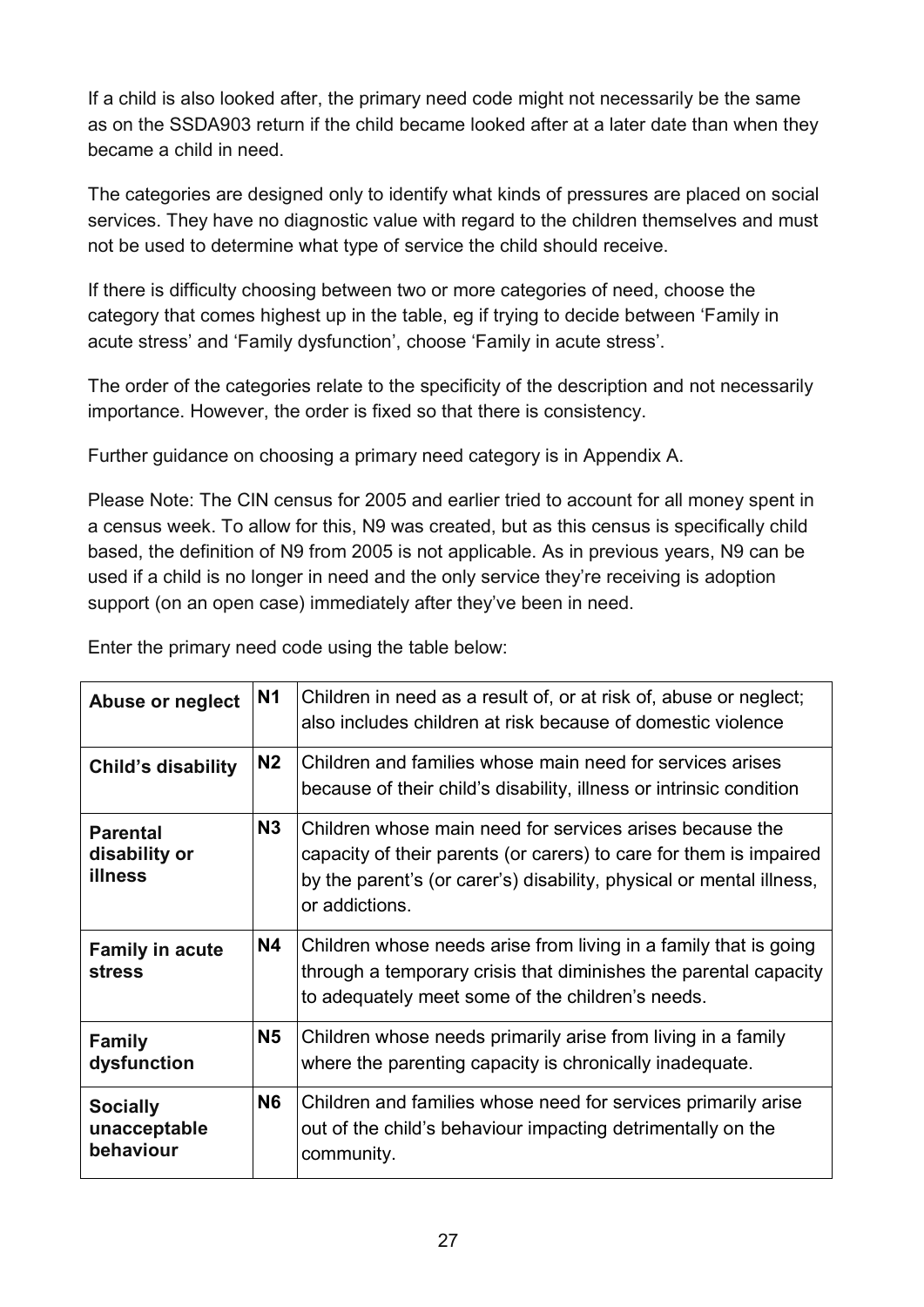| Low income                                         | <b>N7</b>      | Children, living in families or independently, whose needs<br>primarily arise from being dependent on an income below the<br>standard state entitlements.                                                                                                                                                                                                                                                                                                                            |
|----------------------------------------------------|----------------|--------------------------------------------------------------------------------------------------------------------------------------------------------------------------------------------------------------------------------------------------------------------------------------------------------------------------------------------------------------------------------------------------------------------------------------------------------------------------------------|
| <b>Absent</b><br>parenting                         | N8             | Children whose needs for services arise mainly from having no<br>parents available to provide for them.                                                                                                                                                                                                                                                                                                                                                                              |
| <b>Cases other than</b><br><b>Children in Need</b> | N9             | Children who have been adopted and, although they are no<br>longer a child in need, receive adoption support from social<br>services immediately after adoption. This should not be used<br>where a child receives an adoption payment only as these<br>children should not be included in the census.<br>The previous definition of N9 from 2005 was 'Casework which<br>is required for a legal and administrative reason only and there<br>is no child in the case who is in need. |
| <b>Not stated</b>                                  | N <sub>0</sub> | Children whose reference data is not completely entered on the<br>system and whose need code is yet to be determined, or, the<br>case is a referral that has been closed following assessment.                                                                                                                                                                                                                                                                                       |

# <span id="page-27-0"></span>**3.5 CIN closure date**

A case is closed if the authority has no intention of taking any initiative with respect to the child or family concerned, unless the authority receives new information that requires it to take some sort of action.

Enter the date that the case was closed, using the format guidance for dates (see Introduction, General notes section).

If the case is still open at 31 March 2015, then leave this item blank.

A CIN closure date can be the same as the referral date but, in practice, this should only very rarely occur. Closure date is not required for a referral that leads to no further action.

#### *CIN closure in the case of adoption*

When a child's case is closed because of adoption (ie reason for closure code RC1), the CIN closure date will normally be the day when the court granted the adoption order.

It is recognised that an adoption case may sometimes remain open to allow all procedures to be completed. In these cases the census will allow for the case to extend **up to one month** after the date of the adoption order without having to open a new record. The need code would stay the same in these cases. Anything above 1 month will require a new record to be created. If a child remains in need after being adopted from care, then the new post-adoption child record should be opened with a CIN referral date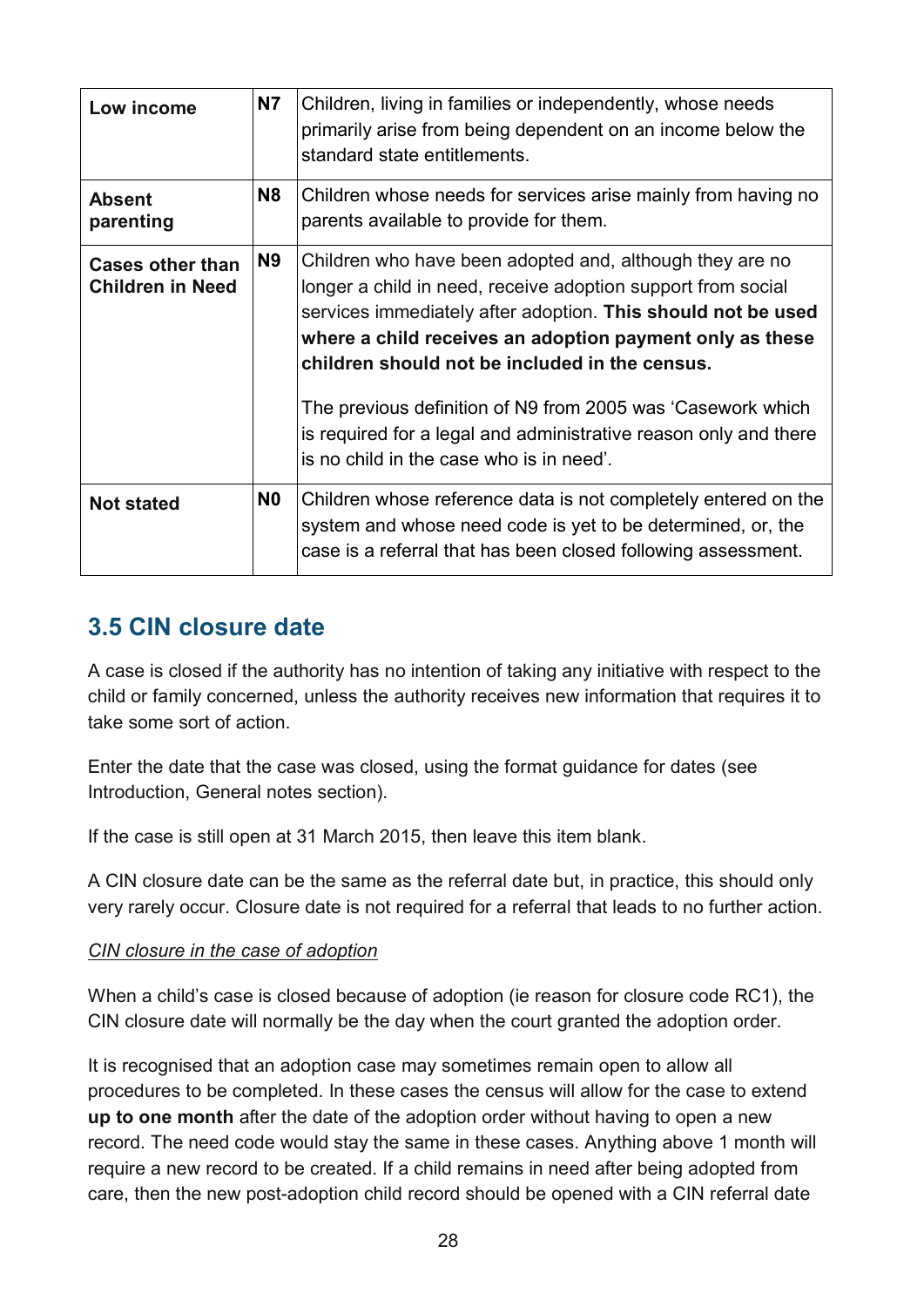that is the date of the court's adoption order. If the child is receiving post-adoption support it should be recorded in this new record.

## *CIN closure in the case of death*

When a child is no longer in need because the child dies (or an unborn child is stillborn), (ie Reason for Closure code RC2), **the closure date and the date of death recorded on the death certificate no longer need to match.** It is recognised that the case may remain open for investigation and review procedures after the child dies, and we have therefore introduced a new data item, date of death, so that local authorities can separately record the date of death and final case closure date in the census. This will allow authorities to record the services they provide between the death and the case closure.

# <span id="page-28-0"></span>**3.6 Reason for closure**

This is the reason the local authority stops providing services to the child.

**RC8**, "Case closed after assessment, no further action" allows local authorities to correctly categorise a closed case for **children who they assess following a referral, but for whom they do not provide services and whose case is closed. It should not be used for any other reason**.

This is different from cases that were closed at the referral stage when the referral no further action flag is used (see section 3.2). The reason for closure code (RC8) should not be used for cases that were closed prior to assessment or for cases where services were provided following assessment.

| Adopted                                                                    | RC <sub>1</sub> |
|----------------------------------------------------------------------------|-----------------|
| Died                                                                       | RC <sub>2</sub> |
| Residence Order                                                            | RC <sub>3</sub> |
| Special Guardianship Order                                                 | RC4             |
| Transferred to services of another LA                                      | RC <sub>5</sub> |
| Transferred to adult social services                                       | RC <sub>6</sub> |
| Services ceased for any other reason, including child no<br>longer in need | RC7             |
| Case closed after assessment, no further action.                           | RC8             |

Enter the reason that the case was closed using the code table below:

If the case is still open at the end of the year, then leave this item blank.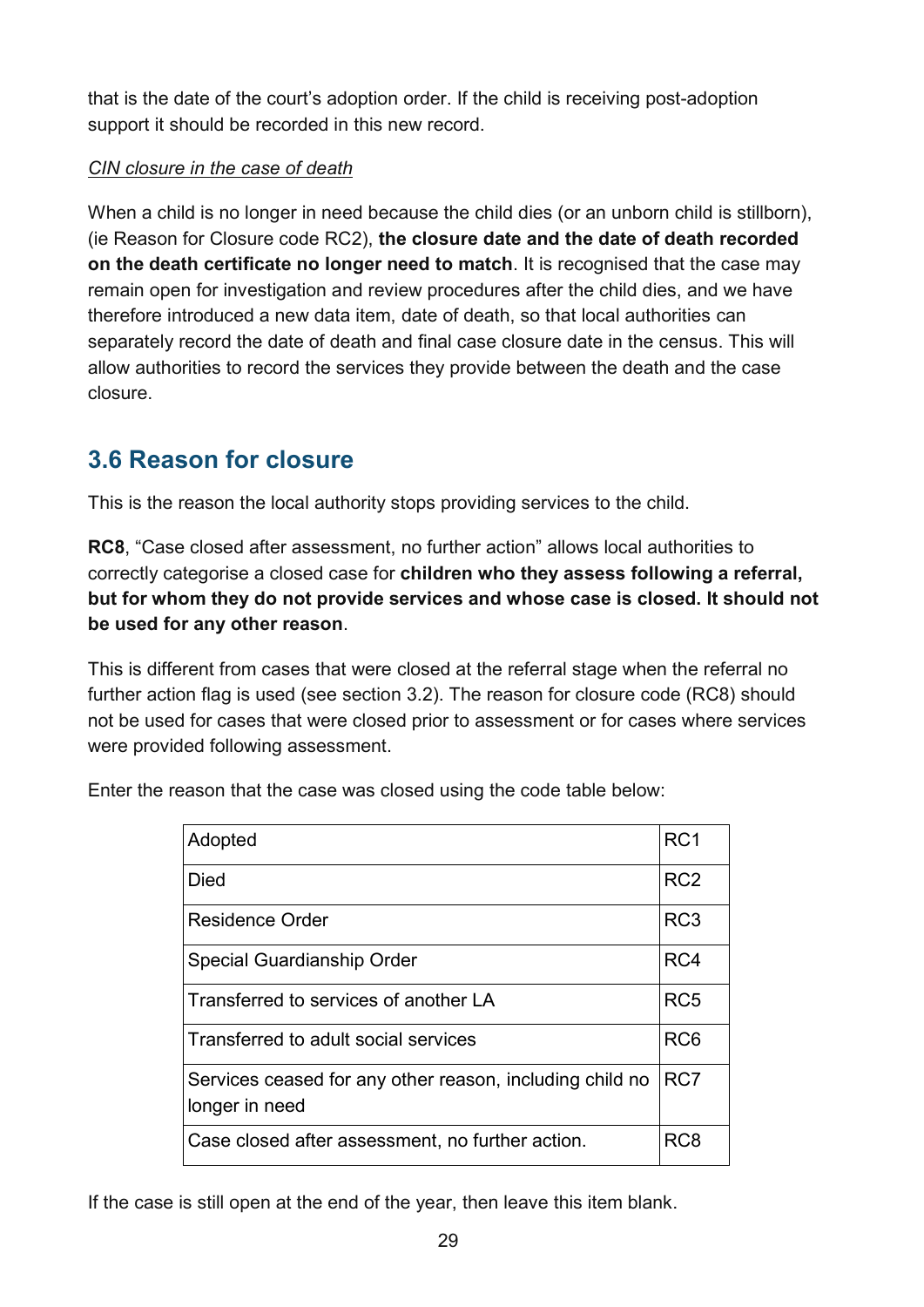In cases where the child has been assessed not to be in need after an assessment, the reason for closure code used should be RC8. If a primary need code is retained on your systems for these children then this can be returned using the full code set listed in Section 3.4. However, if you do not retain a primary need code for some or all of these children use code N0 for this field. This allows for 'children whose reference data is not completely entered on the system and whose need code is yet to be determined, or, the case is a referral that has been closed following assessment'.

# <span id="page-29-0"></span>**3.7 Date of initial child protection conference**

**This data item in the CIN Details module should only be completed where a child who is the subject of a child protection conference transfers into your authority.** 

In these cases, the receiving local authority should convene a child protection conference within 15 working days of being notified of the move and you should record the date of this child protection conference here and not in the Section 47 group.

# <span id="page-29-1"></span>**3.8 Assessments group**

Under the Children Act 1989, local authorities are required to provide services for children in need for the purposes of safeguarding and promoting their welfare. Local authorities undertake assessments of the needs of individual children to determine what services to provide and action to take. If a child was the subject of more than one assessment during the year then count each assessment separately.

Include all assessments that fall all or part in 2014 to 2015, including those that started but had not finished by 31 March 2015, and those that started prior to 1 April 2014 and were completed within 2014 to 2015. Please note, if a child is referred to a local authority and has been classified as in need following an assessment they should be included in the CIN census regardless of whether they are receiving youth offending or any other service.

Within one working day of a referral being received, a decision should be made about the type of response required. The maximum timeframe from the assessment to conclude should be no longer than 45 working days from the point of referral. Assessments may lead to no further action, the direct provision of services, and section 47 enquiries. See [children's safeguarding performance information framework](https://www.gov.uk/government/publications/childrens-safeguarding-performance-information-framework) for further information.

There must always be an assessment actual start date, but if the assessment authorisation date falls after the end of the census year, it should be left blank. The assessment internal review point date is optional.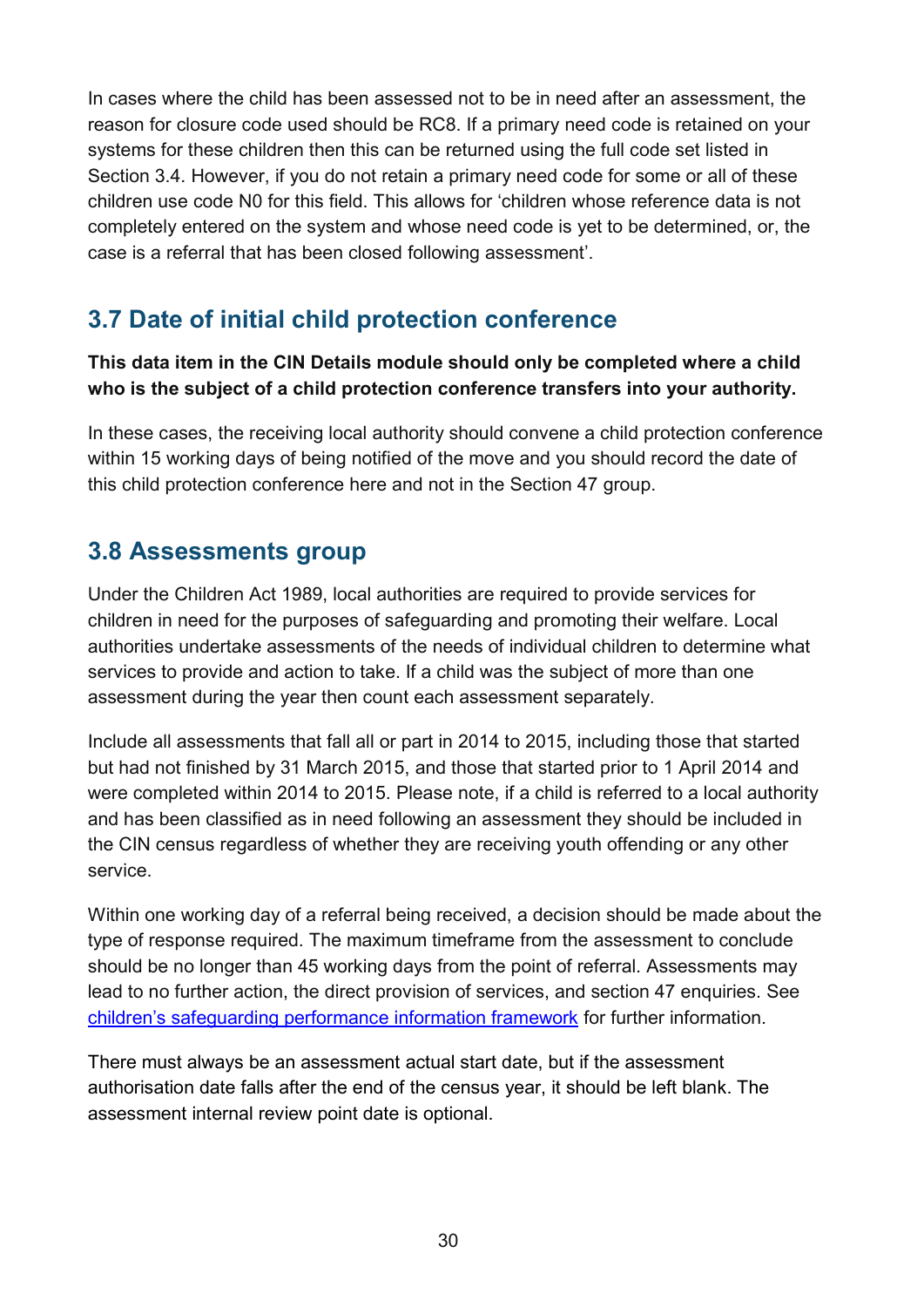## <span id="page-30-0"></span>**3.8.1 Assessment actual start date**

Enter the date the assessment actually started, using the format guidance for dates (see Introduction, General notes section). This is the actual start date of the continuous assessment or initial assessment depending on the local assessment protocol. If only a core assessment is carried out and no prior initial assessment is required then the assessment actual start date should be the start date of the core assessment.

## <span id="page-30-1"></span>**3.8.2 Assessment internal review point date (optional)**

How quickly an assessment has been carried out after a child's case has been referred into children's social care will be determined by the needs of the child and the nature and level of harm being suffered. The local assessment framework must have an internal review point set at the outset for completing assessments. This must be shared with the lead social worker with all relevant partners – cases must be reviewed by managers regularly to monitor whether assessments are being completed by this date. Enter the internal review point date using the format guidance for dates (see Introduction, General notes section). If the internal review point data falls beyond the census year, this should be included.

## <span id="page-30-2"></span>**3.8.3 Assessment authorisation date**

Enter the **actual** date on which an assessment is completed **and authorised**, using the format guidance for dates (see Introduction, General notes section). If the assessment authorisation date falls after the end of the census year, it should be left blank. This is the date the assessment is completed and authorised. For local authorities still carrying out initial and core assessments, the authorisation date is either:

- (i) the initial assessment authorisation date for cases where it was deemed no core assessment was necessary
- (ii) the core assessment authorisation date for cases which were subject to both an initial and core assessment
- (iii) the core assessment authorisation date for cases which were subject to only a core assessment and no prior initial assessment

An assessment is deemed to be completed once the social worker has informed, in writing, all the relevant agencies and the family of their decisions and if the child is a child in need, of the plan for providing support/or an assessment is deemed to be completed once the assessment has been discussed with the child's family (or carers) and the team manager has viewed and authorised the assessment.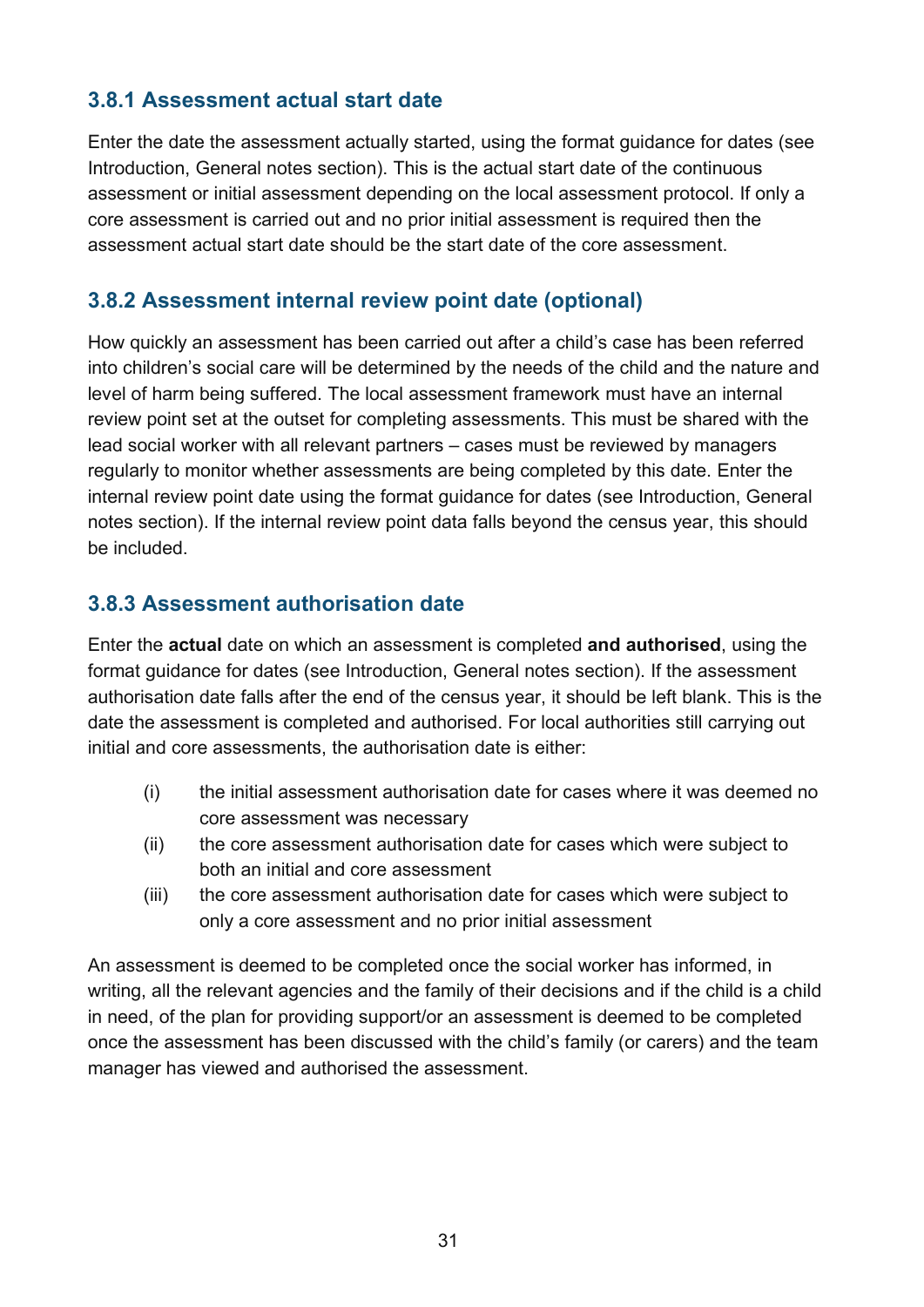# <span id="page-31-0"></span>**3.9 Factors identified at the end of assessment**

Record the factors as understood at the end of the assessment relevant to:

- the impairment of the child's health and development ("Child")
- the parent/carer's capacity to respond to the child's needs ("Parenting capacity")
- other people in the family/household eg a sibling or lodger ("Other")

This applies to all assessments completed within the 2014 to 2015 year.

The information should be recorded at the end of the assessment (initial assessment, core assessment or continuous assessment depending on the local assessment protocol) and all factors which are felt to be relevant to the child's assessment should be reported from the list below. This includes factors where services are put in place to mitigate the effect of the factor as well as factors which need to be taken into account in providing other support.

If the local authority has not recorded factor information within the 2014 to 2015 year for any standalone core assessments (a core assessment with no prior initial assessment) they should contact the DfE to make them aware during the collection period as this will trigger errors on the return.

Please only record factors which are currently an issue of concern, for example if domestic violence is a current issue of concern please record it. If domestic violence was an issue in a previous relationship and is not an issue of concern now then don't record it. Factors such as mental health concerns do not need to be confined to medically defined 'conditions'. Rather this is intended to record where the professional, as part of the assessment process, feels that mental health is of concern to the child's health and development or parenting capacity to respond to the child's needs etc.

If an assessment is triggered by new information on an already open case, and the assessment ends in the outcome of no further action, please record the factors relevant to the existing case. This will ensure errors are not triggered, because the case did not close.

| 1A             | Alcohol misuse: Concerns about alcohol misuse by the child                                  |
|----------------|---------------------------------------------------------------------------------------------|
| 1B             | Alcohol misuse: Concerns about alcohol misuse by the parent/carer                           |
| 1 <sup>C</sup> | Alcohol misuse: Concerns about alcohol misuse by another person living in the<br>household. |
| 2A             | <b>Drug misuse:</b> Concerns about drug misuse by the child                                 |
| 2B             | <b>Drug misuse:</b> Concerns about drug misuse by the <b>parent/carer</b>                   |

Please report all the following factors that apply: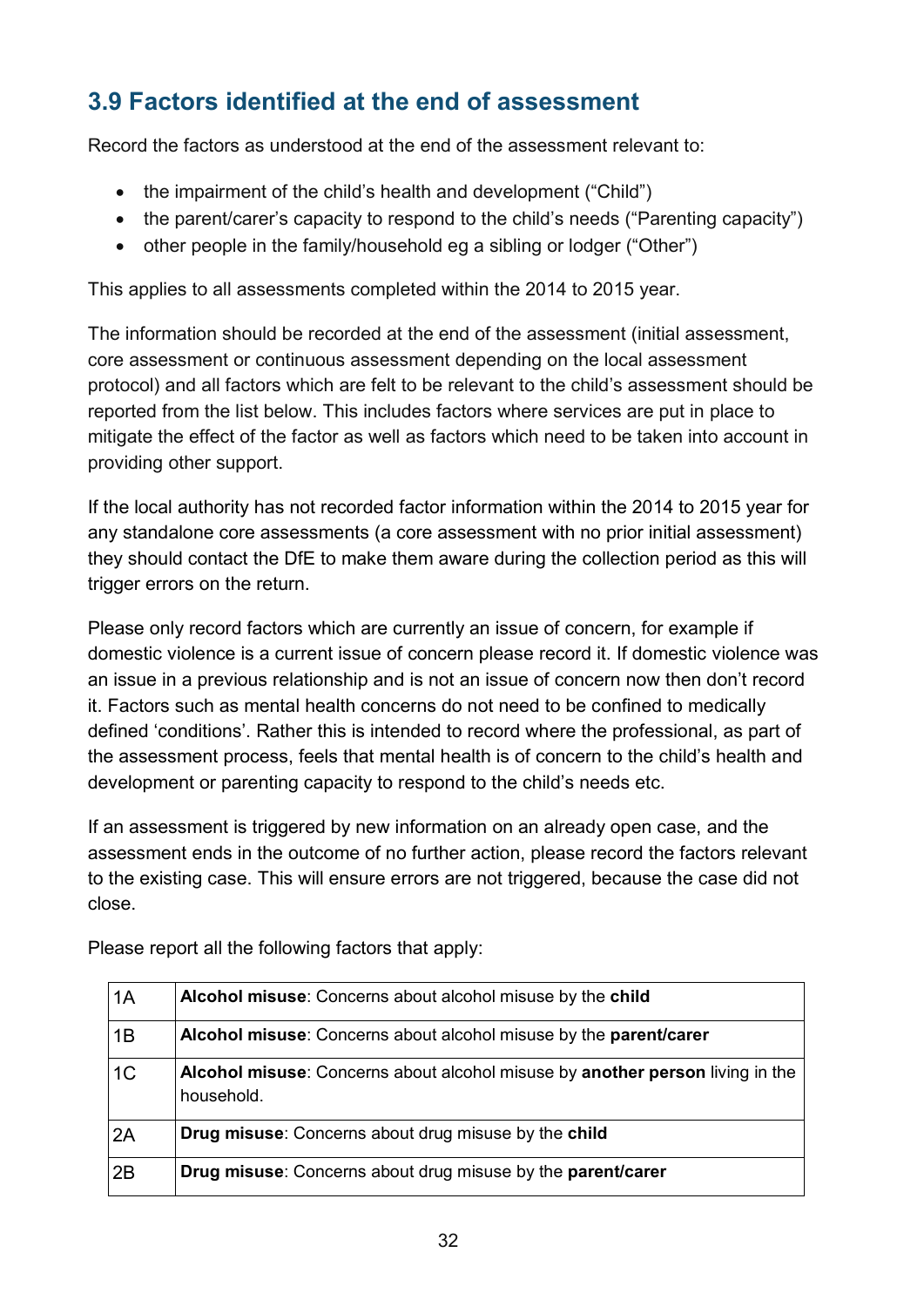| 2C         | <b>Drug misuse:</b> Concerns about drug misuse by <b>another person</b> living in the<br>household.                                              |
|------------|--------------------------------------------------------------------------------------------------------------------------------------------------|
| 3A         | Domestic violence: Concerns about the child being the subject of domestic<br>violence.                                                           |
| 3B         | Domestic violence: Concerns about the child's parent/carer being the subject of<br>domestic violence.                                            |
| 3C         | <b>Domestic violence:</b> Concerns about <b>another person</b> living in the household<br>being the subject of domestic violence.                |
| 4A         | <b>Mental health:</b> Concerns about the mental health of the child                                                                              |
| 4B         | Mental health: Concerns about the mental health of the parent/carer                                                                              |
| 4C         | Mental health: Concerns about the mental health of another person in the<br>family/household.                                                    |
| 5A         | Learning disability: Concerns about the child's learning disability.                                                                             |
| 5B         | Learning disability: Concerns about the parent/carer's learning disability.                                                                      |
| 5C         | Learning disability: Concerns about another person in the family/household's<br>learning disability.                                             |
| 6A         | Physical disability or illness: Concerns about a physical disability or illness of<br>the child.                                                 |
| 6B         | Physical disability or illness: Concerns about a physical disability or illness of<br>the parent/carer.                                          |
| 6C         | Physical disability or illness: Concerns about a physical disability or illness of<br>another person in the family/household.                    |
| 7A         | Young carer: Concerns that services may be required or the child's health or<br>development may be impaired due to their caring responsibilities |
| 8A         | <b>Privately fostered:</b> Concerns that services may be required or the child may be<br>at risk as a privately fostered child                   |
| 9Α         | <b>UASC:</b> Concerns that services may be required or the child may be at risk of<br>harm as an unaccompanied asylum seeking child.             |
| 10A        | Missing: Concerns that services may be required or the child may be at risk of<br>harm due to going/being missing                                |
| 11A        | Child Sexual Exploitation: Concerns that services may be required or the child<br>may be at risk of harm due to child sexual exploitation        |
| <b>12A</b> | <b>Trafficking:</b> Concerns that services may be required or the child may be at risk of<br>harm due to trafficking                             |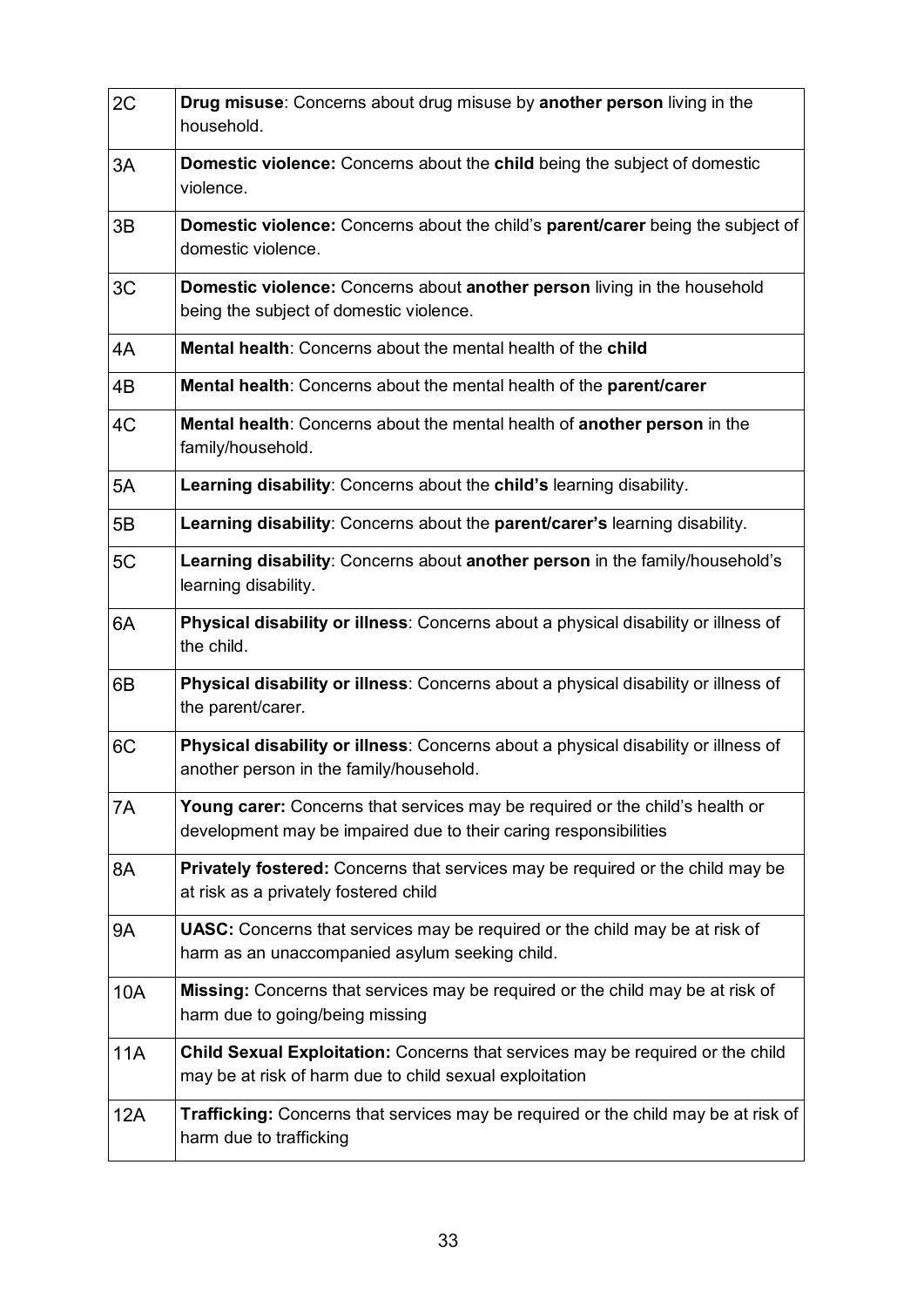| 13A        | Gangs: Concerns that services may be required or the child may be at risk of<br>harm because of involvement in/with gangs                                                    |
|------------|------------------------------------------------------------------------------------------------------------------------------------------------------------------------------|
| 14A        | Socially unacceptable behaviour: Concerns that services may be required or<br>the child may be at risk due to their socially unacceptable behaviour                          |
| <b>15A</b> | <b>Self-harm:</b> Concerns that services may be required or the due to<br>suspected/actual self-harming child may be at risk of harm                                         |
| 16A        | <b>Abuse or neglect - NEGLECT:</b> Concerns that services may be required or the<br>child may be suffering or likely to suffer significant harm due to abuse or neglect.     |
| <b>17A</b> | Abuse or neglect - EMOTIONAL ABUSE: Concerns that services may be<br>required or the child may be suffering or likely to suffer significant harm due to<br>abuse or neglect. |
| <b>18A</b> | Abuse or neglect - PHYSICAL ABUSE: Concerns that services may be<br>required or the child may be suffering or likely to suffer significant harm due to<br>abuse or neglect.  |
| 19A        | Abuse or neglect - SEXUAL ABUSE: Concerns that services may be required<br>or the child may be suffering or likely to suffer significant harm due to abuse or<br>neglect.    |
| 20         | <b>Other</b>                                                                                                                                                                 |
| 21         | No factors identified- only use this if there is no evidence of any of the factors<br>above and no further action is being taken.                                            |

Code 21 'No factors identified' should only be used for cases which are closed following assessment (which use reason for closure code RC8) and should be the only factor listed. However, if factors are identified for cases which are closed following assessment, please record these using the list above, excluding code 21.

More detailed descriptions and definitions of the factors are in the supplementary document '*Additional information on definitions for factors identified at the end of assessment*' which is available from the CIN Census [collection website.](https://www.gov.uk/government/collections/children-in-need-census)

# <span id="page-33-0"></span>**3.10 Section 47 Enquiries Group**

This item refers to **enquiries conducted under the provisions of section 47 of the Children Act 1989**. The objective of such enquiries is to determine whether action is needed to promote and safeguard the welfare of the child or children who are the subject of the enquiries.

References to section 47 enquiries relate to those that **started** during the period 1 April 2014 to 31 March 2015 inclusive, even if they carry on into the next statistical year. Also, include cases where the section 47 enquiries started on 31 March 2014 or before, but that led to an ICPC with a date on or after 1 April 2014.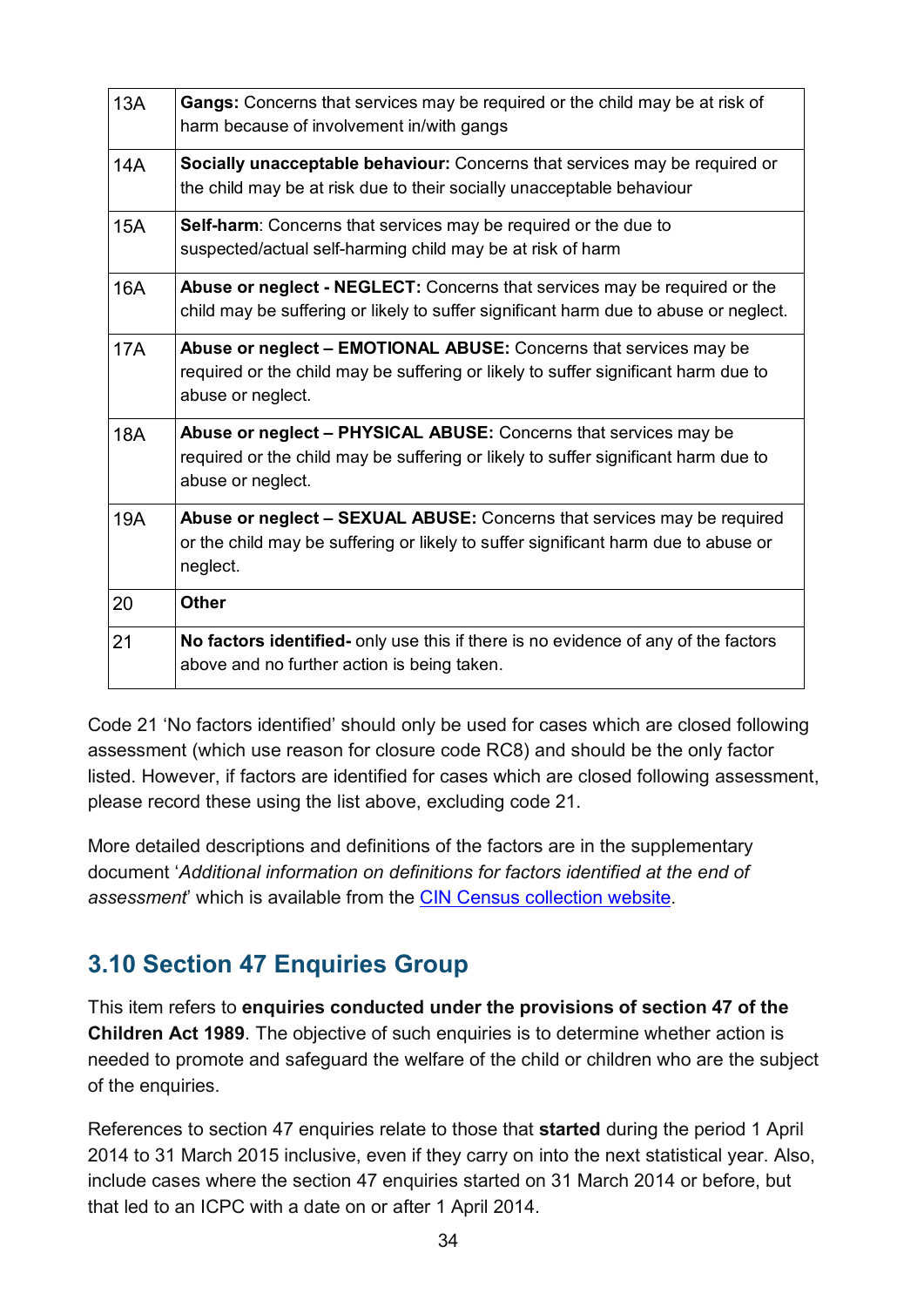If a child was the subject of section 47 enquiries on more than one occasion during the year, record each occasion separately.

Each section 47 group will comprise one of the following:

| Either Option A:<br>For a section 47 enquiry<br>that does not lead to any<br>further action                             | the Section 47 Enquiry Start<br>Date<br>the ICPC not required flag with<br>a value of "true" or "1"                                                                                                                                       |
|-------------------------------------------------------------------------------------------------------------------------|-------------------------------------------------------------------------------------------------------------------------------------------------------------------------------------------------------------------------------------------|
| Or option <b>B</b> :<br>For a Section 47 enquiry<br>where the initial child<br>protection conference has<br>taken place | the Section 47 Enquiry Start<br>Date<br>the Initial Child Protection<br>Conference Target Date<br>(optional)<br>the Date of Initial Child<br><b>Protection Conference</b><br>the ICPC not required flag with<br>a value of "false" or "0" |
| Or option C:<br>For a Section 47 enquiry<br>where the initial child<br>protection conference has<br>not yet taken place | the Section 47 Enquiry Start<br>Date<br>the Initial Child Protection<br><b>Conference Target Date</b><br>(optional)<br>the ICPC not required flag with<br>a value of "false" or "0"                                                       |

## <span id="page-34-0"></span>**3.10.1 Section 47 enquiry start date**

Enter the date of the strategy discussion at which the Section 47 enquiries were initiated, using the format guidance for dates (see Introduction, general notes section). This can be a non-working day.

## <span id="page-34-1"></span>**3.10.2 Target date for initial child protection conference (optional)**

Enter the date that is 15 working days after the strategy discussion at which Section 47 enquiries were initiated, using the format guidance for dates (see Introduction, General Notes Section). The date should be supplied even if it falls within the year 2015 to 2016.

## <span id="page-34-2"></span>**3.10.3 Date of initial child protection conference**

Enter the date on which the initial child protection conference takes place, using the format guidance for dates (see Introduction, general notes section). If the ICPC has not yet taken place please leave blank. **Please note, this date within the S47 section**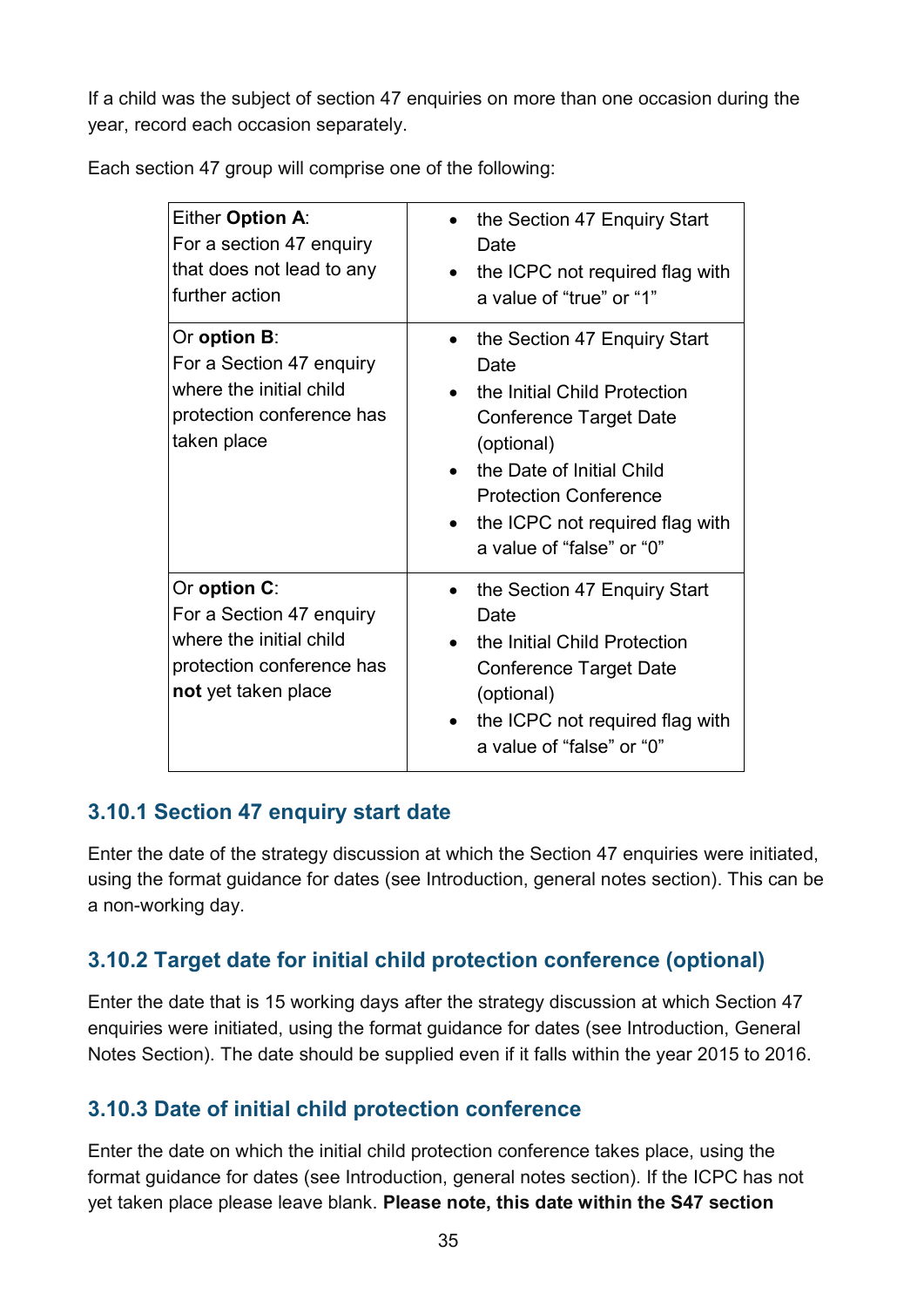**should not be used for children transferring between authorities**. Further guidance on how information should be recorded for 'transfer in' cases is given at the beginning of this section and in section 3.7.

## <span id="page-35-0"></span>**3.10.4 Initial child protection conference not required**

This indicates that Section 47 enquiries were commenced, but that an initial child protection conference was not deemed necessary. Enter:

- 1 (or true) if the Section 47 enquiry was commenced, but an initial child protection conference was not deemed necessary
- 0 (or false) if the Section 47 enquiry was commenced, and an initial child protection conference was deemed necessary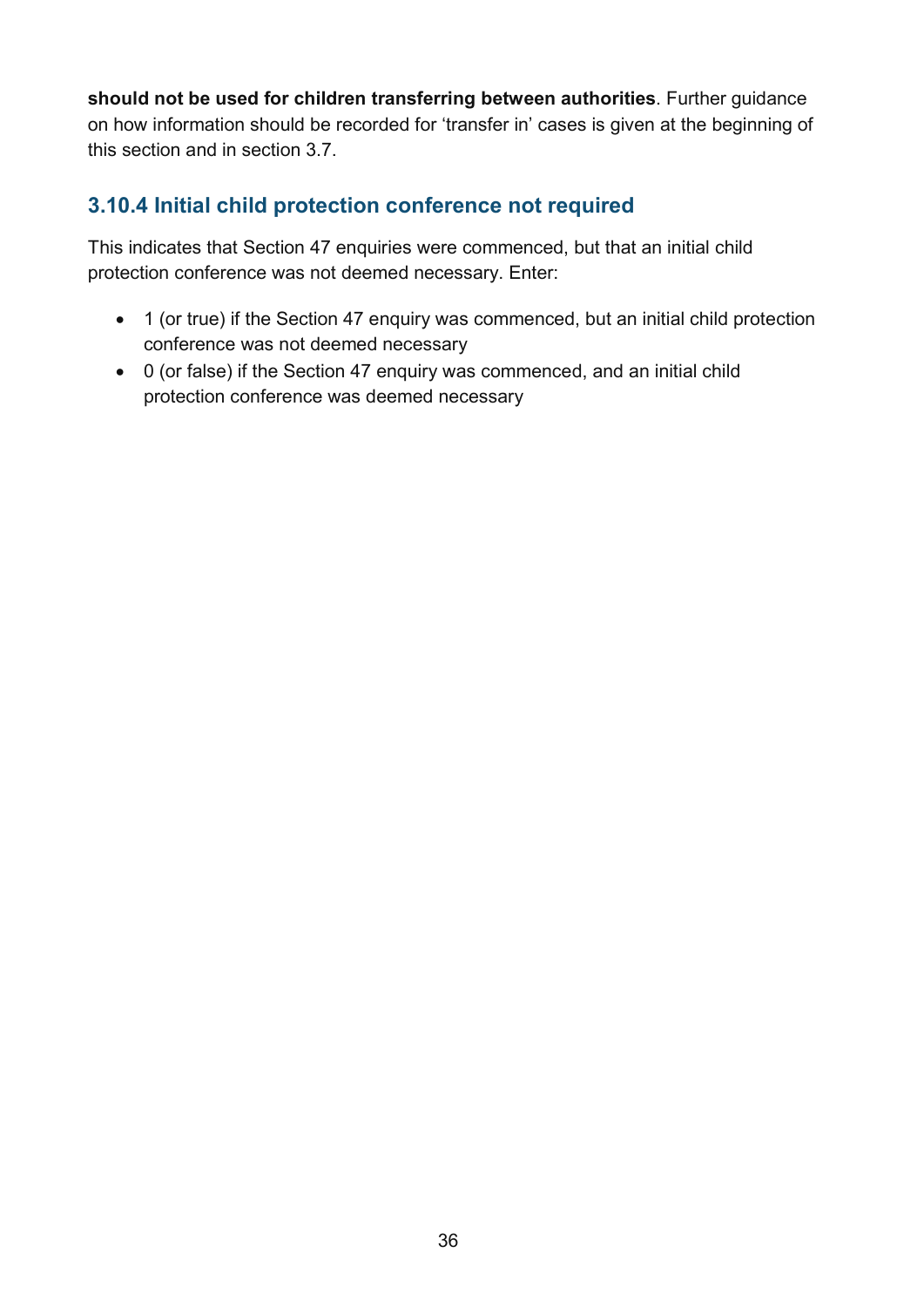# <span id="page-36-0"></span>**Data Module 4: Child protection plans**

This module contains information on child protection plans. A child can have none, one or more than one child protection plan (CPP). A child who is not in need cannot have a child protection plan.

This module is required where any of the following conditions apply:

- the child protection plan start date or end date fall within the census year
- the plan was already open at the start of the year, ie there is a child protection plan start date even if it is outside the census year, and no child protection plan end date within the year

The specification allows more than one Plan Review Date to be provided and all reviews within the year should be included.

This module is repeatable.

# <span id="page-36-1"></span>**4.1 Child protection plan start date**

If a child is the subject of a child protection plan, enter the start date of that plan, using the format guidance for dates (see Introduction, general notes section). Otherwise, leave blank.

# <span id="page-36-2"></span>**4.2 Initial category of abuse**

Record the category of abuse as assessed when the child protection plan commenced. Using the code set in table in 4.3 below.

# <span id="page-36-3"></span>**4.3 Latest category of abuse**

Record the most recent category of abuse assigned to the child protection plan. The latest category of abuse may be the same as the initial category of abuse.

Both initial and latest category of abuse variables use the following codes:

| <b>Neglect</b>           | <b>NEG</b> |
|--------------------------|------------|
| <b>Physical Abuse</b>    | <b>PHY</b> |
| <b>Sexual Abuse</b>      | <b>SAB</b> |
| <b>Emotional Abuse</b>   | <b>EMO</b> |
| Multiple/Not Recommended | <b>MUL</b> |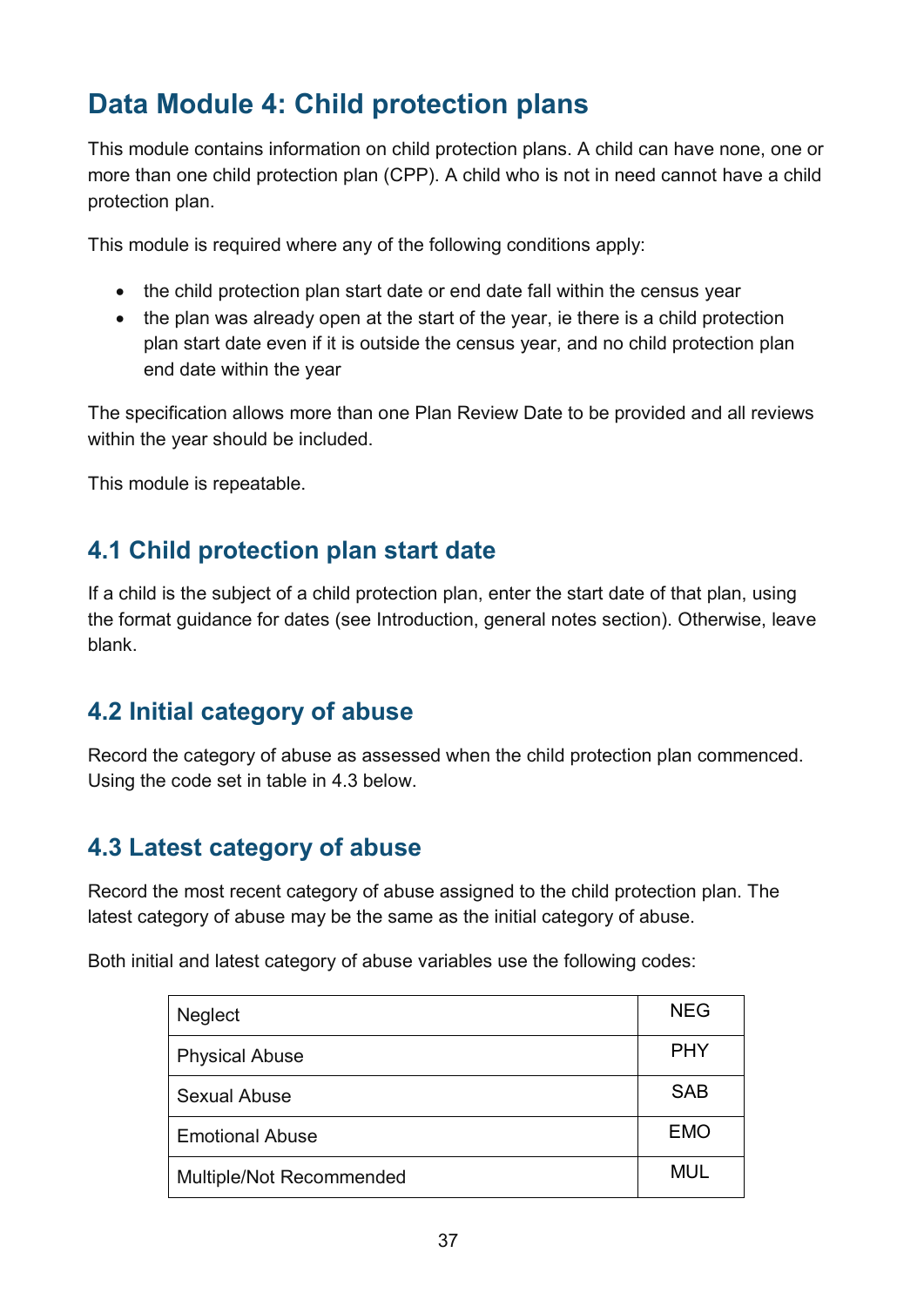The 'multiple' category is for when more than one category of abuse is relevant to the child's current protection plan. **It is not for children who have been the subject of more than one child protection plan during the year**.

The category of abuse under which a child is made the subject of a child protection plan will have been decided upon at the child protection conference. However, if the category of abuse applicable to the current child protection plan has changed as a result of subsequent child protection conferences, then enter the latest category of abuse. Overall, the initial category of abuse is that decided upon at the conference, any amended category is to be recorded as the latest category of abuse.

The categories are defined for statistical purposes as follows:

## *Neglect*

Neglect is the persistent failure to meet a child's basic physical and/or psychological needs, which is likely to result in the serious impairment of the child's health or development.

For instance, a parent or carer may fail to:

- provide adequate food, shelter, or clothing (including exclusion from home or abandonment)
- protect a child from physical harm, emotional harm, or danger
- ensure adequate supervision (including the use of inadequate care-givers)
- ensure access to appropriate medical care or treatment

It may also include neglect of, or unresponsiveness to, a child's basic emotional needs. More guidance on childhood neglect including training and resource materials can be found on the [department's website.](http://www.education.gov.uk/childrenandyoungpeople/safeguardingchildren/childhoodneglect)

## *Physical abuse*

Physical abuse may involve hitting, shaking, throwing, poisoning, burning or scalding, drowning, suffocating, or otherwise causing physical harm to a child. Physical harm may also be caused when a parent or carer deliberately fabricates symptoms or induces illness in a child. The fabrication and deliberate inducement or symptoms relate to conditions such as Munchausen syndrome by proxy.

## *Sexual abuse*

Sexual abuse involves forcing or enticing a child to take part in sexual activities, including prostitution, regardless of whether or not the child is aware of what is happening. Such activities may involve physical contact, including non-penetrative and penetrative acts (eg rape, buggery, or oral sex) or non-penetrative acts such as masturbation, kissing, rubbing and touching outside of clothing. They may also include non-contact activities, such as involving children in looking at, or in the production of, sexual images, watching sexual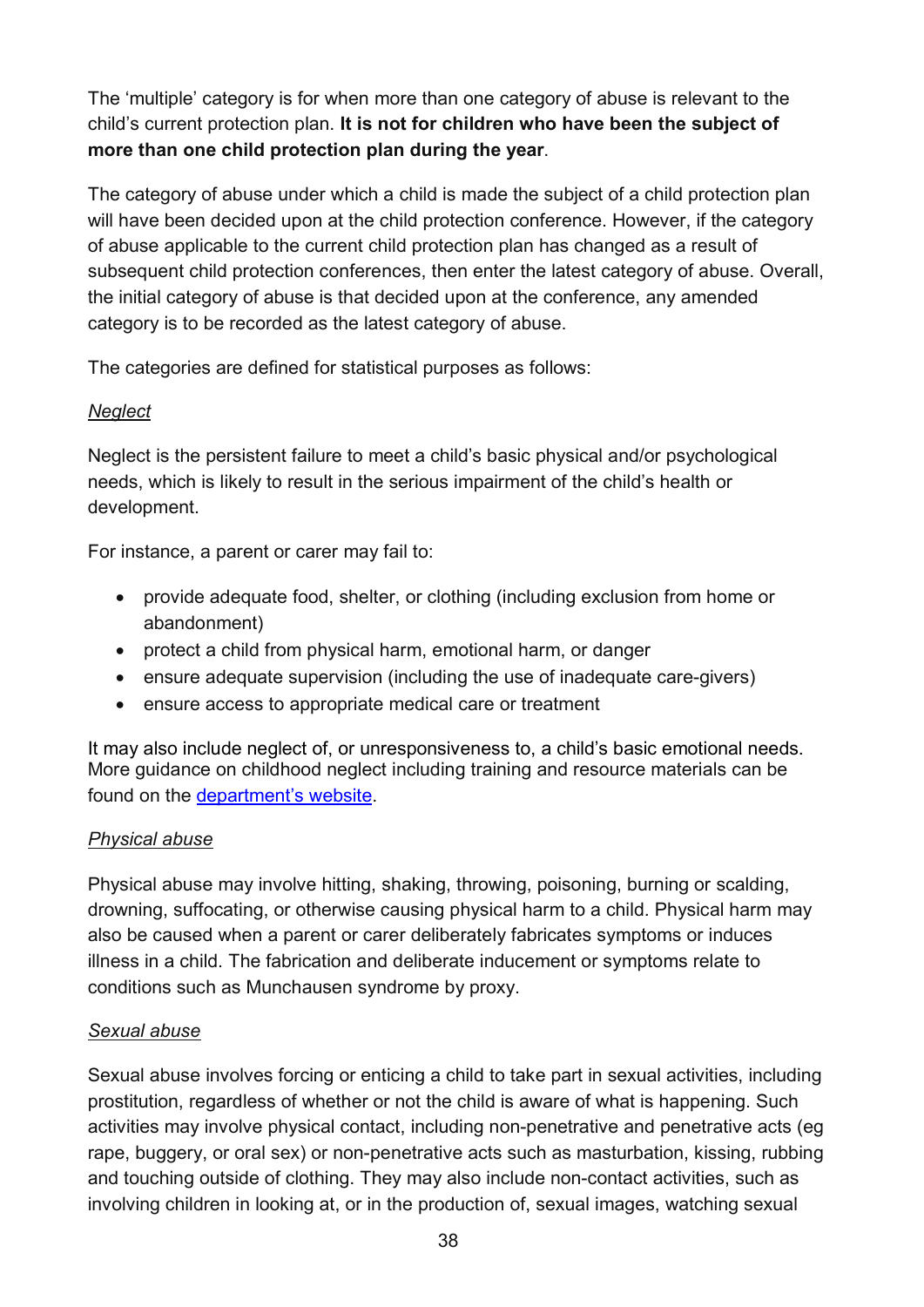activities, encouraging children to behave in sexually inappropriate ways, or grooming a child in preparation for abuse (including via the internet). Sexual abuse is not solely perpetrated by adult males. Women can also commit acts of sexual abuse, as can other children.

#### *Emotional abuse*

Emotional abuse is the persistent ill-treatment of a child that causes severe and continual adverse effects on the child's emotional development. It may involve conveying to the child that they are inadequate, worthless or unloved, or valued only as far as they meet the needs of another person. It may include not giving the child opportunities to express their views, deliberately silencing them or 'making fun' of what they say or how they communicate. It may feature the imposing of age or developmentally inappropriate expectations on the child. Such expectations may include interactions that are beyond the child's developmental capability. It includes overprotection and limitation of exploration and learning, or preventing the child from participating in normal social interactions. It may involve the child seeing or hearing the ill-treatment of another. It may also involve serious bullying (including cyber bullying), causing children frequently to feel frightened or in danger, or the exploitation or corruption of children. Some level of emotional abuse is implied in all types of ill-treatment of a child, although it may occur on its own. Use this category when it is the main or sole form of abuse.

#### *Multiple/not recommended*

This category is used to record multiple categories or where no category is recommended.

# <span id="page-38-0"></span>**4.4 Number of previous child protection plans**

The number of previous times that this child was made the subject of a child protection plan by the same authority. If this is the first plan then the value should be zero. Child protection plans issued by other local authorities should not be counted. The number of previous child protection plans includes the number of times the child was on the child protection register.

## <span id="page-38-1"></span>**4.5 Plan review date**

Enter the date of the child protection plan reviews in 2014 to 2015, using the format guidance for dates (see Introduction, general notes section).

If more than one review has taken place then each should be provided. If there have been no reviews for this plan, leave this blank.

*Dates of plan reviews held in 2013 to 2014*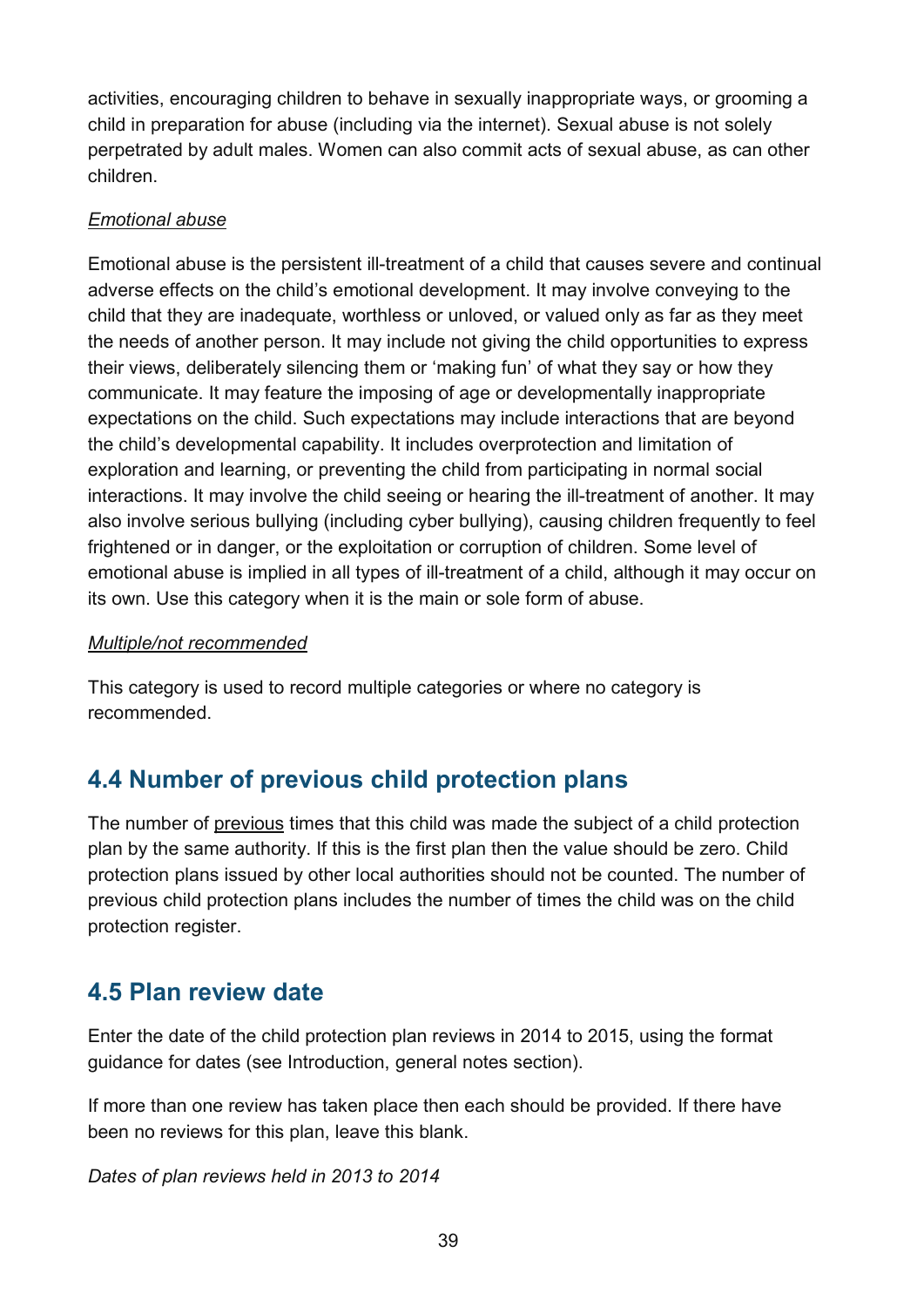If the child is the subject of a child protection plan at 1 April 2014, then if any child protection plan review was carried out in the previous year then you should include these details of the last review that was carried out in 2013 to 2014.

# <span id="page-39-0"></span>**4.6 Child protection plan end date**

Enter the end date of that plan, using the format guidance for dates (see Introduction, general notes section). Otherwise, leave blank.

# <span id="page-39-1"></span>**4.7 Interaction with lead social worker**

For all child protection plans which were open at 1 April 2014 or which started on or after 1 April 2014, record if the child has been seen in accordance with the timescales specified within their plan, by the lead social worker. Enter:

- "1" (or "true") if on all occasions during the year the child was seen in accordance with the timescales specified in the plan
- 0 (or false) if on some or all occasions the child was not seen in accordance with the timescales specified in the plan

In cases where the child protection plan starts towards the end of the census year, but the first visit is scheduled for the next census year (ie after 31 March 2015), please record "1" (or "true").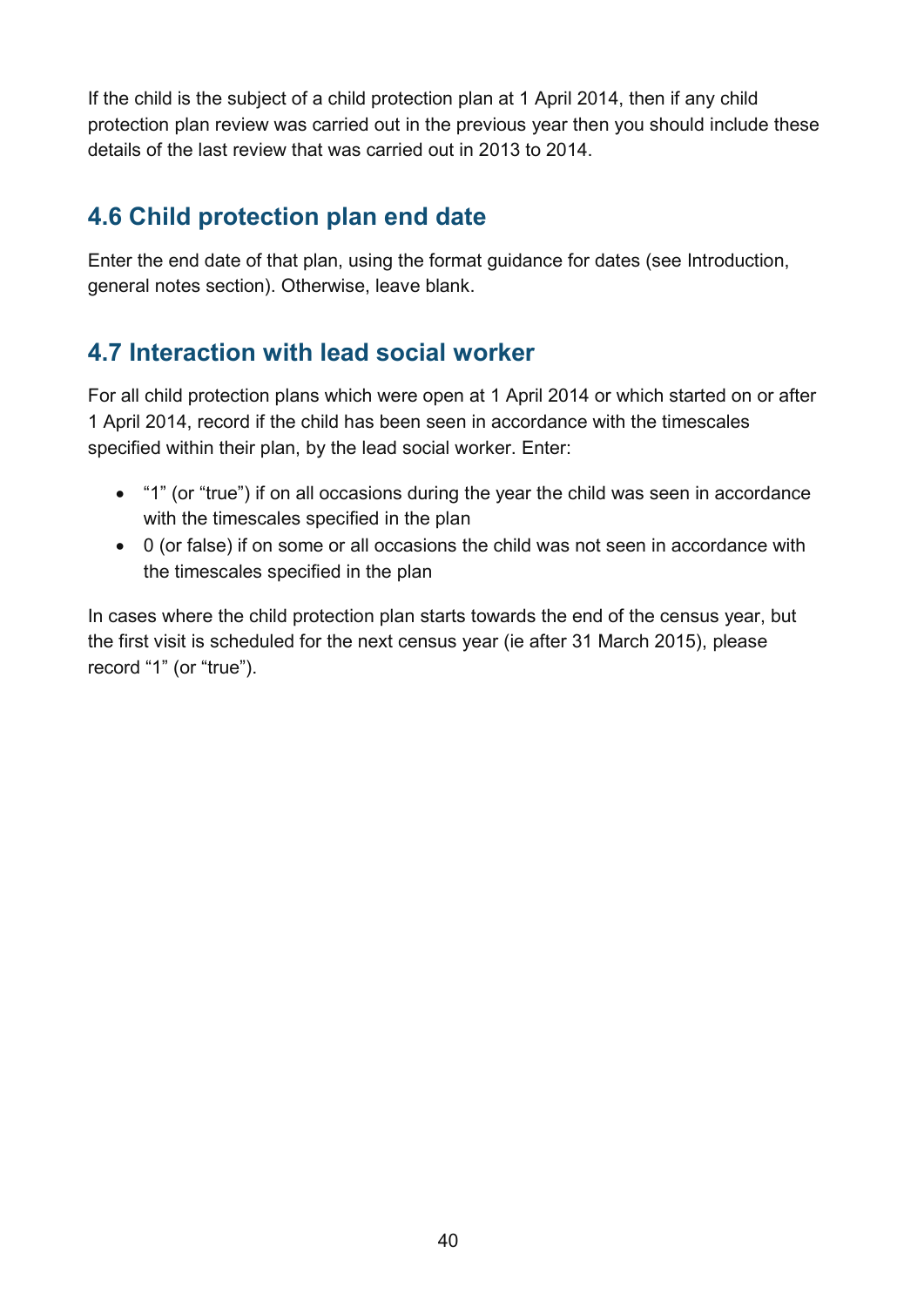# <span id="page-40-0"></span>**Appendix A: Definitions and guidance for primary need codes (see module 3)**

# <span id="page-40-1"></span>**Abuse or neglect (code N1)**

#### **Definition**

Children in need as a result of, or at risk of, abuse or neglect.

#### **Guide to inclusion or exclusion from this category**

All children who are the subject of a child protection plan or enquiries under section 47 of the Children Act 1989 should be included.

Children who have just been referred with evidence of possible neglect or abuse should be included.

Children who are living in a situation of domestic violence which triggers section 47 enquiries should be included.

Children whose needs arise out of their involvement (actual or suspected) in prostitution which has triggered section 47 enquiries should be included.

Children whose needs arise primarily out of their abusing other children which has triggered section 47 enquiries should be included.

Children whose needs arise from being abandoned by their families in circumstances which trigger section 47 enquiries should be included.

#### **Possible sub-categories to help define main category**

- Physical abuse
- Sexual abuse
- Emotional abuse
- Domestic abuse

# <span id="page-40-2"></span>**Child's Disability or Illness (code N2)**

#### **Definition**

Children and their families whose main need for services arises because of the child's disability, illness, or intrinsic condition.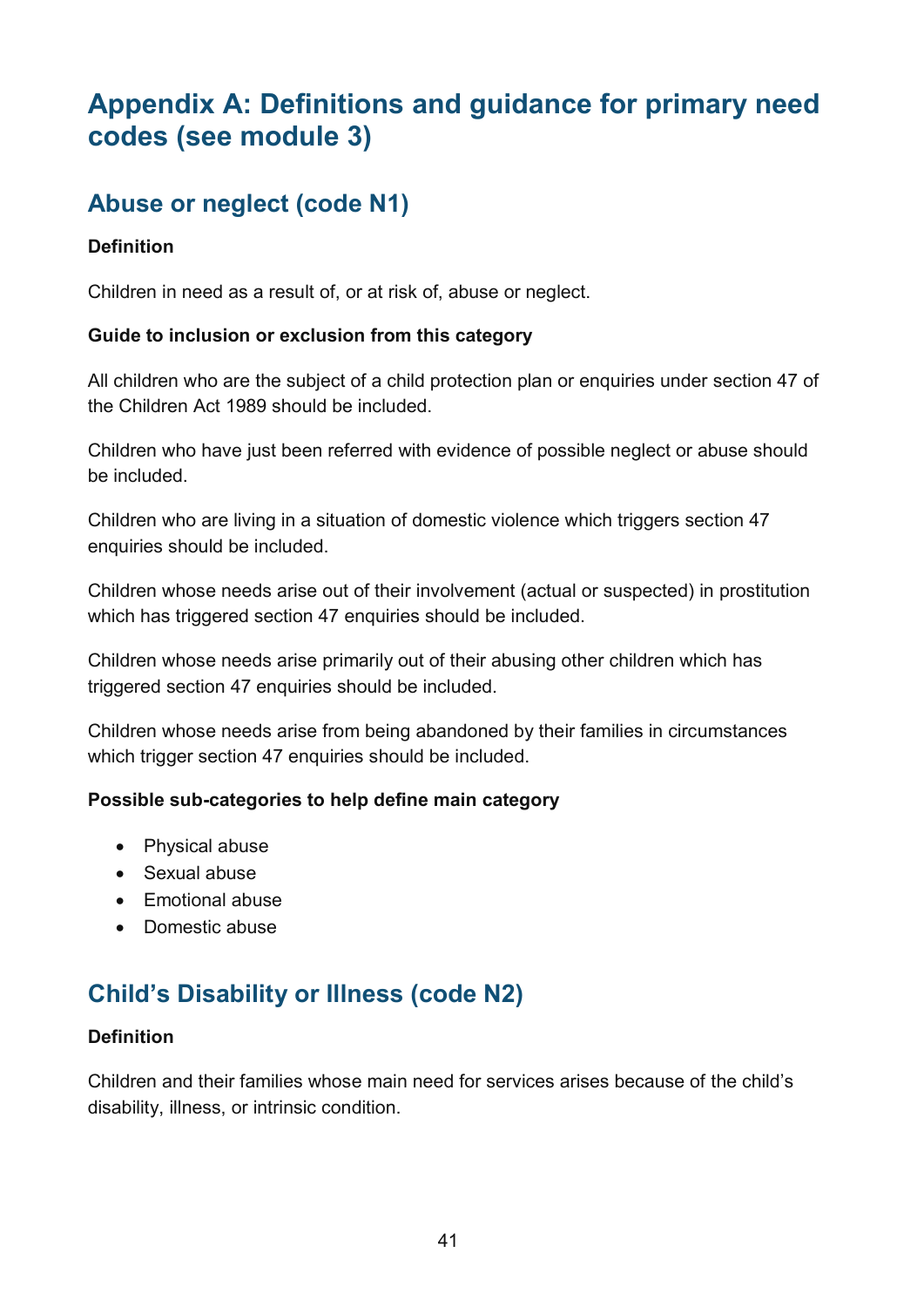This category encompasses children who are suffering impairment to their health and development as a result of their own intrinsic condition. The resulting needs require more support than is available through the capacity of their parents or carers and hence the need for social services. These are likely to be provided in conjunction with other services, particularly health and education.

The use of the term 'disability' in this category embraces any illness that causes the disability.

Although the majority of the children included in this category will be permanently disabled, this does not necessarily have to be the case. A child who requires social care during the course of recovery from a disabling illness or whose prognosis is uncertain should be included here.

Most children whose needs fall within this category will have a medically diagnosed condition, such as cerebral palsy, autism, or Down's syndrome.

There are some conditions where it is uncertain or controversial to regard them as intrinsic to the child. This used to be the case with autism, but scientists now acknowledge that there is a significant genetic component to this condition. Currently, the cause of Attention Deficit Hyperactive Disorder (ADHD) is in dispute. For the purposes of this collection, if the main reason why social services are involved is because the child is thought to have this disorder, then it should be included here.

Children who have been diagnosed as suffering from a psychiatric illness should be included.

If there is no medical diagnosis, or if the diagnosis is clearly framed in terms of family functioning, then "Family Dysfunction" would be a more appropriate category.

Children with emotional and behavioural difficulties will present particular difficulties of classification. If there is a medically diagnosed condition attributed then the child should be included. Otherwise, "Family Dysfunction" should be used.

#### **Possible sub-categories to help define main category**

- physical abuse
- children with physical disabilities
- children with sensory disabilities
- children with learning disabilities
- children with emotional and behavioural difficulties
- children with other mental health condition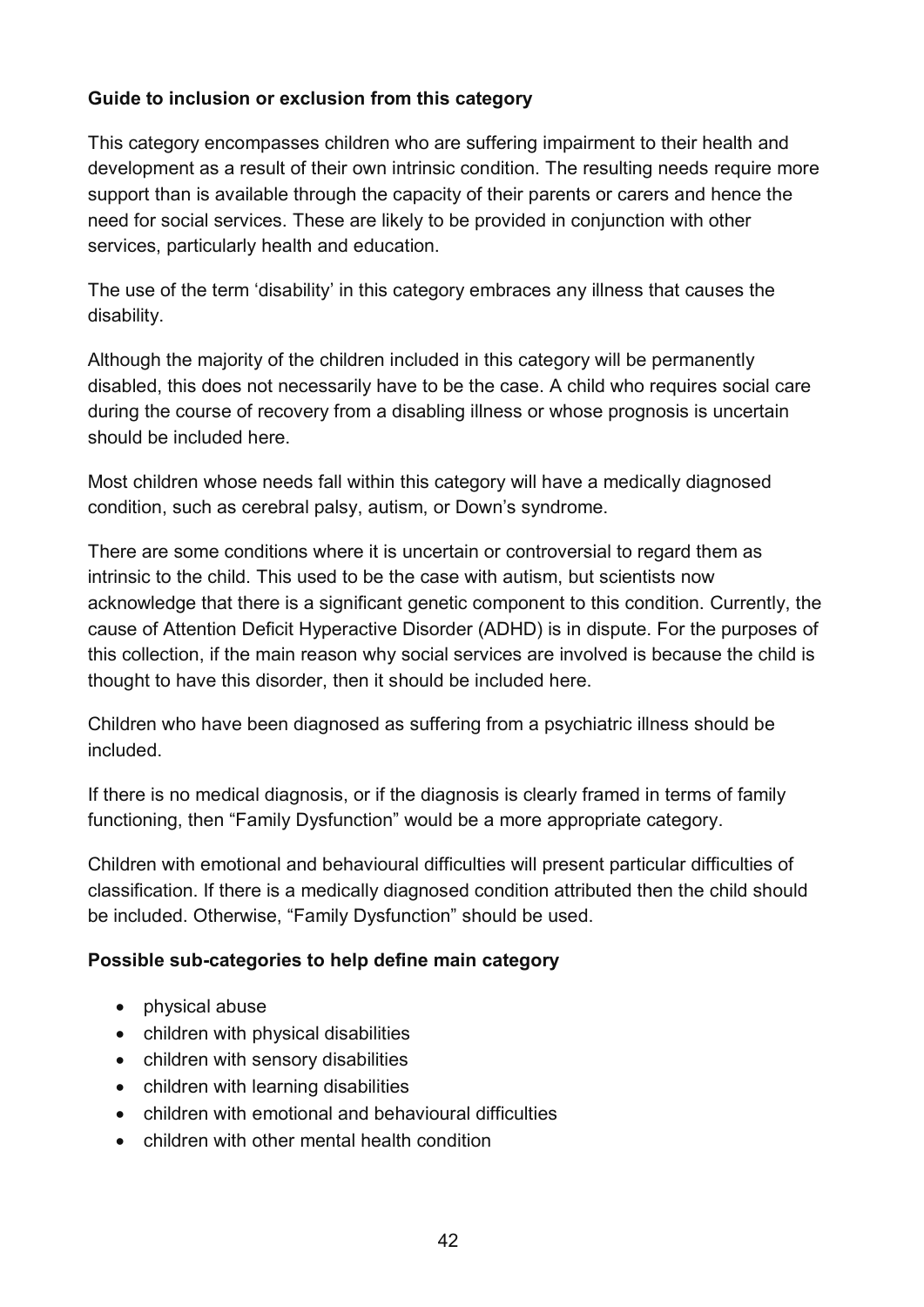# <span id="page-42-0"></span>**Parental Disability or Illness (code N3)**

#### **Definition**

Children whose main need for services arises because the capacity of their parents (or carers) to care for them is impaired by the parent's (or carer's) disability, physical or mental illness, or addictions.

#### **Guide to inclusion or exclusion from this category**

The key to inclusion in this category is that the parent has a diagnosable medical condition which is primary in limiting their parenting capacity and there is insufficient or no compensatory help available other than via social services.

The parental medical conditions include seriously disabling mental illness. However, in the case of reactive depression episodes or anxiety accompanying acute family stress, the category "Family in Acute Stress" should be used.

Children who are in need because their parent or parents have learning disabilities that reduce their parenting capacity should be included.

This category should be used in cases where the need for services stems from parental alcoholism and drug-taking which have been diagnosed as such by a doctor or specialist service.

The category also included the needs of "young carers" who take on caring responsibilities for disabled or chronically ill parents.

In cases where children are in need because the parents have a "personality disorder", but there is doubt as to whether a clear medical condition exists, use the category "Family Dysfunction."

#### **Possible sub-categories to help define main category**

- children whose parents are diagnosed alcoholics
- children whose parents are diagnosed drug-takers
- children with acutely ill parents (short-term)
- children being cared for by parents with learning disabilities
- children being cared for by a chronically disabled parent or parents (mental or physical disability), but who are not taking responsibility for those parents
- children assuming caring responsibility for chronically ill or disabled parents (mental or physical)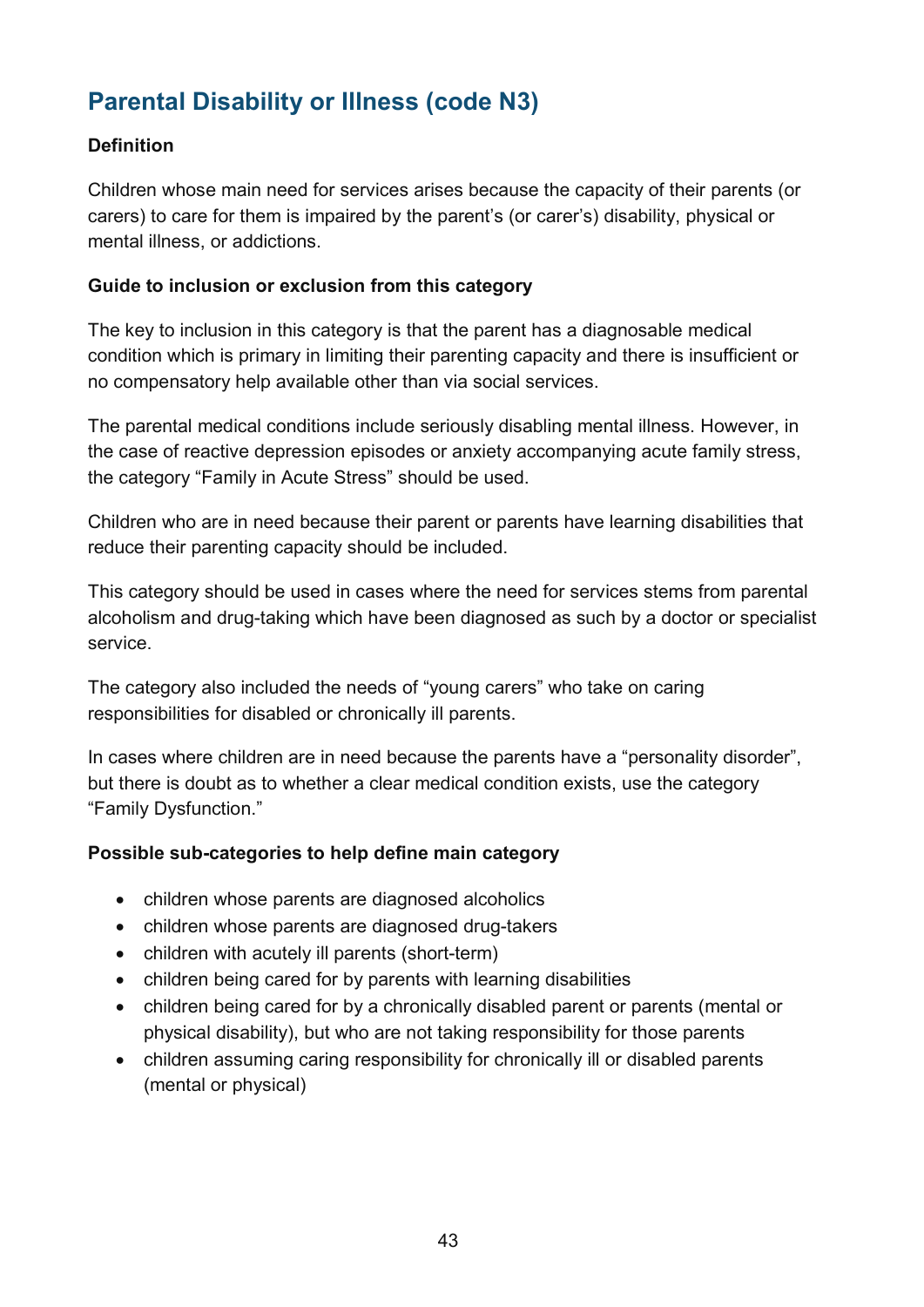# <span id="page-43-0"></span>**Family in Acute Stress (code N4)**

#### **Definition**

Children whose needs arise from living in a family that is going through a temporary crisis that diminishes the parental capacity to adequately meet some of the children's needs.

#### **Guide to inclusion or exclusion from this category**

This category encompasses families that are in difficulty but where the basic positive relationship between the parents and their children is not in question.

This includes families where the parenting capacity is normally good enough but they face circumstances, factors, or events that undermine that capacity. This would include events such as:

- upheaval in family relationships
- loss of employment
- reduced income
- adverse housing
- loss of amenities important to the care of children
- the death of a parent or other family member

It includes the sporadic needs of children that arise out of living in socially isolated or poorly resourced communities.

It includes a single parent who generally manages fine but occasionally needs additional help.

It includes families that generally function adequately but have been rendered homeless.

It includes families that generally function adequately but face a temporary 'explosion' from an adolescent member.

#### **Possible sub-categories to help define main category**

- homeless family
- single parent
- death of a parent or carer

# <span id="page-43-1"></span>**Family Dysfunction (code N5)**

#### **Definition**

Children whose needs primarily arise from living in a family where the parenting capacity is chronically inadequate.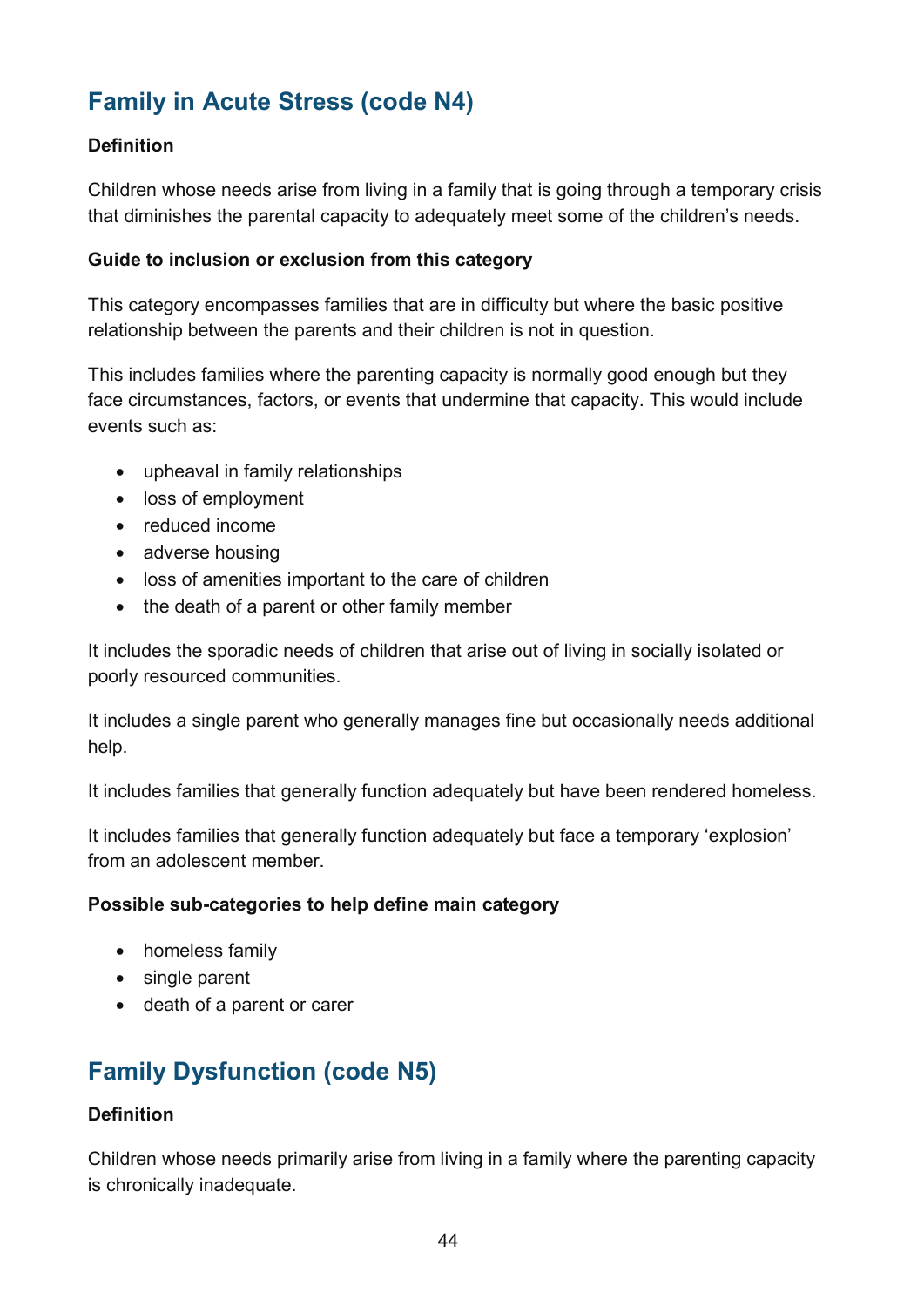This category should not be chosen if the main reason for inadequate parenting capacity is parental illness or disability.

This category includes families where the low parenting capacity is at risk of, or actually is, impairing the child's health and development.

The category includes children who do not receive any of the following:

- basic care
- consistent emotional warmth
- adequate stimulation
- adequate guidance and boundaries
- a stable relationship with carers

For inclusion in this category, parenting capacity must be a long-term concern and not just a reaction to adverse circumstance. This is a key factor distinguishing this category from "Family in Acute Stress".

Within this category there will be degrees of severity in the extent to which the parenting capacity is inadequate.

It will also include children whose safety is in concern as a consequence of family dysfunction, but for whom there is not yet hard enough evidence to invoke child protection measures. If a child is the subject of a child protection plan or section 47 enquiries then "Abuse and Neglect" must be chosen.

This category could include children who are abandoned because the parent does not have the necessary parenting capacity to care for them.

## **Possible sub-categories to help define main category**

- child's poor attachment to carer
- low stimulation for child
- erratic relationship between carers
- chronic violence between carers
- low control of child's boundaries of behaviour

# <span id="page-44-0"></span>**Socially Unacceptable Behaviour (code N6)**

#### **Definition**

Children and families whose need for services primarily arise out of the child's behaviour impacting detrimentally on the community.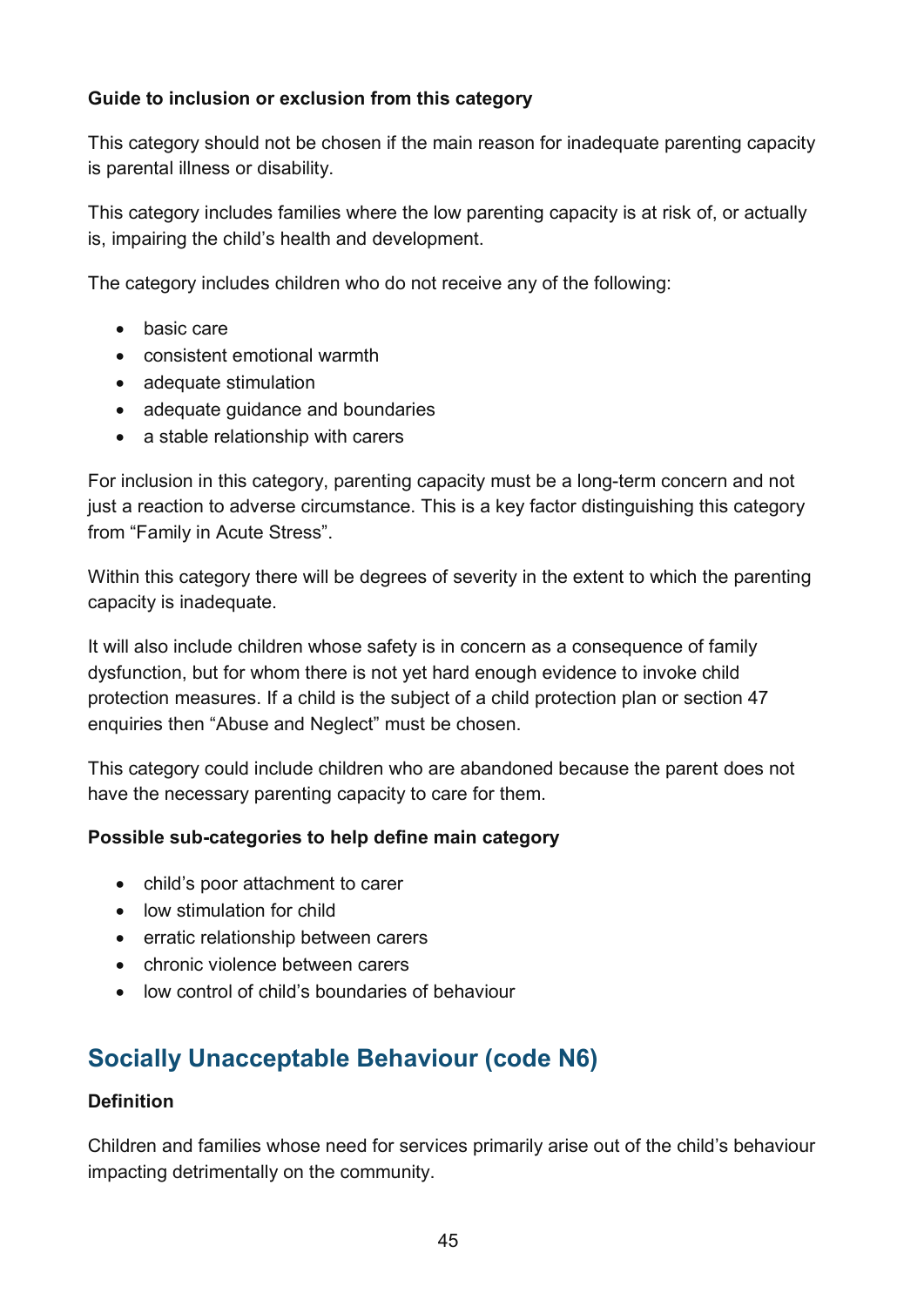This would include children who require services because they:

- actually offend
- are considered to be at risk of offending
- are below the age of criminal responsibility but would otherwise be breaking the law
- are behaving in such a disorderly way that they cause alarm or disturb the peace

This would also include another group of children who create concern within the community because they put themselves at unacceptable risk, eg children who truant, or children who are sexually active.

This category would include the needs of children and young people being served by staff in a Youth Offending Team (YOT) paid from the Social Services Department budget.

This category also includes children who are receiving services as part of the Crime Reduction Strategy, either with or without YOT involvement. However, a referral made by a YOT for reasons that are not connected with the child's offending may indicate that another needs category is more applicable.

A defining factor for this category is that the child's behaviour "pushes at the boundaries" of community acceptance; it has gone beyond the family.

Children for whom the primary concern is that they are suspected to be, or actually are, sexually exploited should trigger child protection measures and be categorised under "Abuse or Neglect".

#### **Possible sub-categories to help define main category**

- disorderly behaviour
- offending
- truancy
- unsafe sexual behaviour
- substance abuse

# <span id="page-45-0"></span>**Low Income (code N7)**

#### **Definition**

Children, living in families or independently, whose needs primarily arise from being dependent on an income below the standard state entitlements.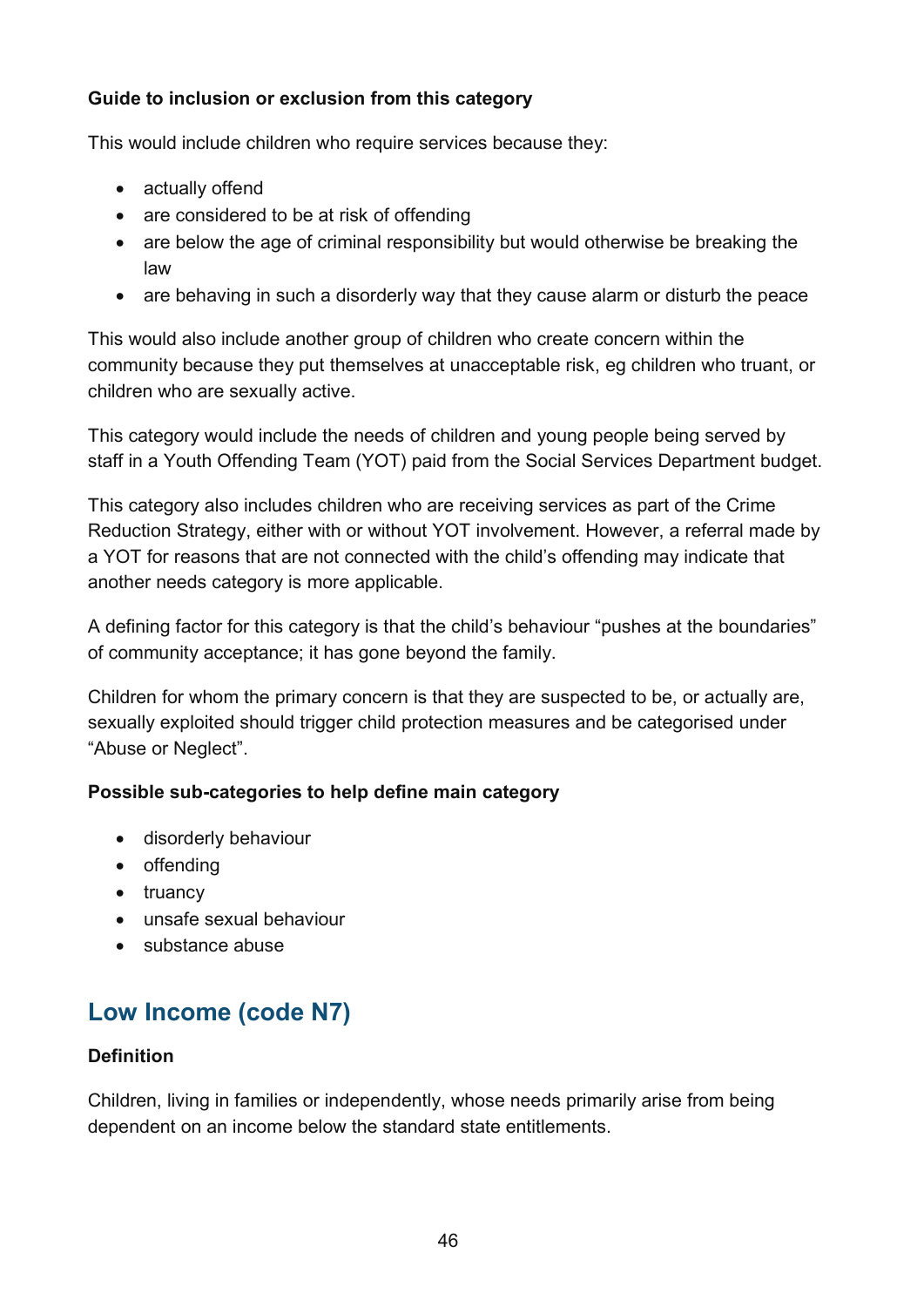This category is reserved for families or children whose special circumstances mean that their income is below the standard state entitlements.

It does not include people who are simply poor or who cannot manage on their entitlements.

It does include families who are asylum seekers and who do not have the means to provide adequately for their children.

It may include young people entering independence who, because of the rules relating to employment and training, are not eligible for full benefits and there is no other reason for contact with social services.

#### **Possible sub-categories to help define main category**

- asylum-seeking families
- non-habitually resident status
- "independent" young people

# <span id="page-46-0"></span>**Absent Parenting (code N8)**

#### **Definition**

Children whose needs for services arise mainly from having no parents available to provide for them.

#### **Guide to inclusion or exclusion from this category**

This category must not be used loosely for children looked after for whatever reason.

This category is reserved for the needs of children who simply do not have a source of parenting.

This category should be chosen for children whose birth parents make a well-intentioned and rational decision that they cannot care for the child and that it is in the child's best interests to be adopted.

The category also includes:

- children whose needs arise because their parents have died or are lost
- children whose parents have sent them away for 'good' motives
- children who have become separated from their parents due to civil or natural disaster, or due to political events
- children who are Unaccompanied Asylum Seekers (UASC)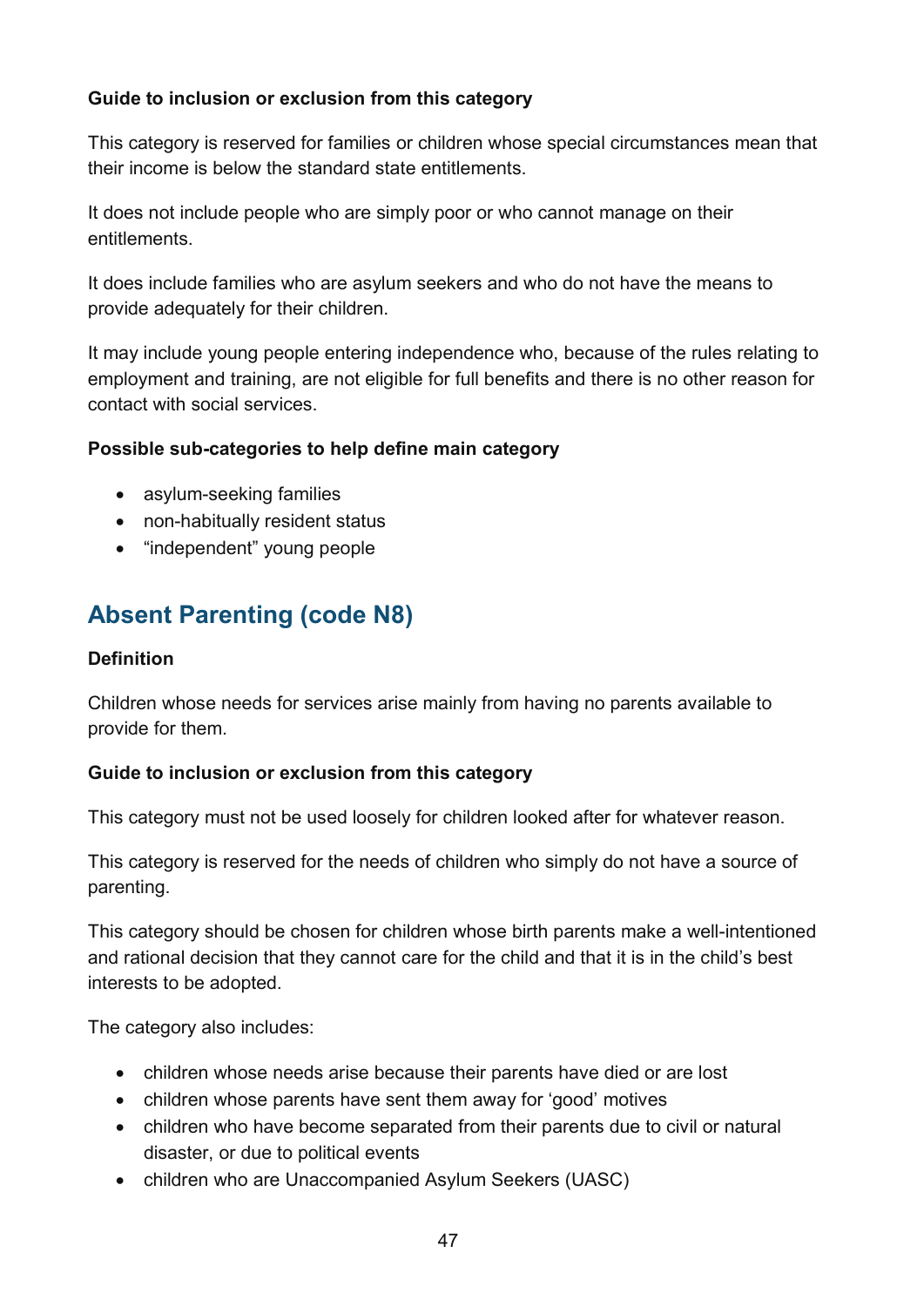The category could also include children who are in need simply because a parent has been imprisoned but the reason for imprisonment bears no relation to the child being in need.

#### **Possible sub-categories to help define main category**

- parents dies
- unaccompanied Asylum-Seeking Children
- separated from parents by natural or civil disaster, or political events
- private fostering

# <span id="page-47-0"></span>**Cases Other Than Children in Need (code N9)**

#### **Definition**

Children who are receiving services but who are not strictly children in need.

This category must never be used because children do not appear to fit into other categories.

This code can be used if a child has been adopted and although no longer a child in need, receives adoption support from social services immediately after the adoption.

Note: This is not to be used where a child only receives an adoption payment.

# <span id="page-47-1"></span>**Need Code "Not Stated" (code N0)**

#### **Definition**

Children whose reference data is not completely entered on the system and whose need code is yet to be determined.

This category is to enable the loading of data where the need codes are not immediately to hand. It is assumed that this will only apply to children who are supported in their families or who are independent; as looked after children will have had a need code allocated.

The number of children in this category should be kept to a minimum.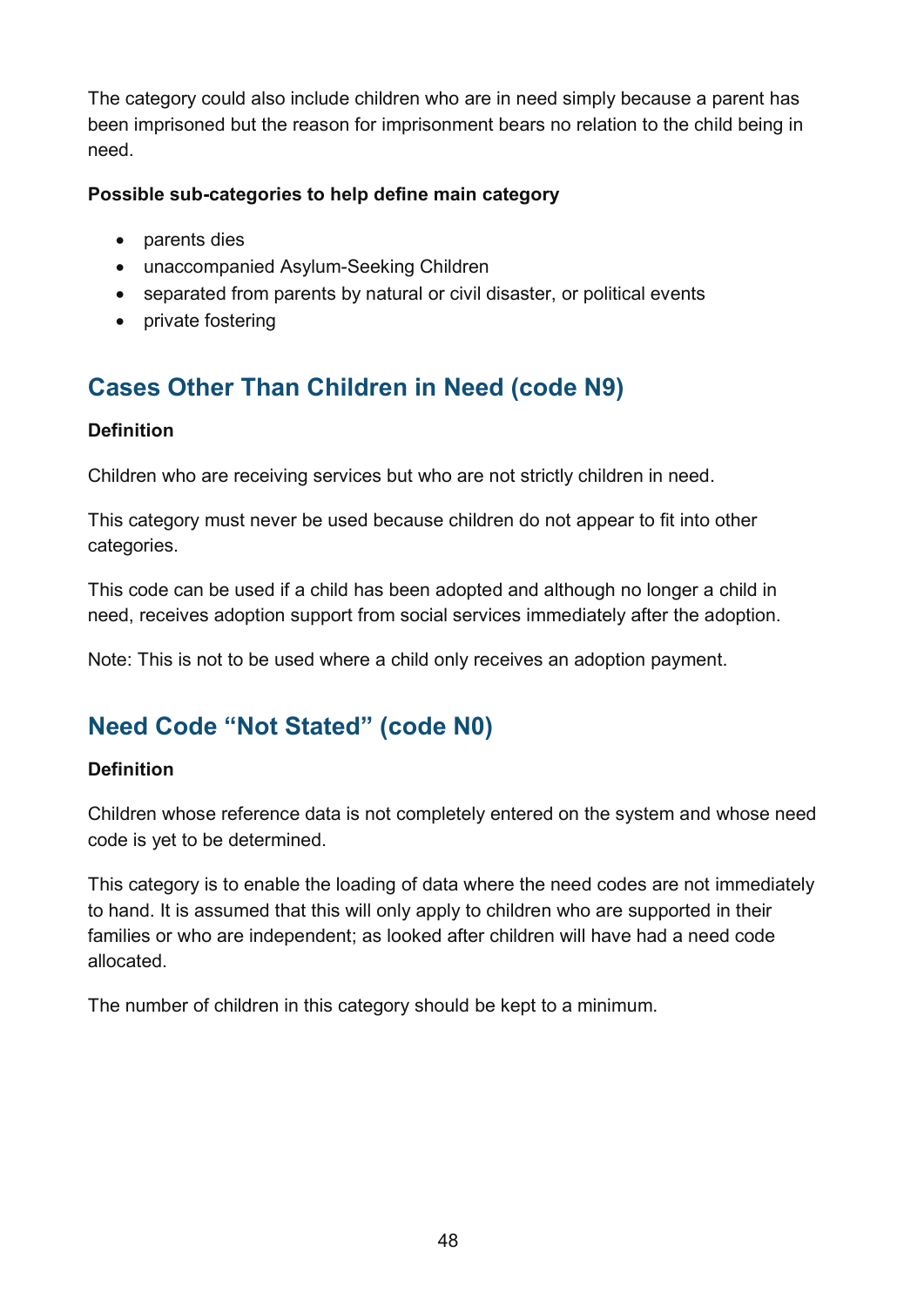# <span id="page-48-0"></span>**Appendix B: Local authority codes**

| 201 | City of London         | 355 | Salford                      | 855 | Leicestershire         |
|-----|------------------------|-----|------------------------------|-----|------------------------|
| 202 | Camden                 | 356 | Stockport                    | 856 | Leicester              |
| 203 | Greenwich              | 357 | Tameside                     | 857 | Rutland                |
| 204 | Hackney                | 358 | Trafford                     | 860 | Staffordshire          |
| 205 | Hammersmith and Fulham | 359 | Wigan                        | 861 | Stoke-on-Trent         |
| 206 | Islington              | 370 | Barnsley                     | 865 | Wiltshire              |
| 207 | Kensington and Chelsea | 371 | Doncaster                    | 866 | Swindon                |
| 208 | Lambeth                | 372 | Rotherham                    | 867 | <b>Bracknell Fores</b> |
| 209 | Lewisham               | 373 | Sheffield                    | 868 | Windsor and M          |
| 210 | Southwark              | 380 | <b>Bradford</b>              | 869 | <b>West Berkshire</b>  |
| 211 | <b>Tower Hamlets</b>   | 381 | Calderdale                   | 870 | Reading                |
| 212 | Wandsworth             | 382 | <b>Kirklees</b>              | 871 | Slough                 |
| 213 | Westminster            | 383 | Leeds                        | 872 | Wokingham              |
| 301 | Barking and Dagenham   | 384 | Wakefield                    | 873 | Cambridgeshir          |
| 302 | <b>Barnet</b>          | 390 | Gateshead                    | 874 | Peterborough           |
| 303 | Bexley                 | 391 | Newcastle upon Tyne          | 876 | Halton                 |
| 304 | <b>Brent</b>           | 392 | North Tyneside               | 877 | Warrington             |
| 305 | Bromley                | 393 | South Tyneside               | 878 | Devon                  |
| 306 | Croydon                | 394 | Sunderland                   | 879 | Plymouth               |
| 307 | Ealing                 | 420 | Isles of Scilly              | 880 | Torbay                 |
| 308 | Enfield                | 800 | Bath and North East Somerset | 881 | Essex                  |
| 309 | Haringey               | 801 | Bristol, City of             | 882 | Southend-on-S          |
| 310 | Harrow                 | 802 | North Somerset               | 883 | Thurrock               |
| 311 | Havering               | 803 | South Gloucestershire        | 884 | Herefordshire          |
| 312 | Hillingdon             | 805 | Hartlepool                   | 885 | Worcestershire         |
| 313 | Hounslow               | 806 | Middlesbrough                | 886 | Kent                   |
| 314 | Kingston upon Thames   | 807 | Redcar and Cleveland         | 887 | Medway                 |
| 315 | Merton                 | 808 | Stockton-on-Tees             | 888 | Lancashire             |
| 316 | Newham                 | 810 | Kingston Upon Hull, City of  | 889 | Blackburn with         |
| 317 | Redbridge              | 811 | East Riding of Yorkshire     | 890 | Blackpool              |
| 318 | Richmond upon Thames   | 812 | North East Lincolnshire      | 891 | Nottinghamshir         |
| 319 | Sutton                 | 813 | North Lincolnshire           | 892 | Nottingham             |
| 320 | <b>Waltham Forest</b>  | 815 | North Yorkshire              | 893 | Shropshire             |
| 330 | Birmingham             | 816 | York                         | 894 | Telford and Wr         |
| 331 | Coventry               | 821 | Luton                        | 895 | Cheshire East          |
| 332 | Dudley                 | 822 | Bedford Borough              | 896 | <b>Cheshire West</b>   |
| 333 | Sandwell               | 823 | Central Bedfordshire         | 908 | Cornwall               |
| 334 | Solihull               | 825 | Buckinghamshire              | 909 | Cumbria                |
| 335 | Walsall                | 826 | Milton Keynes                | 916 | Gloucestershire        |
| 336 | Wolverhampton          | 830 | Derbyshire                   | 919 | Hertfordshire          |
| 340 | Knowsley               | 831 | Derby                        | 921 | Isle of Wight          |
| 341 | Liverpool              | 835 | Dorset                       | 925 | Lincolnshire           |
| 342 | St Helens              | 836 | Poole                        | 926 | Norfolk                |
| 343 | Sefton                 | 837 | Bournemouth                  | 928 | Northamptonsh          |
| 344 | Wirral                 | 840 | Durham                       | 929 | Northumberlan          |
| 350 | <b>Bolton</b>          | 841 | Darlington                   | 931 | Oxfordshire            |
| 351 | <b>Bury</b>            | 845 | East Sussex                  | 933 | Somerset               |
| 352 | Manchester             | 846 | Brighton and Hove            | 935 | Suffolk                |
| 353 | Oldham                 | 850 | Hampshire                    | 936 | Surrey                 |
| 354 | Rochdale               | 851 | Portsmouth                   | 937 | Warwickshire           |
|     |                        | 852 | Southampton                  | 938 | West Sussex            |

cestershire ke-on-Trent acknell Forest ndsor and Maidenhead est Berkshire mbridgeshire terborough uthend-on-Sea ackburn with Darwen ttinghamshire Iford and Wrekin eshire West and Chester 33 bucestershire rtfordshire rthamptonshire rthumberland

est Sussex